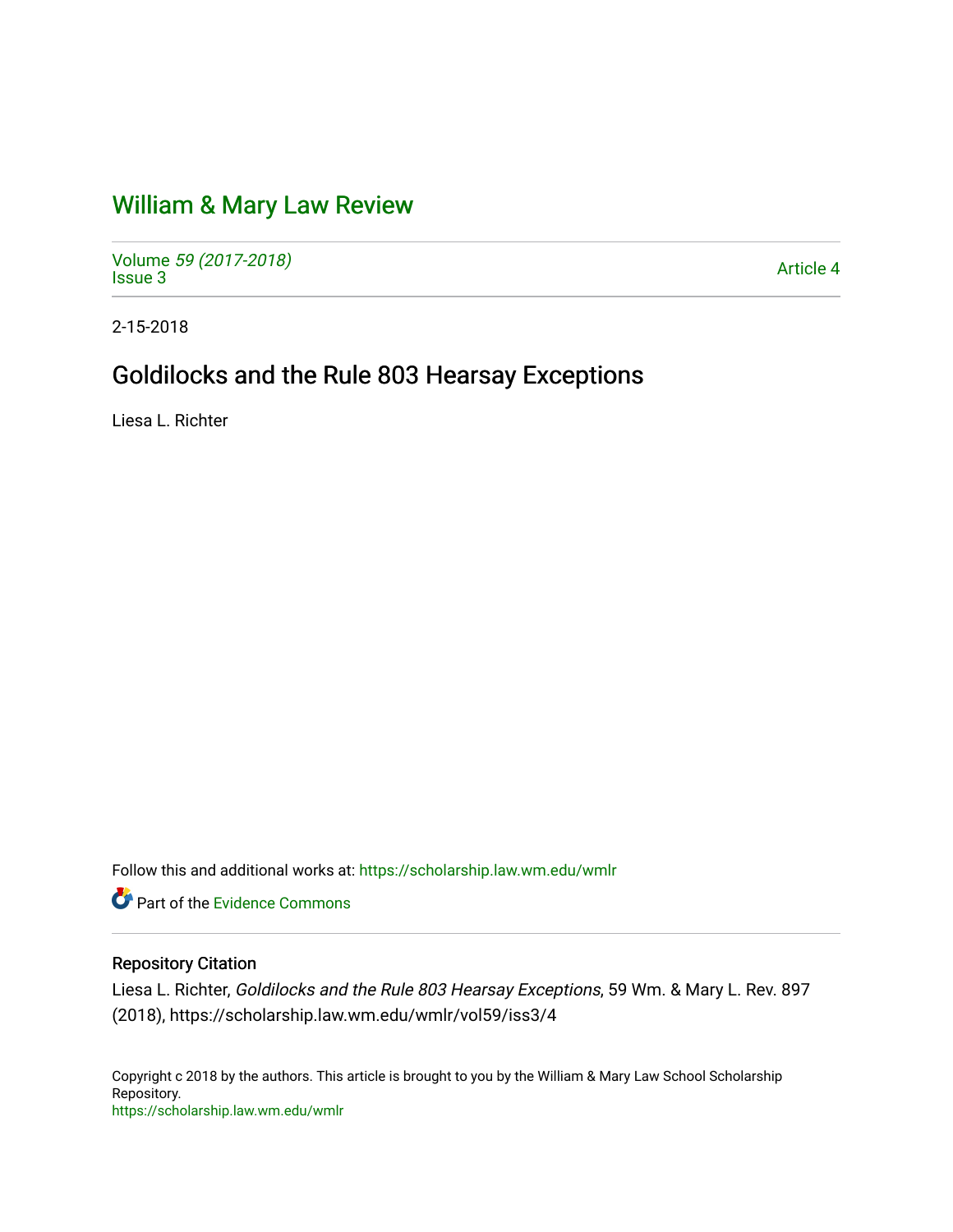## GOLDILOCKS AND THE RULE 803 HEARSAY EXCEPTIONS

## LIESA L. RICHTER\*

#### ABSTRACT

*Criticism of the hearsay exceptions embodied in the Federal Rules of Evidence has reached a fever pitch in recent years. With scholars calling for the abrogation of the entire hearsay regime or of individual exceptions within it and the Advisory Committee on Evidence Rules exploring hearsay amendments, the time for genuine hearsay soul-searching may be at hand. This Article suggests that aggressive proposals to scuttle existing doctrine entirely in favor of alternative approaches to hearsay are overly broad, rejecting the benefits of significant portions of existing doctrine that are functioning well and threatening costly consequences that could make matters worse for hearsay. On the opposite end of the spectrum, narrow proposals to amend individual hearsay exceptions one at a time accomplish too little and may undermine the utility of long-standing and rational hearsay exceptions that permit the flow of helpful information into the trial process.*

*As an alternative to these proposals at opposite ends of the spectrum, this Article reveals a ready hearsay reform right under our noses that hits that sweet spot in between a sweeping, aggressive reform and an unduly narrow, limited fix. The Article suggests borrowing the trustworthiness exception that is a current feature of the business and public records exceptions and extending its application to additional hearsay exceptions in Federal Rule of Evidence 803. This change would make hearsay statements falling within the existing requirements of the Rule 803 exceptions presumptively admissible, but would afford the opponent of those hearsay statements the opportunity to show that the particular circumstances*

<sup>\*</sup> William J. Alley Professor of Law, University of Oklahoma College of Law.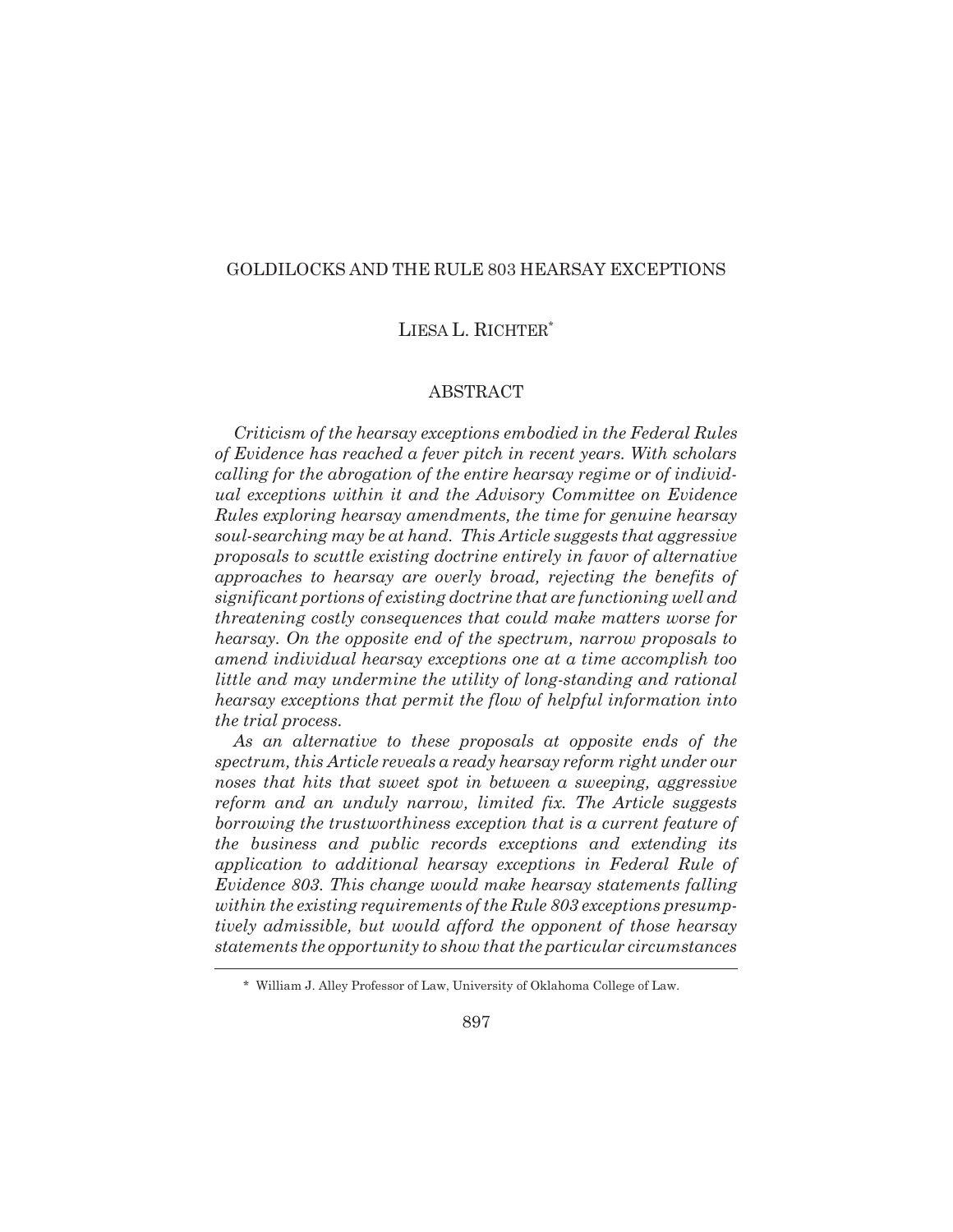*surrounding the statements render them untrustworthy and inadmissible. Fleshing out this concept first advanced in my previous work, this Article explains why an expanded trustworthiness exception could be the silver bullet that takes an important step toward rationalizing hearsay doctrine.*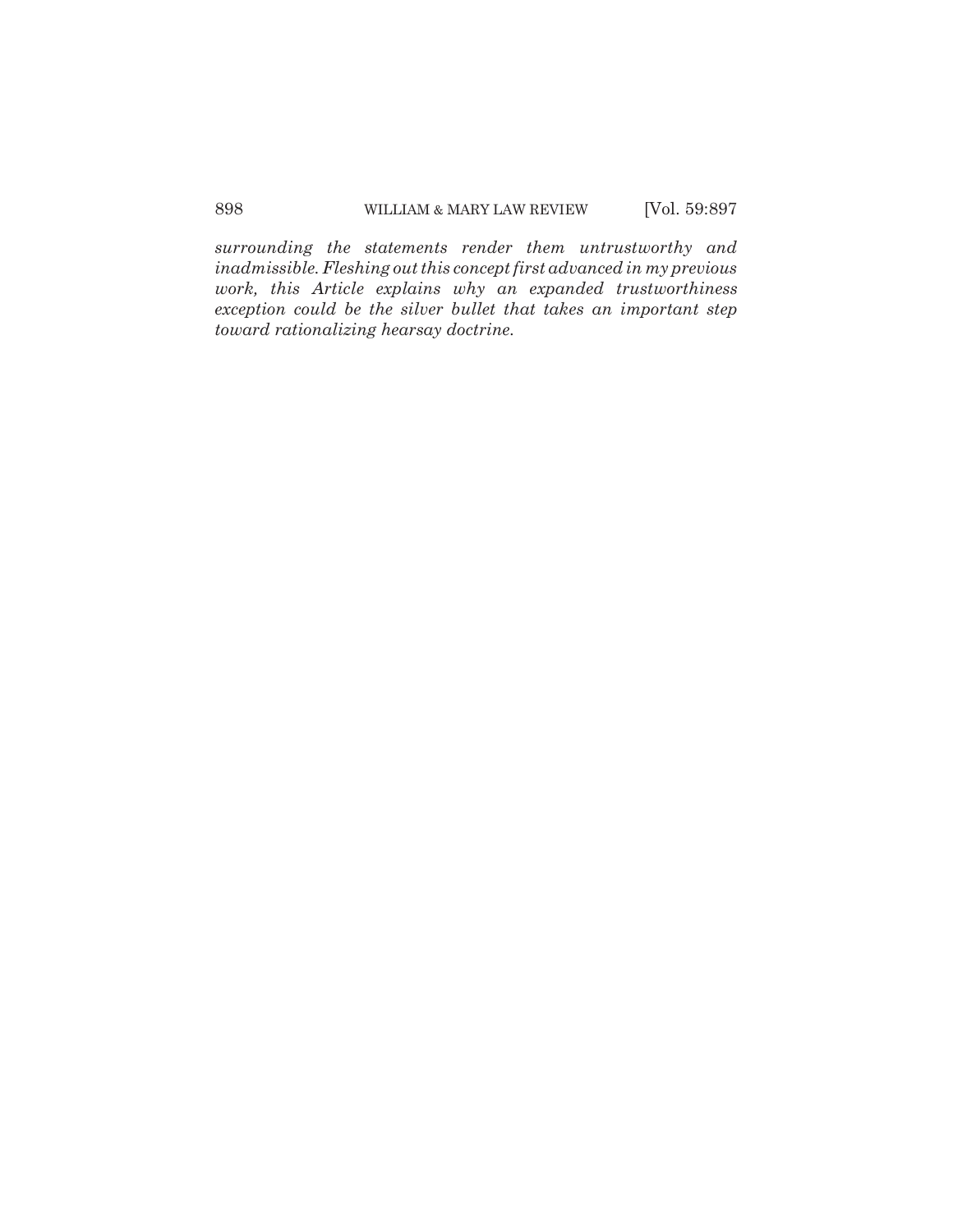## TABLE OF CONTENTS

|                                                                   | 900 |
|-------------------------------------------------------------------|-----|
| I. THE FEDERAL HEARSAY REGIME AND ITS HATERS.                     | 904 |
| A. Contemporary Calls for Change                                  | 906 |
| B. Fatal Flaws in Recent Reform Proposals                         | 910 |
| II. JUST RIGHT: ALL WE NEED IS TRUSTWORTHINESS                    | 917 |
| A. The History of the Trustworthiness Exception                   | 919 |
| B. The Operation of the Trustworthiness Exception $\ldots \ldots$ | 921 |
| C. Trustworthiness Expansion: A Superior Alternative              | 930 |
| 1. Rule 803: The Weak Link in the Chain $\ldots \ldots \ldots$    | 930 |
|                                                                   | 938 |
|                                                                   | 947 |
|                                                                   | 953 |
| 5. Certainty and Predictability Retained                          | 956 |
| 6. Do Not Upset the Whole Apple Cart                              | 961 |
| III. RATIONALIZING RULE 803: DRAFTING ALTERNATIVES                | 962 |
| A. The Blanket Approach                                           | 963 |
| B. The Exception-Specific Alternative                             | 966 |
|                                                                   | 968 |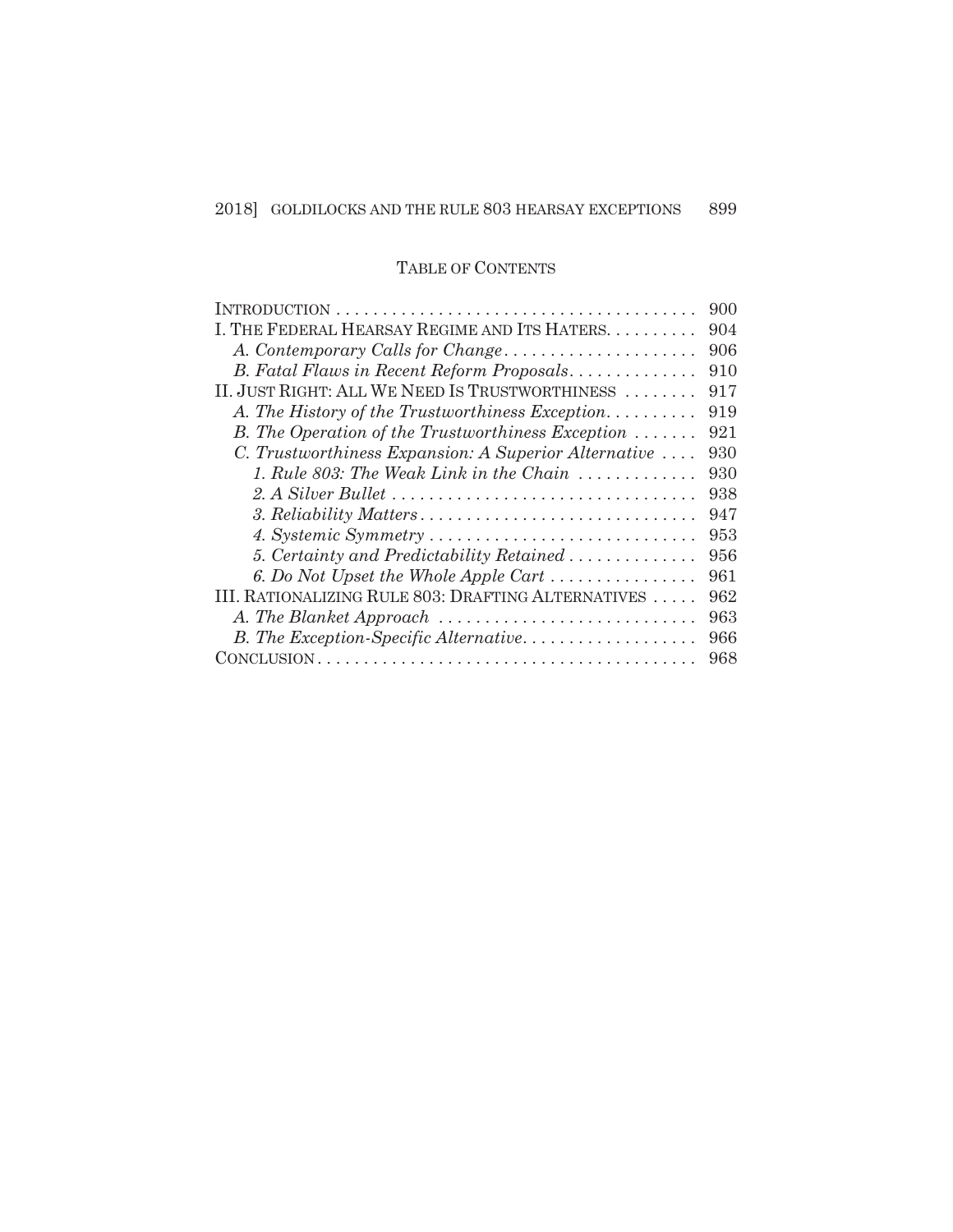#### **INTRODUCTION**

The hearsay regime embodied in the Federal Rules of Evidence has long been a favorite target for criticism. Scholars, judges, and lawyers alike have lamented the complexity, inefficiency, and irrationality of the hearsay prohibition and its multifarious exceptions. Although criticizing the existing hearsay regime is as easy as shooting fish in a barrel, finding a cure for what ails hearsay doctrine has proved a much harder task. Although complaints about the inadequacy of hearsay doctrine have continued unabated, there has been no significant overhaul of the hearsay regime since the enactment of the Federal Rules of Evidence in 1975.

Two recent trends have placed hearsay reform back in the limelight. First, the rapid evolution of communication norms that has generated an avalanche of electronic hearsay, or e-hearsay, has led to a reexamination of hearsay doctrine.<sup>1</sup> Coinciding with the rise of e-hearsay is a modern emphasis on data-driven, empirically supported legal constructs that has pulled hearsay doctrine back into the spotlight, or the crosshairs as it were.<sup>2</sup> In light of these trends, scholars have advanced many intriguing proposals for reform. Some have suggested a complete overhaul of hearsay doctrine that would scrap the long-standing and arcane hearsay regime in search of a brave new hearsay world.<sup>3</sup> On the opposite end of the spectrum, others have advanced narrow proposals to modify,

<sup>1.</sup> *See generally* Jeffrey Bellin, *Facebook, Twitter, and the Uncertain Future of Present Sense Impressions*, 160 U. PA. L. REV. 331 (2012) [hereinafter Bellin, *Facebook*] (advocating corroboration limitation on present sense impression exception to control flow of electronic hearsay); Jeffrey Bellin, *The Case for eHearsay*, 83 FORDHAM L. REV. 1317 (2014) [hereinafter Bellin, *Case for eHearsay*] (responding to scholars' concerns about proposed e-hearsay exception to the existing hearsay regime to allow for increased flow of electronic communications into the trial process); Liesa L. Richter, *Don't Just Do Something!: E-Hearsay, the Present Sense Impression, and the Case for Caution in the Rulemaking Process*, 61 AM. U. L. REV. 1657 (2012).

<sup>2.</sup> *See* United States v. Boyce, 742 F.3d 792, 800-01 (7th Cir. 2014) (Posner, J., concurring); Justin Sevier, *Popularizing Hearsay*, 104 GEO. L.J. 643 (2016) (conducting an empirical analysis of juror reactions to hearsay).

<sup>3.</sup> *See Boyce*, 742 F.3d at 802; *see also* Sevier, *supra* note 2, at 648 (proposing a "procedural justice" overhaul of hearsay rules).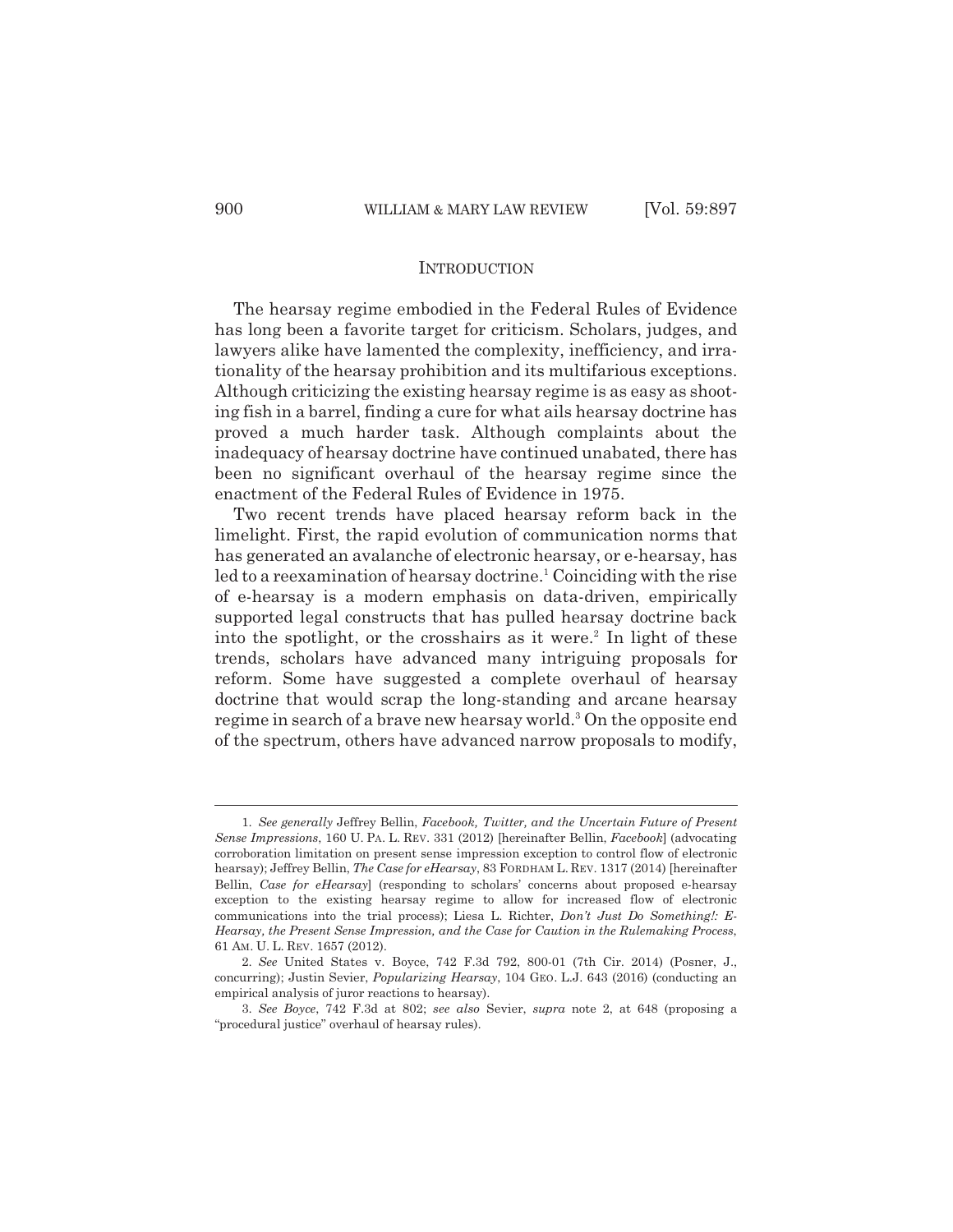abolish, or create specific hearsay exceptions only within the existing, complex hearsay structure.4

In the wake of recent vocal and high-profile criticism of hearsay, $5$ real hearsay reform is finally under consideration. Defying critics' constant refrain that genuine hearsay reform is unlikely due to incuriosity and a reluctance to reconsider ancient dogma,<sup>6</sup> the Advisory Committee for the Federal Rules of Evidence has signaled serious interest in making significant modifications to the hearsay model contained in Article Eight of the Rules, proposing and obtaining amendments to hearsay provisions in 2010, 2014, and 2015.<sup>7</sup> Further, the Advisory Committee is considering more widespread and significant modifications to hearsay doctrine. Among other proposals, the Committee has raised the possibility of expanding the hearsay exception for prior inconsistent statements of testifying witnesses<sup>8</sup> and has considered expanding the residual or catchall exception to allow for more liberal admission of hearsay outside the standard categorical exceptions.<sup>9</sup> The Committee has even examined the possibility of returning to a drafting alternative

<sup>4.</sup> *See* Bellin, *Facebook*, *supra* note 1, at 375; Bellin, *Case for eHearsay*, *supra* note 1, at 1318-19, 1326-27; *see also* Steven Baicker-McKee, *The Excited Utterance Paradox*, 41 SEATTLE U. L. REV. 111 (2017) (proposing abrogation of the excited utterance exception); Alan G. Williams, *Abolishing the Excited Utterance Exception to the Rule Against Hearsay*, 63 U. KAN. L. REV. 717, 758 (2015) (proposing a Rule that requires corroboration of excited utterances, as well as declarant unavailability).

<sup>5.</sup> *See, e.g.*, Richard A. Posner, *On Hearsay*, 84 FORDHAM L.REV. 1465, 1466, 1471 (2016).

<sup>6.</sup> *Cf.* Panel Discussion, *Symposium on Hearsay Reform*, 84 FORDHAM L.REV. 1323, 1327- 28 (2016) (comments of the Honorable Jeffrey S. Sutton).

<sup>7.</sup> FED. R. EVID. 804(b)(3) advisory committee's note to 2010 amendments; FED. R. EVID. 803(6)-(8) advisory committee's notes to 2014 amendments;FED.R.EVID. 801(d)(1)(B) advisory committee's note to 2014 amendments; *see also* SUPREME COURT OF THE UNITED STATES, PROPOSED FEDERAL RULE OF EVIDENCE 803 (2017), http://www.uscourts.gov/sites/default/files/ 2017-04-27-congressional\_package\_rev.\_4-25\_final\_final\_with\_signed\_letters\_and\_orders\_ o.pdf [https://perma.cc/T4A8-9KRT].

<sup>8.</sup> Memorandum from Daniel J. Capra, Reporter to the Advisory Comm. on Evidence Rules, to the Advisory Comm. on Evidence Rules 1-2, 4 (Oct. 1, 2016) [hereinafter Capra Memorandum on Possible Amendment, 2016], http://www.uscourts.gov/sites/default/files/ 2016-10-evidence-agenda-book.pdf [https://perma.cc/B3T7-4WJK] (regarding possible amendment to the Federal Rules of Evidence 801(d)).

<sup>9.</sup> Memorandum from Daniel J. Capra, Reporter to the Advisory Comm. on Evidence Rules, to the Advisory Comm. on Evidence Rules 2, 6 (Oct. 1, 2016) [hereinafter Capra Memorandum on Expanding the Residual Exception], http://www.uscourts.gov/sites/default/files/ 2016-10-evidence-agenda-book.pdf [https://perma.cc/B3T7-4WJK] (regarding expanding the residual exception to the hearsay rule).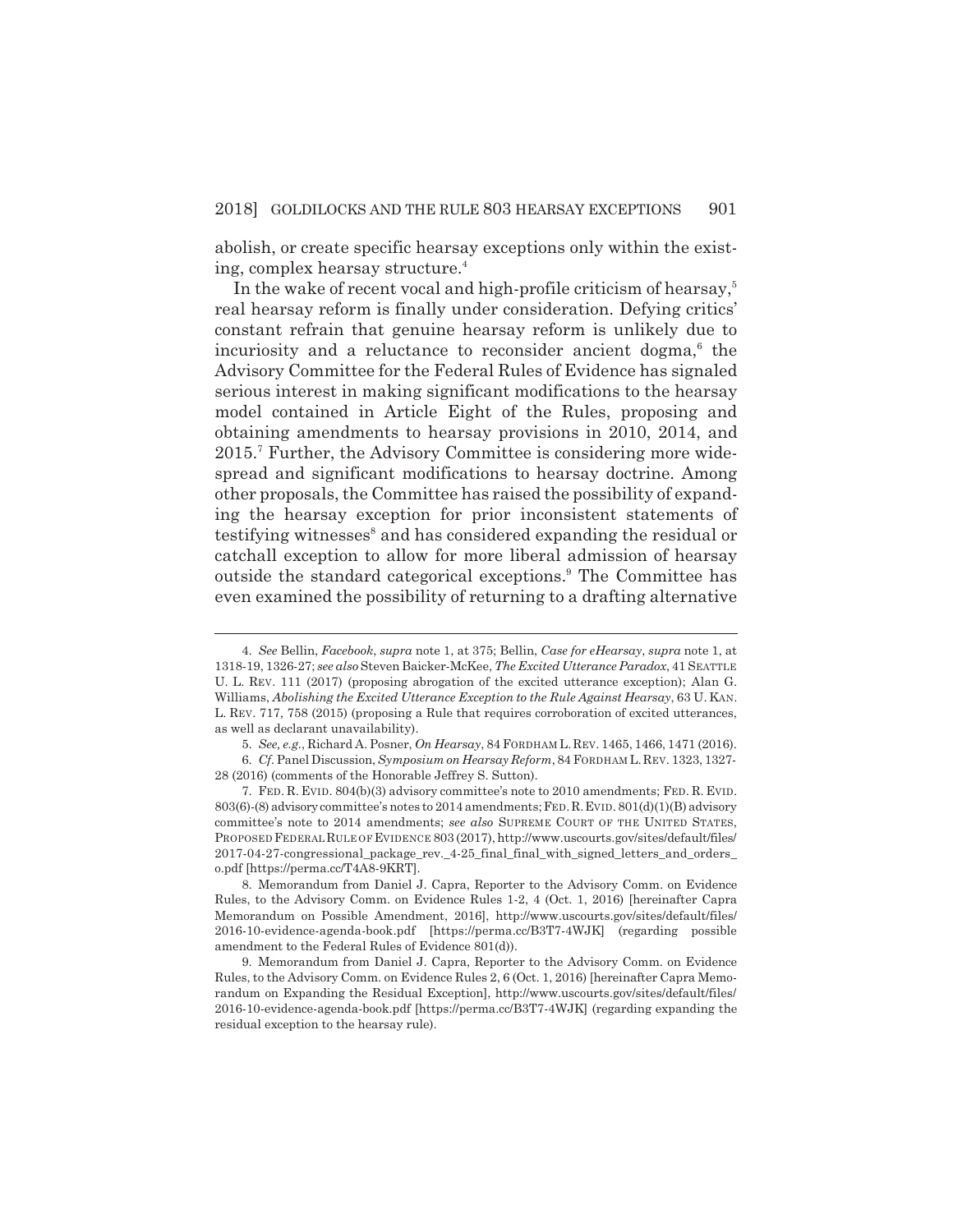that the original drafters of the Rules left on the cutting room floor: using the categorical hearsay exceptions merely as illustrations or guidelines that trial judges may follow—or not—in their significant discretion.<sup>10</sup> In short, an era of genuine hearsay reform may finally be at hand.

If, at long last, significant alterations are to be made to the timehonored and byzantine hearsay rules, it is critical that we avoid a false step that would condemn hearsay doctrine to a future of continued dysfunction and criticism. This Article suggests that aggressive proposals to scuttle existing doctrine entirely in favor of alternative approaches to hearsay are overly broad, rejecting the benefits of significant portions of existing doctrine that are functioning well, and threatening costly consequences that could make matters worse for hearsay. On the opposite end of the spectrum, narrow proposals to amend individual hearsay exceptions one at a time accomplish too little and may undermine the utility of longstanding and rational hearsay exceptions that permit the flow of helpful information into the trial process.

As an alternative to these proposals at opposite ends of the spectrum, this Article reveals a ready hearsay reform right under our noses that hits that sweet spot in between a sweeping, aggressive reform and an unduly narrow, limited fix. The Article suggests borrowing the trustworthiness exception that is a current feature of the business and public records exceptions and extending its application to other hearsay exceptions in Rule 803. This change would make hearsay statements falling within the existing requirements of the Rule 803 exceptions presumptively admissible, but would afford the opponent of those hearsay statements the opportunity to show that the particular circumstances surrounding the statements render them untrustworthy and inadmissible. After fleshing out this concept first advanced in my previous work, $^{11}$  this Article explains why expanding the trustworthiness exception would represent an important step toward rationalizing hearsay doctrine.

<sup>10.</sup> *See* Memorandum from Daniel J. Capra, Reporter to the Advisory Comm. on Evidence Rules, to the Advisory Comm. on Evidence Rules 1-2 (Apr. 29, 2016), http://www.uscourts.gov/ sites/default/files/2016-04-evidence-agenda\_book\_final\_0.pdf [https://perma.cc/L8AY-HH9F] (regarding changing the categorical hearsay exceptions to guidelines).

<sup>11.</sup> *See* Liesa L. Richter, *Reality Check: A Modest Modification to Rationalize Rule 803 Hearsay Exceptions*, 84 FORDHAM L. REV. 1473 (2016).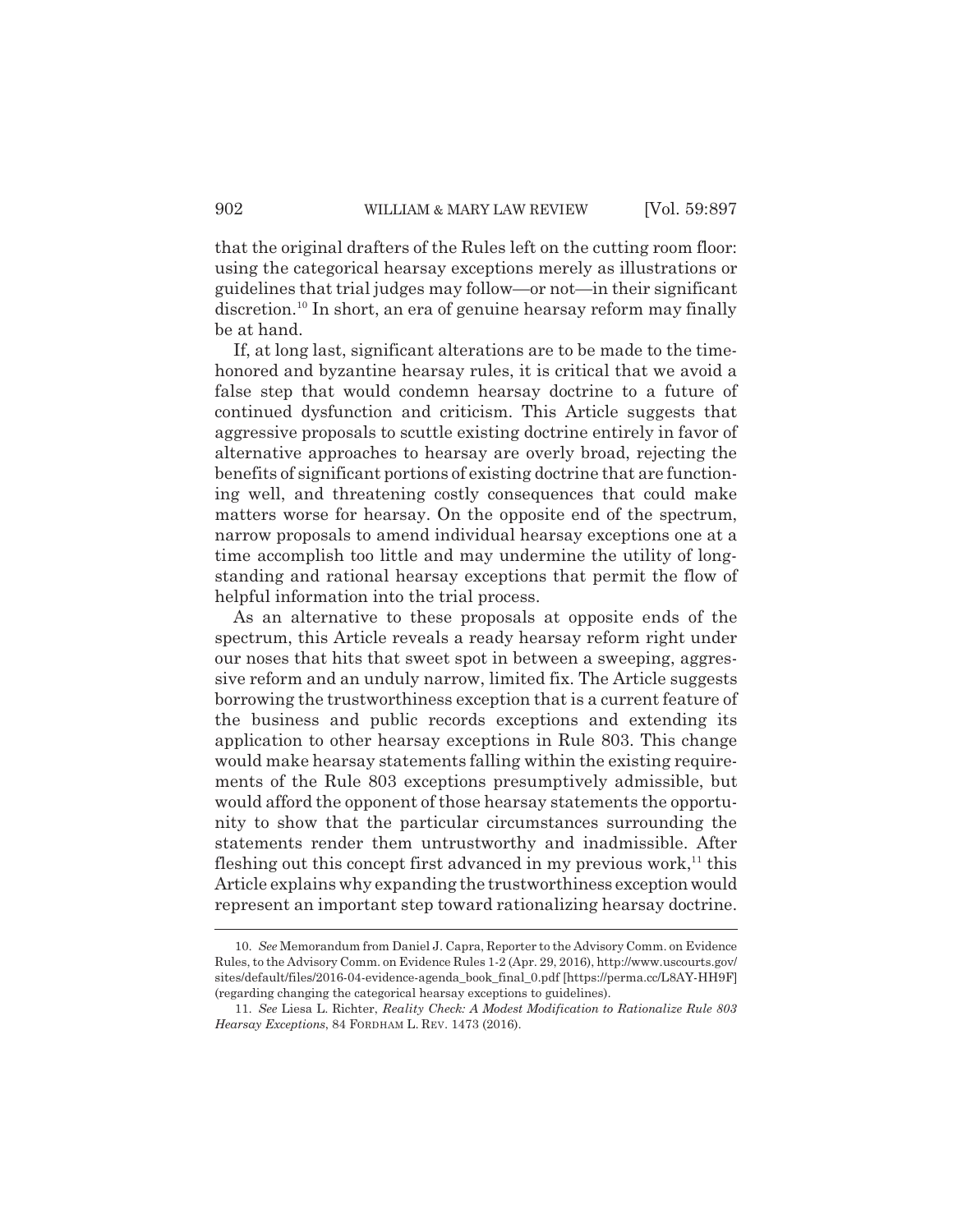Notwithstanding the numerous and varied attacks on existing hearsay doctrine, all roads lead back to the Rule 803 exceptions. Hysteria over the present sense impression and excited utterance exceptions, in particular, has formed a launching pad for some reform proposals, as well as a landing place for others.<sup>12</sup> Expanding the trustworthiness exception that already exists in the Rule 803 hearsay exceptions for business and public records efficiently launches a single silver bullet at numerous purported reliability deficiencies in the remaining Rule 803 hearsay exceptions.<sup>13</sup> Importantly, it would do so without altering the presumptive admissibility of hearsay falling within the well-understood Rule 803 categories and without sacrificing critical certainty and predictability in the litigation process.<sup>14</sup> Finally, expanding the trustworthiness exception would bring much-needed systemic symmetry to the Article Eight hearsay regime, providing an escape valve to exclude unreliable hearsay that satisfies preordained hearsay exceptions to match the residual exception in Rule 807 that allows the admission of trustworthy hearsay not captured by those same exceptions.15 Accomplishing all of this with a known and understood feature of the business and public records exceptions would not wreak the havoc on our hearsay model that paradigm-shifting reforms are sure to bring.16

Part I of this Article will briefly describe common criticisms of the hearsay regime found in the Federal Rules of Evidence, as well as recent proposals for reform. Part I will also identify significant flaws in existing proposals for hearsay reform. In Part II, the Article will explain the operation of the trustworthiness exception currently part of the business and public records exceptions. Part II will demonstrate that expanding this trustworthiness exception to additional Rule 803 hearsay exceptions is in keeping with the values underlying the hearsay rule and is superior to the alternatives for rationalizing hearsay doctrine. Part III will explore the mechanics

<sup>12.</sup> *See* United States v. Boyce, 742 F.3d 792, 799, 802 (7th Cir. 2014) (Posner, J., concurring) (describing Judge Richard Posner's critique of the Rules, a critique which begins and ends with the Rule 803 exceptions).

<sup>13.</sup> *See infra* Part II.C.2.

<sup>14.</sup> *See infra* Part II.C.2.

<sup>15.</sup> *See infra* Part II.C.4.

<sup>16.</sup> *See infra* Part II.C.6.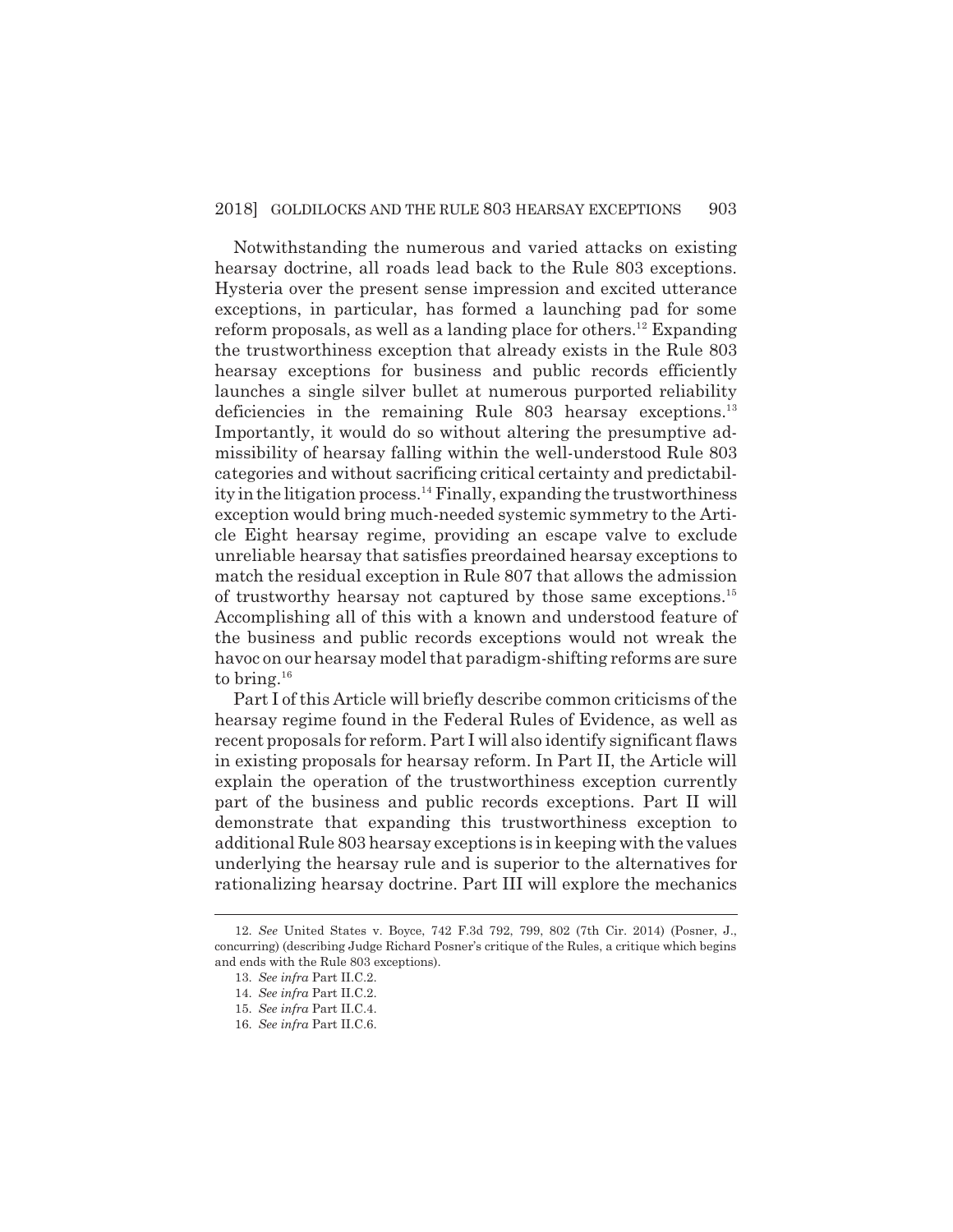of expanding the trustworthiness exception and will propose potential amendments to Federal Rule of Evidence 803. The Article will then briefly conclude.

#### I. THE FEDERAL HEARSAY REGIME AND ITS HATERS

Hearsay is defined by Federal Rule of Evidence 801 as "a statement that: (1) the declarant does not make while testifying at the current trial or hearing" that "(2) a party offers in evidence to prove the truth of the matter asserted in the statement."17 The hearsay regime embodied in the Rules imposes a broad ban on the admission of hearsay evidence,<sup>18</sup> only to turn around and articulate thirtyseven circumstances in which hearsay statements may indeed be admitted for their truth.19 The hearsay exceptions within Article Eight of the Rules follow a "categorical" approach, admitting statements that meet certain defined requirements and that fit into preordained categories.20

Hearsay exceptions covering statements made by testifying witnesses satisfy core hearsay concerns by requiring an opportunity for  $\alpha$  declarant cross-examination,<sup>21</sup> while the exceptions for statements of party-opponents are based upon notions of adversarial fairness.<sup>22</sup> The hearsay exceptions in Rule 803 predominantly rest upon the assumption that human statements made in certain defined contexts enjoy inherent reliability, $^{23}$  while the Rule 804 exceptions

<sup>17.</sup> FED. R. EVID. 801(c).

<sup>18.</sup> *See* FED. R. EVID. 802 (excluding hearsay evidence unless the Federal Rules provide otherwise).

<sup>19.</sup> FED. R. EVID. 801(d) (listing eight conditions under which a statement is not hearsay); FED.R.EVID. 803 (listing twenty-three statement categories that "are not excluded by the rule against hearsay"); FED. R. EVID. 804(b) (listing five statement types that "are not excluded by the rule against hearsay if the declarant is unavailable as a witness"); FED. R. EVID. 807 (creating one "residual exception" that enables a court to admit a hearsay statement under certain circumstances "even if the statement is not specifically covered by" the other thirty-six hearsay exceptions listed elsewhere in the Rules).

<sup>20.</sup> *See* 4 CHRISTOPHER B. MUELLER & LAIRD C. KIRKPATRICK, FEDERAL EVIDENCE § 8:66 (4th ed. 2013) (discussing the prescriptive nature of categorical exceptions).

<sup>21.</sup> *See* FED. R. EVID. 801(d)(1) (requiring that declarant be "subject to cross-examination about a prior statement").

<sup>22.</sup> FED. R. EVID. 801(d)(2) advisory committee's note to 1972 proposed rules (indicating adversarial fairness as the key to party-opponent statements).

<sup>23.</sup> *See* FED. R. EVID. 803 advisory committee's note to 1972 proposed rules (creating limited hearsay exceptions because "under appropriate circumstances a hearsay statement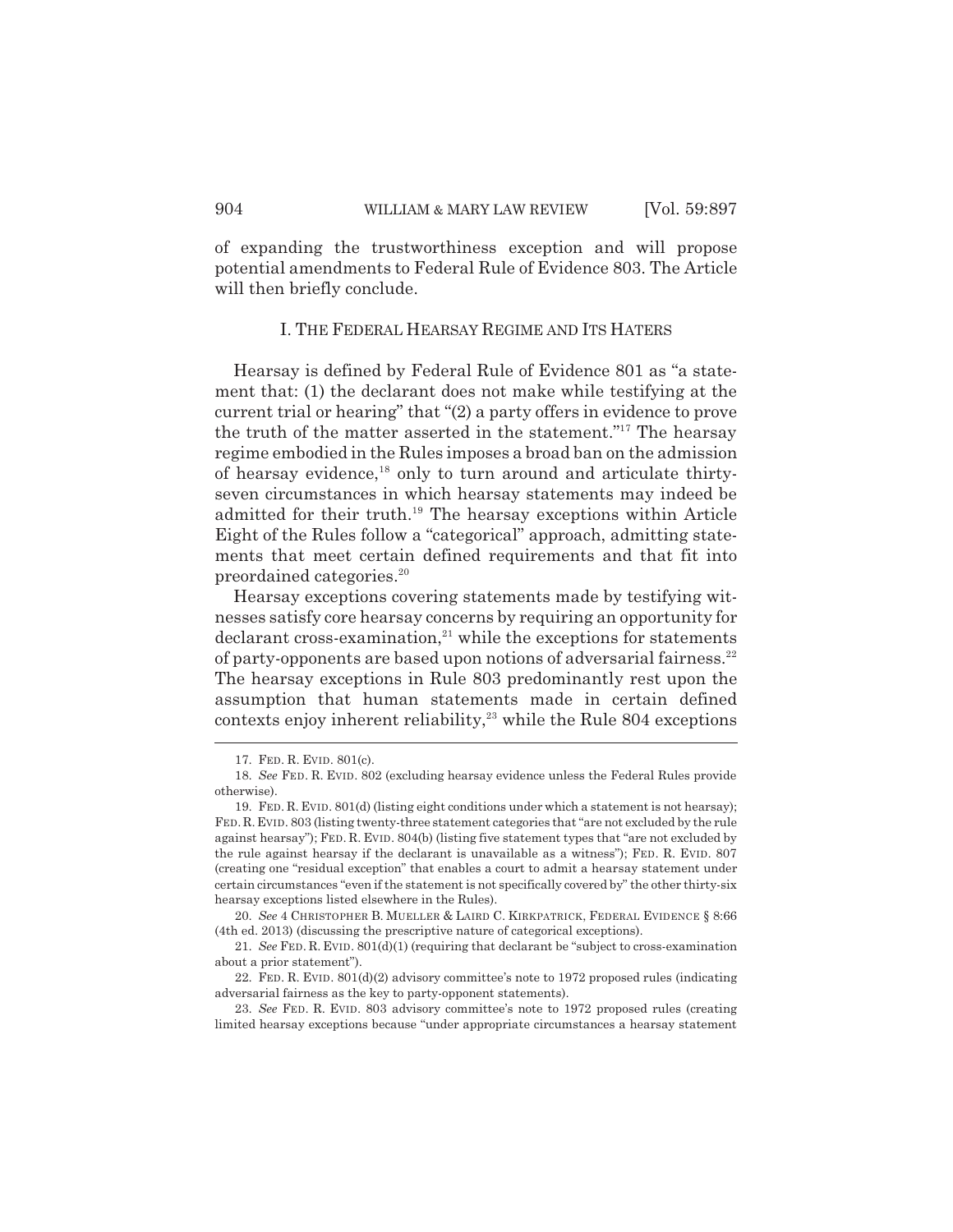rest on both the reliability of certain hearsay statements and the necessity of resorting to those hearsay statements in the case of a declarant unavailable to testify at trial.<sup>24</sup> Finally, Rule 807 rounds out the list with a discretionary catchall exception available in cases of trustworthy and necessary hearsay not covered by the other categorical exceptions.25

The mixed messages of the hearsay prohibition and its many exceptions, as well as the patchwork quilt of particular hearsay statements allowable in evidence, have been attacked from all quarters since the adoption of the Rules in 1975. Critiques of contemporary hearsay doctrine and proposals for reform have been almost too numerous to tally over the past forty-plus years.<sup>26</sup> Although the long-standing dissatisfaction with the treatment of hearsay by the Rules is well documented, there appears to be a recently renewed enthusiasm for revisiting the fundamentals of the hearsay regime. Recent critiques and proposals for change have been driven partly by the advent of ubiquitous technology and the metamorphosis in methods of human communication.<sup>27</sup> In addition, a contemporary call for data-driven, empirically sound legal principles has drawn hearsay doctrine back into the limelight. $^{28}$ 

may possess circumstantial guarantees of trustworthiness").

<sup>24.</sup> FED. R. EVID. 804(b) (allowing hearsay statements to be admitted only if the declarant is unavailable to testify).

<sup>25.</sup> *See* FED. R. EVID. 807.

<sup>26.</sup> *See, e.g.*, Richard D. Friedman, *Toward a Partial Economic, Game-Theoretic Analysis of Hearsay*, 76 MINN. L. REV. 723, 724 (1992) (suggesting a hearsay model based upon a determination about which party should bear the cost of producing the hearsay declarant); Paul S. Milich, *Hearsay Antinomies: The Case for Abolishing the Rule and Starting Over*, 71 OR. L. REV. 723, 774 (1992) (proposing the broadening of admissible hearsay with procedural protections); Roger Park, *A Subject Matter Approach to Hearsay Reform*, 86 MICH. L. REV. 51, 54 (1987) (proposing expanded admissibility of hearsay in civil cases); Michael L. Seigel, *Rationalizing Hearsay: A Proposal for a Best Evidence Hearsay Rule*, 72 B.U.L. REV. 893, 896- 97 (1992) (proposing a hearsay framework designed to determine when hearsay evidence constitutes the best available evidence); Sevier, *supra* note 2, at 648 (proposing a "procedural justice" model of hearsay reform); Eleanor Swift, *A Foundation Fact Approach to Hearsay*, 75 CALIF. L. REV. 1339, 1341-43 (1987) (suggesting the admission of more factual information to assist juries in evaluating hearsay in place of the restrictive exclusion of hearsay evidence).

<sup>27.</sup> *See supra* note 6.

<sup>28.</sup> *See, e.g.*, Baicker-McKee, *supra* note 4.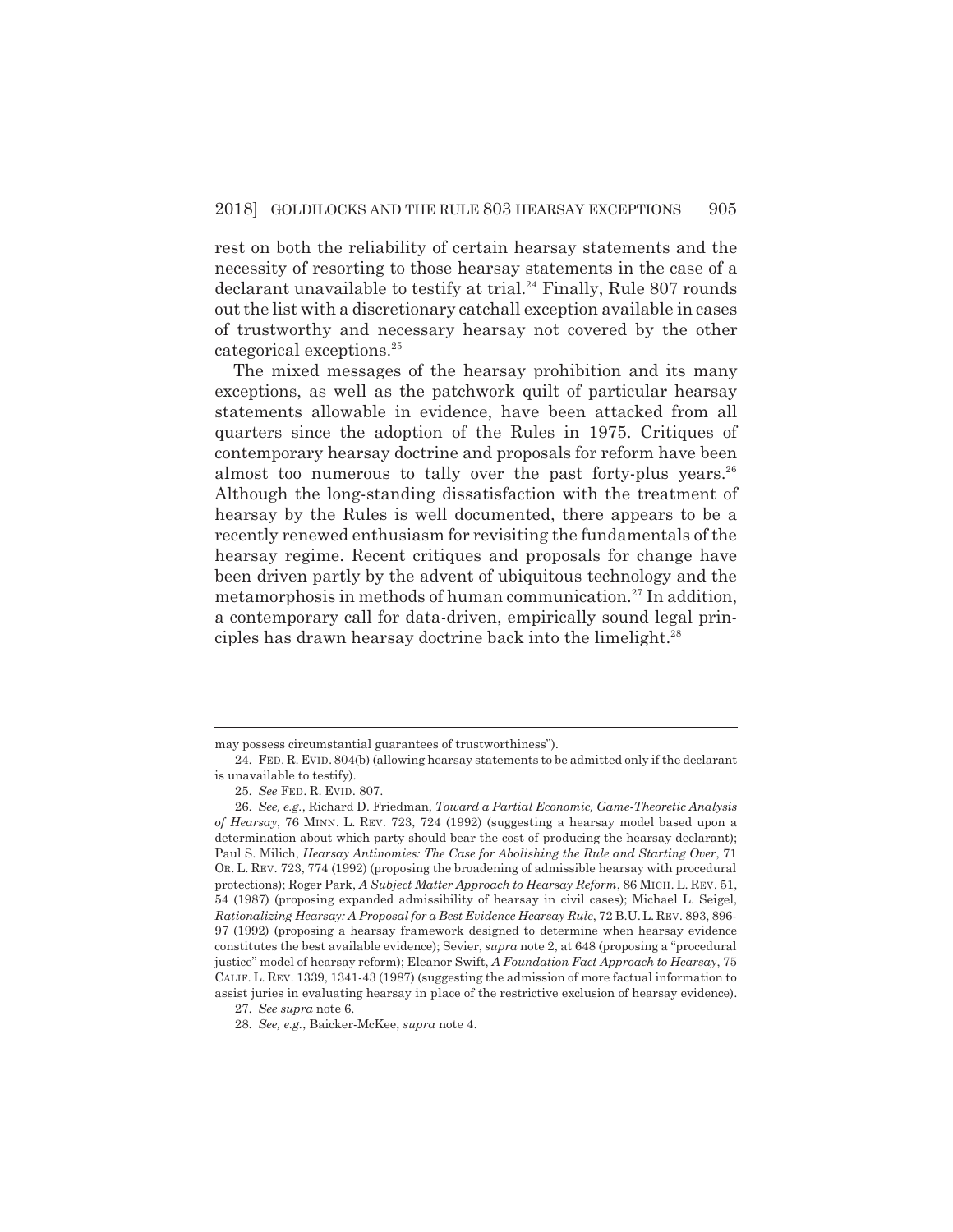## *A. Contemporary Calls for Change*

In response to evolving methods of communication and our increasing faith in empirically supported standards, there have been several recent calls to reinvent the hearsay regime embodied in the Federal Rules of Evidence. While some scholars have called for a complete overhaul of the hearsay scheme, others have proposed more targeted refinements to particular hearsay exceptions.

Judge Richard Posner dropped a bombshell on traditional hearsay doctrine in a 2014 concurrence in *United States v. Boyce*. <sup>29</sup> *Boyce* was a routine appeal of a felon-in-possession conviction, in which the Seventh Circuit Court of Appeals reviewed the lower court's admission of statements made to a 911 operator through the present sense impression and excited utterance exceptions to the hearsay rule found in Federal Rule of Evidence 803.<sup>30</sup> Although the panel unanimously upheld the admission of the statements through the excited utterance exception, $31$  Judge Posner seized upon the opportunity to discredit the rationales supporting both the present sense impression and excited utterance exceptions to the hearsay  $ban.<sup>32</sup>$ 

Specifically, Judge Posner questioned the assumption inherent in the present sense impression that contemporaneous observation and speech negate deliberate misrepresentation, pointing to studies suggesting that most lies are spontaneous rather than planned<sup>33</sup> and "that less than one second is required to fabricate a lie."34 Judge Posner concluded his discussion of the present sense impression by stating that the exception "has neither a theoretical nor an empirical basis; and it's not even common sense—it's not even good folk

<sup>29. 742</sup> F.3d 792, 799-802 (7th Cir. 2014) (Posner, J., concurring).

<sup>30.</sup> *Id.* at 793, 796-99 (majority opinion); *see also* Liesa L. Richter, *Posnerian Hearsay: Slaying the Discretion Dragon*, 67 FLA. L. REV. 1861, 1876-81 (2015).

<sup>31.</sup> *Boyce*, 742 F.3d at 799.

<sup>32.</sup> *Id.* at 799-802 (Posner, J., concurring).

<sup>33.</sup> *Id.* at 800-01 (citing Monica T. Whitty et al., *Not All Lies Are Spontaneous: An Examination of Deception Across Different Modes of Communication*, 63 J. AM. SOC'Y INFO. SCI. & TECH. 208, 208-09, 214 (2012)). Judge Posner also noted judicial opinions broadly interpreting the timing requirement of the present sense impression "to encompass periods as long as 23 minutes." *Id.* at 800 (citing United States v. Blakey, 607 F.2d 779, 785-86 (7th Cir. 1979)).

<sup>34.</sup> *Id.* at 801 (quoting Lust v. Sealy, Inc., 383 F.3d 580, 588 (7th Cir. 2004)).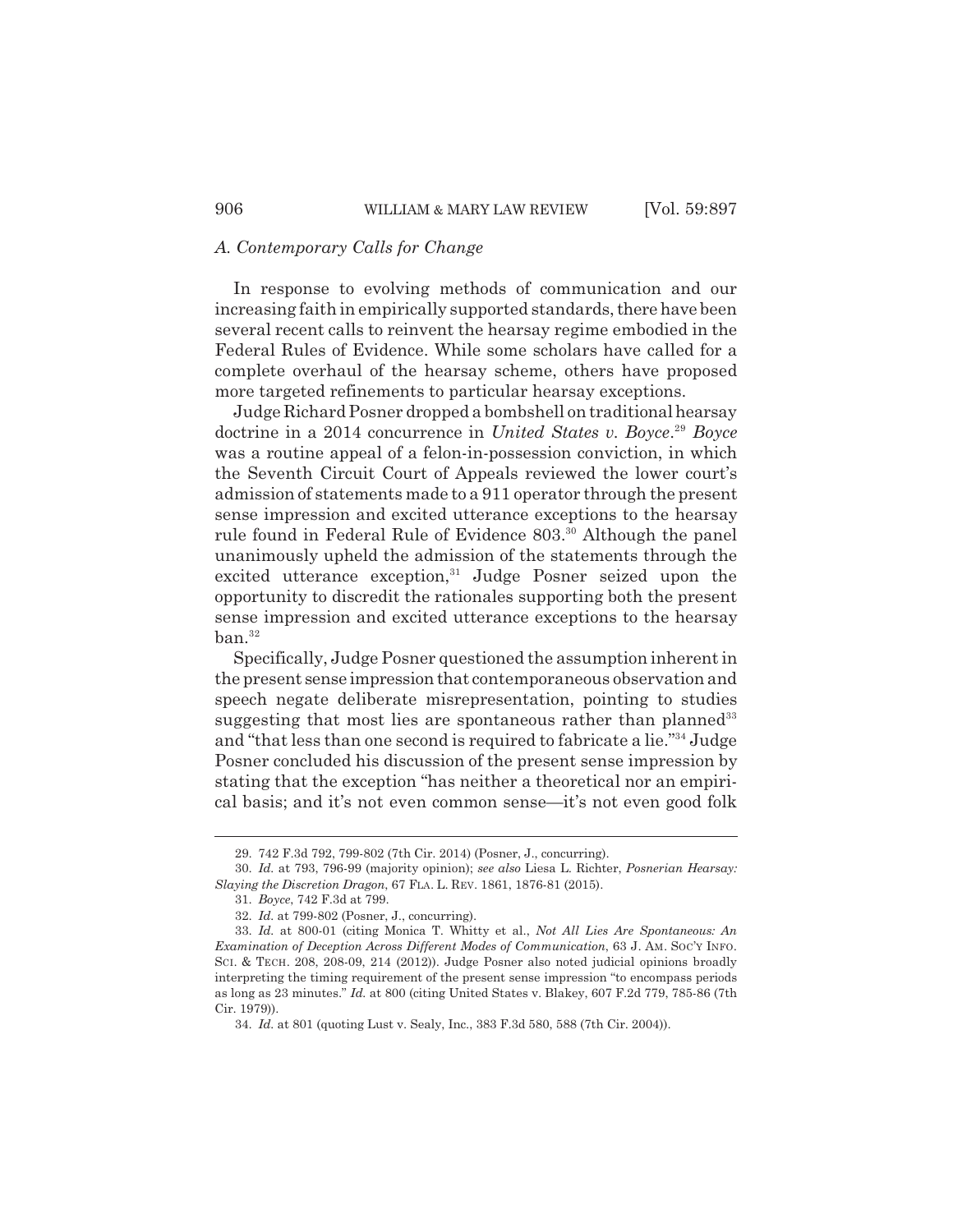psychology."35 Judge Posner expressed similar disdain for the excited utterance exception, noting that even the advisory committee notes supporting the exception are equivocal with respect to the effect of excitement upon fabrication.<sup>36</sup> Assuming that the excitement produced by a startling event minimizes self-interest and reflection, Judge Posner highlighted scholarship questioning whether "the distorting effect of shock" might undermine the reliability of excited utterances.<sup>37</sup> According to Judge Posner, once stripped of their purported justifications, the present sense impression and excited utterance exceptions are nothing more "than judicial habit, in turn reflecting judicial incuriosity and reluctance to reconsider ancient dogmas."38 Driven by this scathing indictment of the present sense impression and excited utterance exceptions, Judge Posner offered his vision for improving contemporary hearsay doctrine. Echoing a proposal rejected by the original drafters of the Rules, Judge Posner suggested that allowing the existing "[r]esidual" or catchall exception to swallow and displace the categorical exceptions would constitute a superior and workable approach to hearsay evidence.<sup>39</sup> This approach would require discretionary, statement-by-statement reliability determinations by the trial judge to assess the admissibility of all hearsay.<sup>40</sup>

In 2016, Professor Justin Sevier critiqued the hearsay regime's reliance on notions of reliability and "decisional accuracy," and proposed transformation of hearsay doctrine to emphasize "a procedural justice rationale."41 In keeping with burgeoning empirical

<sup>35.</sup> *Id.* at 801.

<sup>36.</sup> *Id.* (emphasizing that the advisory committee's notes provide only that excitement "*may* ... produce[ ] utterances free of *conscious* fabrication").

<sup>37.</sup> *Id.* at 801-02 (quoting 2 MCCORMICK ON EVIDENCE § 272 (Kenneth S. Broun ed., 7th ed. 2014)).

<sup>38.</sup> *Id.* at 802.

<sup>39.</sup> *Id.* Judge Posner later revised his call to toss out all hearsay exceptions in *Boyce*, still keeping Rule 803 exceptions like the present sense impression and excited utterance exceptions in his cross-hairs. Posner, *supra* note 5, at 1467, 1470-71 ("I can imagine benefits from allowing Rule 807 ... to swallow much of Rules 801 through 806" but expressly calling for abrogation of the present sense impression, excited utterance, and dying declarations exceptions).

<sup>40.</sup> *See* FED. R. EVID. 807(a)(1) (providing a court discretion to admit a hearsay statement with "equivalent circumstantial guarantees of trustworthiness" as those statements covered "in Rule 803 or 804").

<sup>41.</sup> *See* Sevier, *supra* note 2, at 648.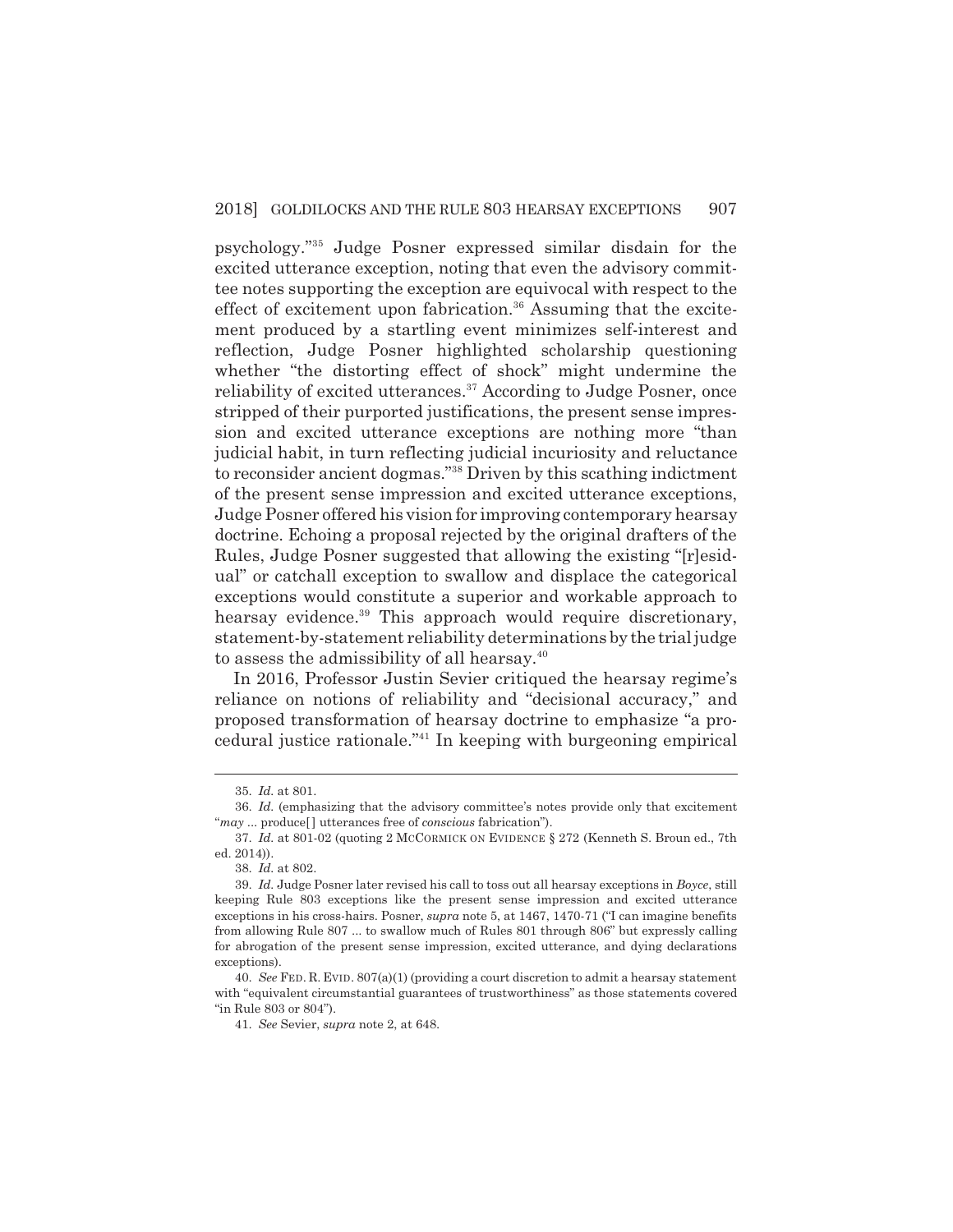inquiries in legal scholarship, Professor Sevier conducted a survey of laypeople cast as jurors in hypothetical trial scenarios involving variations in the use of hearsay.<sup>42</sup> Based upon survey responses, Professor Sevier concluded that juror rejection of hearsay stemmed from concerns over fairness or "procedural injustice" when hearsay declarants were able to implicate various litigants without subjecting themselves to cross-examination.<sup>43</sup> Conversely, lay jurors expressed little concern for the reliability or "decisional accuracy" of hearsay evidence, according to Professor Sevier.<sup>44</sup> Based upon the reactions of lay jurors to hearsay evidence, therefore, Professor Sevier recommended "[p]opularizing [h]earsay" and reforming the doctrine to satisfy notions of procedural justice that arise from incourt cross-examination and to depart from any reliability rationale for hearsay doctrine.<sup>45</sup> Although Professor Sevier did not articulate a comprehensive and concrete proposal for reform, he suggested eliminating the "dubious" hearsay exceptions in Rule 803, in keeping with Judge Posner's critique of those exceptions.<sup>46</sup>

Other proposals for hearsay reform have targeted specific hearsay exceptions more directly. For example, in 2012, Professor Jeffrey Bellin called for the amendment of the present sense impression exception to add a corroboration requirement.<sup>47</sup> Professor Bellin ably illustrated the rapid revolution in modern human communication and suggested that the original reliability assumptions underlying the present sense impression exception were threatened by contemporary and unforeseen e-hearsay.<sup>48</sup> Professor Bellin posited that the addition of a corroboration component to the existing requirements of the present sense impression exception would restore the reliability originally intended by drafters of the exception.<sup>49</sup> In a similar vein, in 2015, Professor Alan Williams proposed an amendment to the excited utterance exception, suggesting that the

<sup>42.</sup> *Id.* at 652 (citing Justin Sevier, *Testing Tribe's Triangle: Juries, Hearsay, and Psychological Distance*, 103 GEO. L.J. 879, 903-15 (2015)).

<sup>43.</sup> *Id.* at 677-78.

<sup>44.</sup> *Id.* at 678.

<sup>45.</sup> *Id.* at 688-90.

<sup>46.</sup> *Id.* at 662-63.

<sup>47.</sup> *See* Bellin, *Facebook*, *supra* note 1, at 338.

<sup>48.</sup> *Id.* at 337-38.

<sup>49.</sup> *Id.*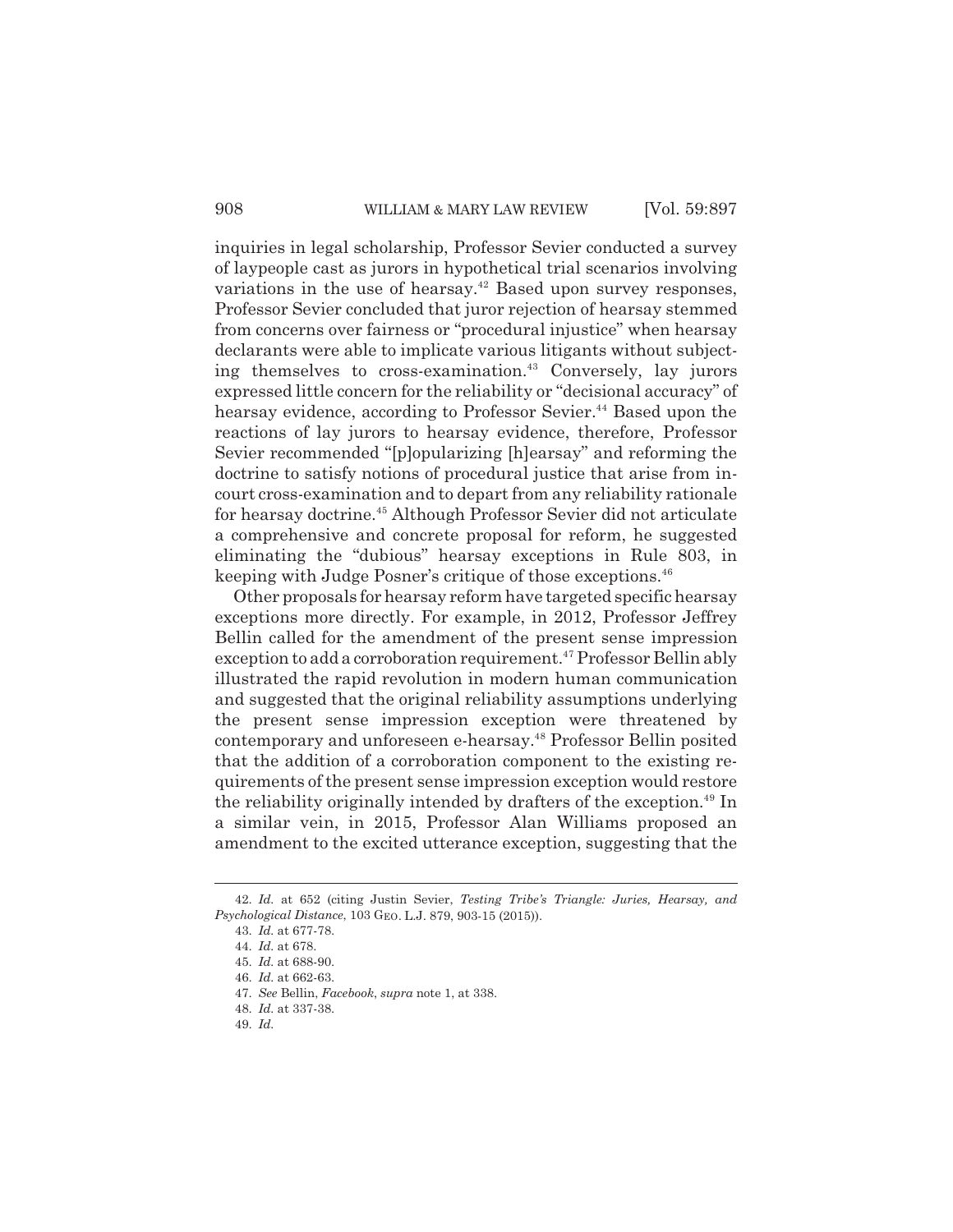exception be transplanted into Rule 804, where declarant unavailability is required, and that a corroborating circumstances requirement be added.<sup>50</sup> Going one step further, Professor Steven Baicker-McKee recently proposed the abrogation of the excited utterance exception altogether.<sup>51</sup>

Recent concern over the contemporary viability and legitimacy of hearsay doctrine has not been confined to academics and scholars, however. The Advisory Committee for the Federal Rules of Evidence has demonstrated a renewed interest in updating and refining the federal hearsay regime. In 2010, the declarations against interest hearsay exception was modified to expand its "corroborating circumstances requirement ... to all declarations against penal interest offered in criminal cases."52 In 2014, the business and public records exceptions were amended to clarify that "the burden is on the opponent to show that the source of information or the method or circumstances of preparation indicate a lack of trustworthiness" once the proponent of the hearsay establishes the stated requirements of the hearsay exceptions.<sup>53</sup> Also in 2014, the Advisory Committee secured an amendment to Rule  $801(d)(1)(B)$ ,<sup>54</sup> resolving the long-standing debate over the underinclusive operation of the hearsay exception for prior consistent statements.<sup>55</sup> In 2015, the Advisory Committee proposed the abolition of the "ancient documents" hearsay exception, emphasizing the tidal wave of stored electronic communications that would quickly become admissible through the exception and the absence of any inherent reliability based solely on the age of hearsay.<sup>56</sup> The Advisory Committee

<sup>50.</sup> Williams, *supra* note 4, at 757-58.

<sup>51.</sup> Baicker-McKee, *supra* note 4.

<sup>52.</sup> *See* FED. R. EVID. 804(b)(3) advisory committee's note to 2010 amendments.

<sup>53.</sup> FED. R. EVID. 803(6) advisory committee's note to 2014 amendments (amending the business records exception); FED. R. EVID. 803(8) advisory committee's note to 2014 amendments (amending the public records exception).

<sup>54.</sup> FED. R. EVID. 801(d)(1)(B) advisory committee's note to 2014 amendments.

<sup>55.</sup> Liesa L. Richter, *Seeking Consistency for Prior Consistent Statements: Amending Federal Rule of Evidence 801(d)(1)(B)*, 46 CONN. L. REV. 937, 941-42 (2014) (proposing revisions to amended hearsay exception for prior consistent statements).

<sup>56.</sup> *See* Memorandum from Daniel J. Capra, Reporter to the Advisory Comm. on Evidence Rules, to the Advisory Comm. on Evidence Rules 1 (Apr. 29, 2016) [hereinafter Capra Memorandum on Proposal to Eliminate the Ancient Documents Exception], http://www.us courts.gov/sites/default/files/2016-04-evidence-agenda\_book\_final\_0.pdf [https://perma.cc/ 9RSD-3XJ6] (describing a proposal to eliminate the ancient documents exception to the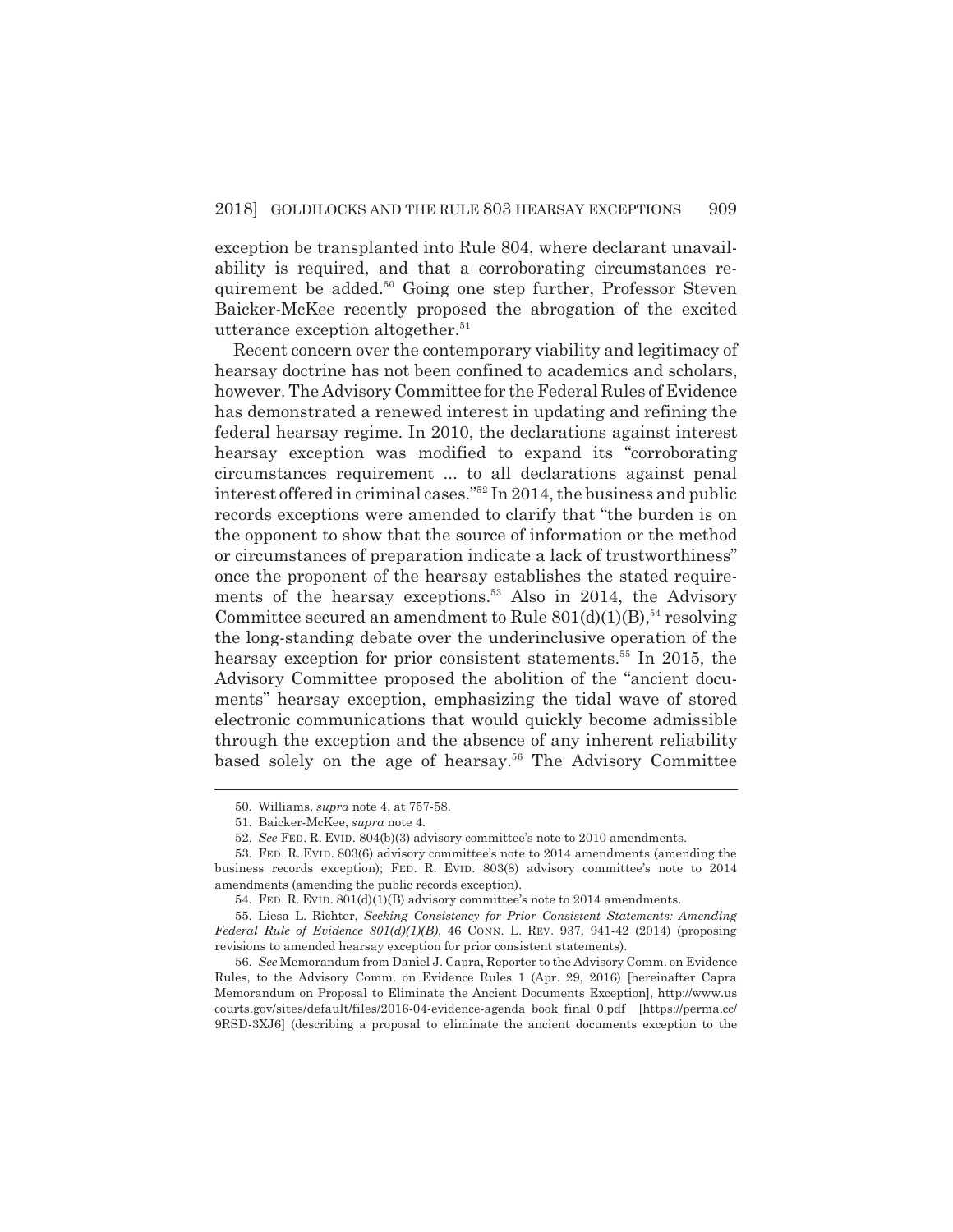revised that proposal in light of public comment in 2016, recommending that the ancient documents exception be preserved only for documents created before January 1, 1998—a date chosen to reflect the advent of ubiquitous electronically stored information.<sup>57</sup> In 2016 and 2017, the Committee also explored the possibility of amending the hearsay exception covering prior inconsistent statements of testifying witnesses, $58$  as well as the residual or catchall exception to the hearsay rule.<sup>59</sup> With scholars pushing for the modernization of hearsay doctrine and the Advisory Committee on Evidence Rules rolling up its sleeves to explore the feasibility of meaningful change, the time is ripe for genuine hearsay soul-searching and updates to the time-honored hearsay regime embodied in the Rules.

### *B. Fatal Flaws in Recent Reform Proposals*

Many of the recent scholarly proposals for hearsay reform highlight legitimate concerns about the federal hearsay regime and articulate thought-provoking innovations to modernize that regime. Still, many of these critiques exaggerate the shortcomings of the existing hearsay exceptions and suggest reforms that promise to create as many problems as they resolve.

Judge Posner's proposal for the discretionary treatment of hearsay evidence is a prime example.<sup>60</sup> Although the assumptions regarding human communication and motivation underlying some of the hearsay exceptions within the Rules may be imperfect, Judge

hearsay rule).

<sup>57.</sup> See COMM. ON RULES OF PRACTICE AND PROCEDURE, MEETING OF JUNE 6, 2016 MINUTES 3 (2016), http://www.uscourts.gov/sites/default/files/st06-2016-min\_0.pdf [https://perma.cc/ NJ8K-DQQV] (describing a proposed revision to a Rule 803(16) amendment and unanimously approving it "for submission to the Judicial Conference").

<sup>58.</sup> *See* Memorandum from Daniel J. Capra, Reporter to the Advisory Comm. on Evidence Rules, to the Advisory Comm. on Evidence Rules (Oct. 1, 2017) [hereinafter Capra Memorandum on Possible Amendment, 2017], http://www.uscourts.gov/sites/default/files/a3\_0.pdf [https://perma.cc/GMK6-L5U5] (describing continuing consideration of potential amendments to Rule  $801(d)(7)(A)$ ).

<sup>59.</sup> *See* Capra Memorandum on Expanding the Residual Exception, *supra* note 9 (exploring potential amendments to the residual exception). The Advisory Committee proposed an amendment to Rule 807 in 2017, which was published for notice and comment in August 2017. *See* Capra Memorandum on Possible Amendment, 2017, *supra* note 58, at 1.

<sup>60.</sup> *See* United States v. Boyce, 742 F.3d 792, 799-802 (7th Cir. 2014) (Posner, J., concurring).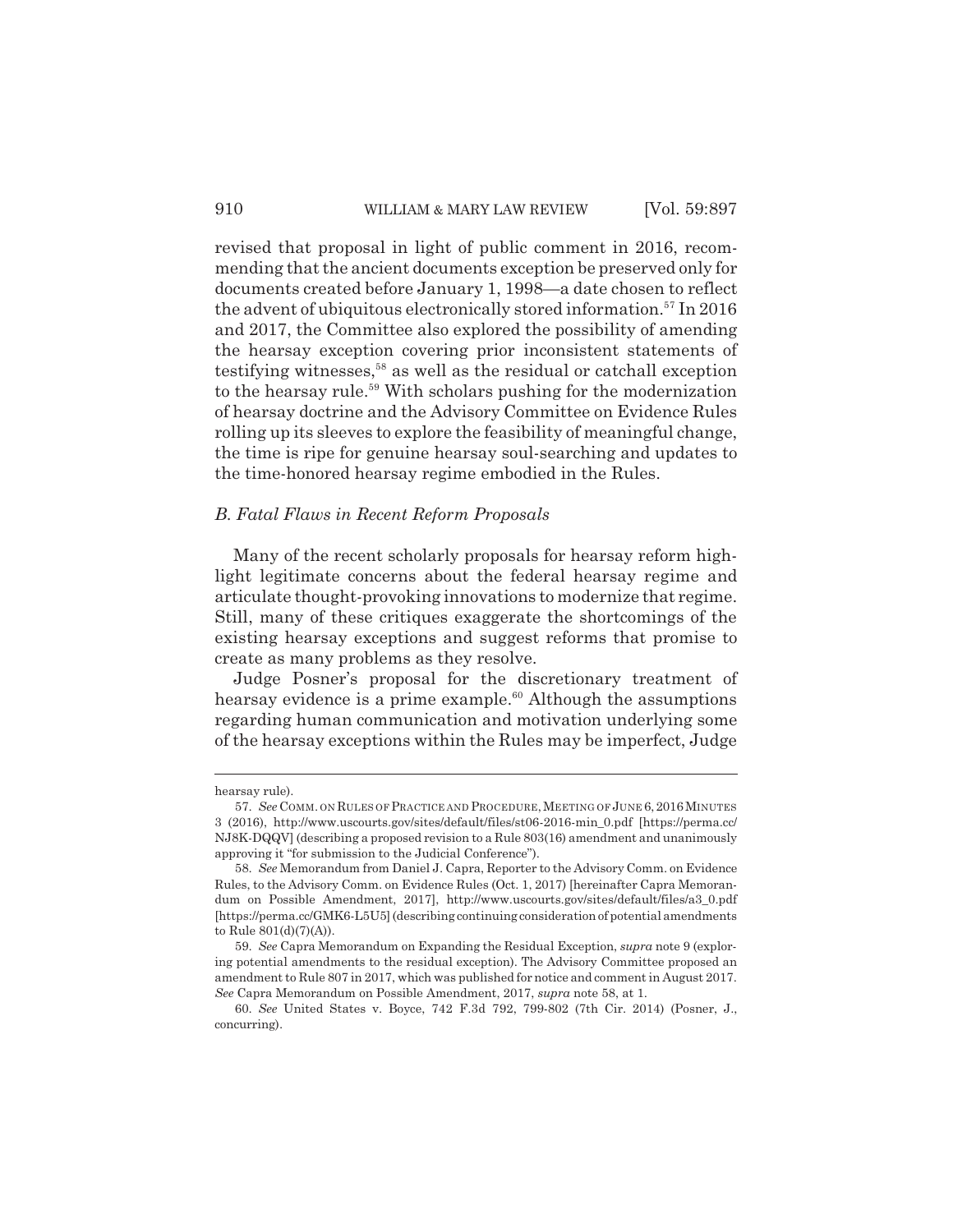Posner's broad assertion that they lack *any* rational foundation appears overblown.61 Furthermore, Judge Posner's proposed fix abolishing all of the categorical hearsay exceptions in favor of a purely discretionary approach to all hearsay evidence—threatens to impose prohibitive costs on the trial process.<sup>62</sup> As explored in depth in my previous work, Judge Posner's proposal wields a sledgehammer where a scalpel could suffice, eliminating *all* categorical hearsay exceptions due to articulated concerns regarding only a few.63 In addition, a single discretionary standard would undermine the crucial ability of litigants to predict the admissibility of hearsay evidence in advance as they craft a litigation strategy.<sup>64</sup> Such an approach also threatens to create unfair inconsistency in the admissibility of hearsay evidence "across cases and courtrooms."65 The discretionary administration of hearsay doctrine would likely increase transaction costs associated with hearsay evidence, requiring motions in limine, pretrial hearings, and briefings to ascertain the admissibility of evidence currently dictated by the categorical exceptions.<sup>66</sup> Finally, after displacing our entire system of wellunderstood hearsay exceptions, a discretionary reform would still utilize empirically suspect judicial determinations of "reliability" to determine admissibility.<sup>67</sup> In sum, scrapping all of the categorical hearsay exceptions in favor of a single discretionary standard is a game that is not worth the candle.

Replacing the reliability-based hearsay exceptions with a procedural test that emphasizes declarant cross-examination is a tempting alternative that could simplify our notoriously complex hearsay system.<sup>68</sup> That said, Professor Sevier's recent proposal to abandon the reliability or "decisional accuracy" rationale that underscores many of our existing hearsay exceptions in favor of a "procedural justice" model presents other difficulties.<sup>69</sup> Dismantling

<sup>61.</sup> *See* Richter, *supra* note 30, at 1867.

<sup>62.</sup> *See id.* at 1882-86.

<sup>63.</sup> *See id.* at 1895-96.

<sup>64.</sup> *Id.* at 1884.

<sup>65.</sup> *Id.* at 1894.

<sup>66.</sup> *Id.* at 1882-83.

<sup>67.</sup> *Id.* at 1892-94.

<sup>68.</sup> *See id.* at 1905 (suggesting that a procedural hearsay test that discards reliability could provide consistency).

<sup>69.</sup> *See* Sevier, *supra* note 2.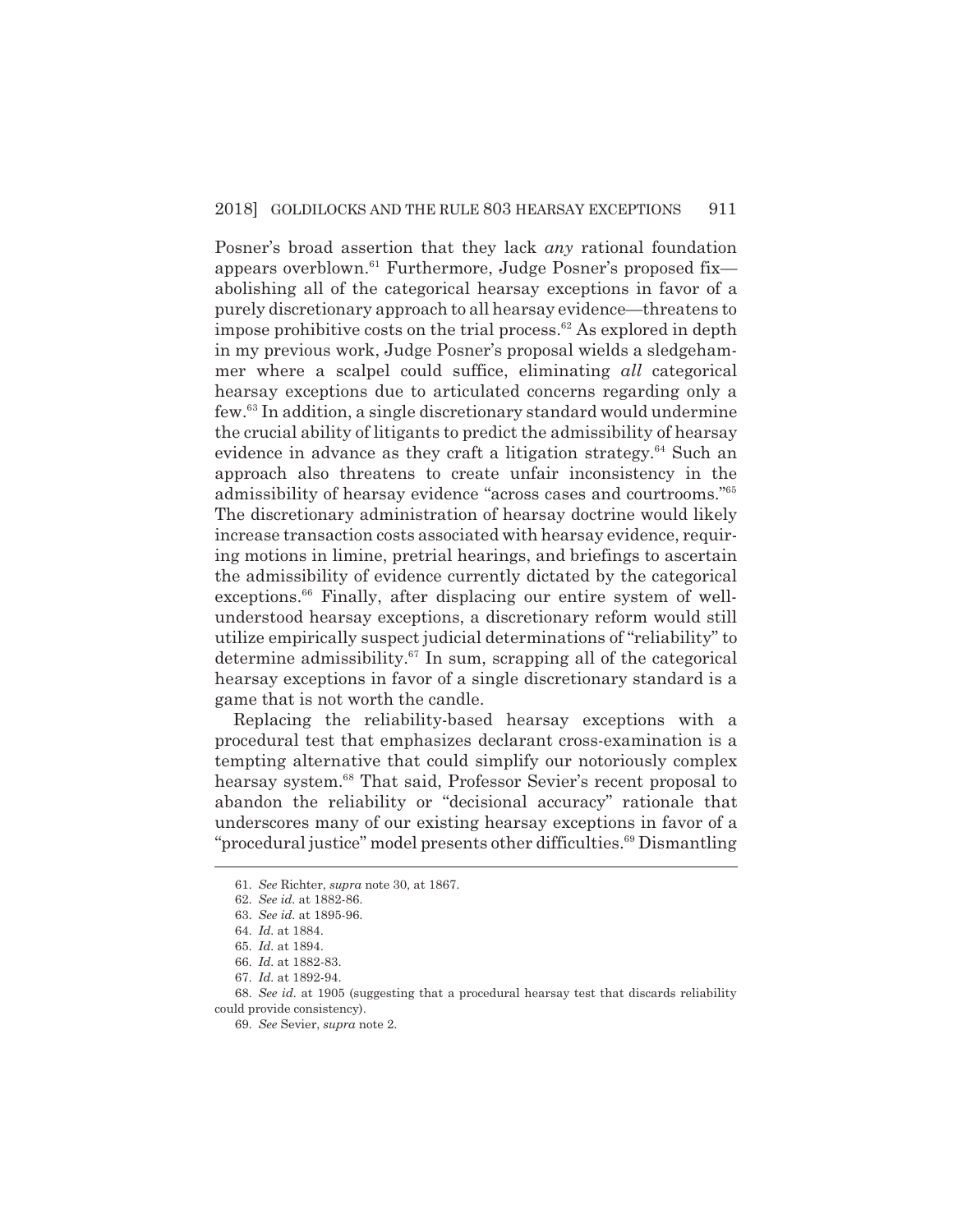suspect pieces of the larger hearsay puzzle may be child's play, but constructing a viable and comprehensive alternative hearsay regime is a tall order. While Professor Sevier makes a few concrete suggestions to eliminate the "dubious" Rule 803 exceptions and to ban testimonial hearsay in civil cases,<sup>70</sup> he offers no comprehensive description of a new hearsay order defined by procedural justice alone. Do we eliminate the crucial business records exception in the absence of a declarant who can be cross-examined on the content of the records? If Professor Sevier would retain the business records exception, as he suggests he might, $71$  how do we justify its continued existence without relying on notions of reliability?

Truly adopting a strict "procedural justice" focus for hearsay rules is problematic in other respects. The rejected Model Code version of hearsay doctrine reflected a procedural emphasis on the availability of cross-examination, allowing hearsay to be admitted whenever the declarant could be cross-examined at trial or when the declarant was truly unavailable to testify subject to cross-examination.<sup>72</sup> This proposal was, of course, met with a severely negative reaction based largely on concerns regarding the reliability of the hearsay statements that would be admitted in such a scheme.<sup>73</sup> If we update the Model Code construct to allow all hearsay of testifying witnesses, but none from declarants who fail to appear for cross-examination, we will still have reliability concerns surrounding some hearsay statements of testifying witnesses, as well as a net loss of probative evidence from absent declarants that may ultimately undermine our ability to resolve disputes.

Of even more fundamental concern is Professor Sevier's ultimate call to "popularize" hearsay by relying on lay jurors' assessments of evidentiary values to construct our modern hearsay regime.<sup>74</sup> Distrust of jurors' abilities to make rational and fair decisions about

<sup>70.</sup> *Id.* at 662, 664.

<sup>71.</sup> *See id.* at 663.

<sup>72.</sup> MODEL CODE OF EVIDENCE r. 503 (AM. LAW INST. 1942).

<sup>73.</sup> *See* Michael Ariens, *A Short History of Hearsay Reform, with Particular Reference to* Hoffman v. Palmer, *Eddie Morgan, and Jerry Frank*, 28 IND.L.REV. 183, 222-26 (1995); David Alan Sklansky, *Hearsay's Last Hurrah*, 2009 SUP.CT.REV. 1, 20 ("[The] professional reception [for the Model Rules] ... varied between chilliness and heated antagonism." (omission in original) (quoting JOHN MACARTHUR MAGUIRE, EVIDENCE: COMMON SENSE AND COMMON LAW 153 (1947))).

<sup>74.</sup> *See* Sevier, *supra* note 2, at 688.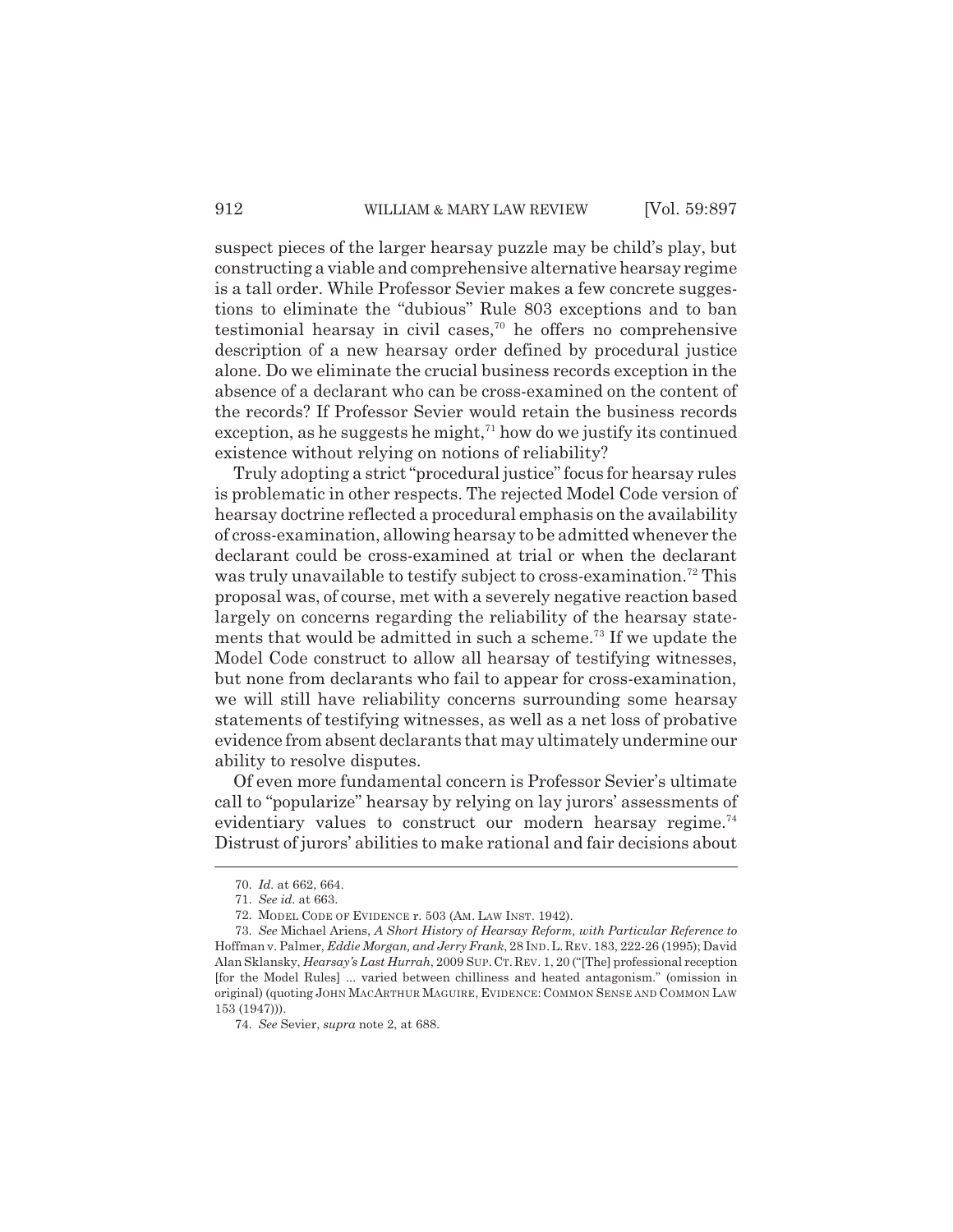the value of evidence is at the very heart of our Rules.75 To turn the reins over to jurors in deciding whether and why to consider hearsay evidence is to put the fox in charge of the hearsay henhouse.<sup>76</sup> Of course, empirical work that assesses the extent to which jurors rely upon hearsay is very helpful in exploring the long-debated issue of whether jurors are capable of evaluating hearsay evidence and could be used to justify admitting more hearsay.<sup>77</sup> But that is a different question from the recent question explored by Professor Sevier, which is *why* jurors dislike hearsay.<sup>78</sup> Modifying our hearsay regime to conform to the preferences and values of lay jurors is a controversial concept that threatens the existence of evidence rules.

The fundamental problem with this approach can be illustrated by extending Professor Sevier's hearsay proposal to other areas of evidence. Studies could assess lay jurors' reactions to the admissibility of past convictions; other crimes, wrongs, or acts; or even simple character evidence. If lay jurors largely favor broad consideration of all of this evidence in aiding in their full and fair consideration of a case, Professor Sevier's analysis suggests that we should admit it all.79 Indeed, it is common for members of the public to feel a sense of outrage following an unpopular verdict after learning that a jury was not informed of information lay persons consider relevant and fair.80 Because evidence rules are designed to eliminate what might be the "popular" approach to certain types of evidence, reforms that take hearsay doctrine wherever lay jurors wish to go are ill advised.

<sup>75.</sup> *See* Williams, *supra* note 4, at 718.

<sup>76.</sup> Legitimacy is, of course, an important component of evidentiary doctrine, if not the sole consideration. *See* Christopher B. Mueller, *Post-Modern Hearsay Reform: The Importance of Complexity*, 76 MINN. L. REV. 367, 395 (1992) (noting that "rules of procedure and evidence should provide reason for confidence that courts reach correct outcomes by fair means" and explaining that "the [hearsay] doctrine reflects a kind of common sense to which lay people can relate").

<sup>77.</sup> *See* Justin Sevier, *Testing Tribe's Triangle: Juries, Hearsay, and Psychological Distance*, 103 GEO.L.J. 879, 893-96 (2015) (discussing over a dozen studies that challenge the proposition that juries overvalue hearsay evidence).

<sup>78.</sup> *See* Sevier, *supra* note 2, at 648.

<sup>79.</sup> *See id.* at 688.

<sup>80.</sup> *See Conference on Possible Amendments to Federal Rules of Evidence 404(b), 807, and 801(D)(1)(a)*, 85 FORDHAM L. REV. 1517, 1522 (2017) (remarks of Judge David Hamilton concerning developments in Rule 404(b)) ("I would always talk with jurors after every verdict and every jury in every criminal case had the same first question: 'Has he done this before?' That's what they wanted to know to reinforce the guilty verdict.").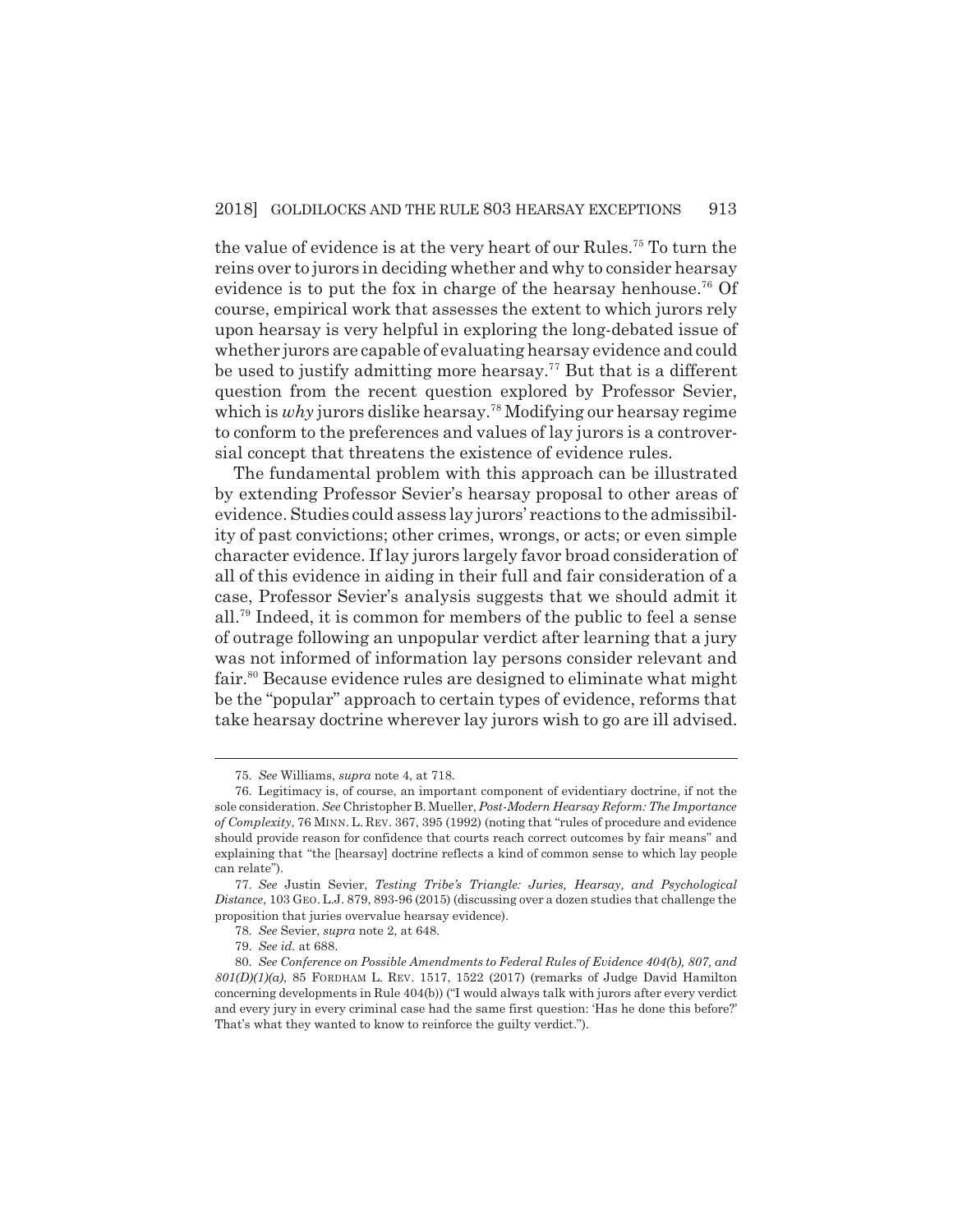#### 914 WILLIAM & MARY LAW REVIEW [Vol. 59:897]

In addition to the specific drawbacks inherent in each of these proposals to remake hearsay doctrine, there is a more generalized concern that plagues many transformative proposals to discard existing doctrine entirely in favor of a brave new world. Such reactionary reforms often result in a pendular approach to legal problems that ultimately may prove deleterious. Law reform that swings wildly between competing philosophies may squander benefits offered at both ends of the spectrum, forcing a painful process of correcting toward the middle. Examples in legal evolution abound. In the products liability arena, proindustry doctrine was replaced with the proconsumer strict liability concepts in section 402A of the *Restatement (Second) of Torts*. 81 The *Restatement (Third) of Torts on Products Liability* offered important corrective clarifications, restoring negligence-based principles in connection with claims of failure to warn<sup>82</sup> and defective design.<sup>83</sup> In 1938, the Federal Rules of Civil Procedure ushered in liberal "notice pleading" as a reaction to the highly detailed factual content required in the code pleading era.84 As interpreted under *Conley v. Gibson*, this forgiving notice pleading standard provided that a plaintiff's "complaint should not be dismissed for failure to state a claim unless it appears beyond doubt that the plaintiff can prove no set of facts in support of his claim which would entitle him to relief."85 The Supreme Court famously retired the liberal *Conley* standard in deciding the *Bell Atlantic Corp. v. Twombly* and *Ashcroft v. Iqbal* cases in 2007 and 2009, respectively, requiring sufficient, wellpleaded factual allegations to demonstrate a "plausible" claim for

<sup>81.</sup> RESTATEMENT (SECOND) OF TORTS § 402A (AM. LAW INST. 1965) (allowing strict seller liability for unreasonably dangerous consumer products).

<sup>82.</sup> *See* RESTATEMENT (THIRD) OF TORTS: PRODUCTS LIABILITY § 2(c) (AM. LAW INST. 1998) (imposing liability for failure to warn "when the foreseeable risks of harm posed by the product could have been reduced or avoided by the provision of reasonable instructions or warnings ..., and the omission of the instructions or warnings renders the product not reasonably safe").

<sup>83.</sup> *Id.* § 2(b) (imposing liability for design defects only for "foreseeable risks of harm," if a "reasonable alternative design" was available, "and the omission of the alternative design renders the product not reasonably safe").

<sup>84.</sup> *See* FED. R. CIV. P. 8(a)(2) (requiring only "a short and plain statement of a claim showing that the pleader is entitled to relief ").

<sup>85. 355</sup> U.S. 41, 45-46 (1957) (citing Dioguardi v. Durning, 139 F.2d 774 (2d Cir. 1944); Cont'l Collieries v. Shober, 130 F.2d 631 (3d Cir. 1942); Leimer v. State Mut. Life Assurance Co., 108 F.2d 302 (8th Cir. 1940)).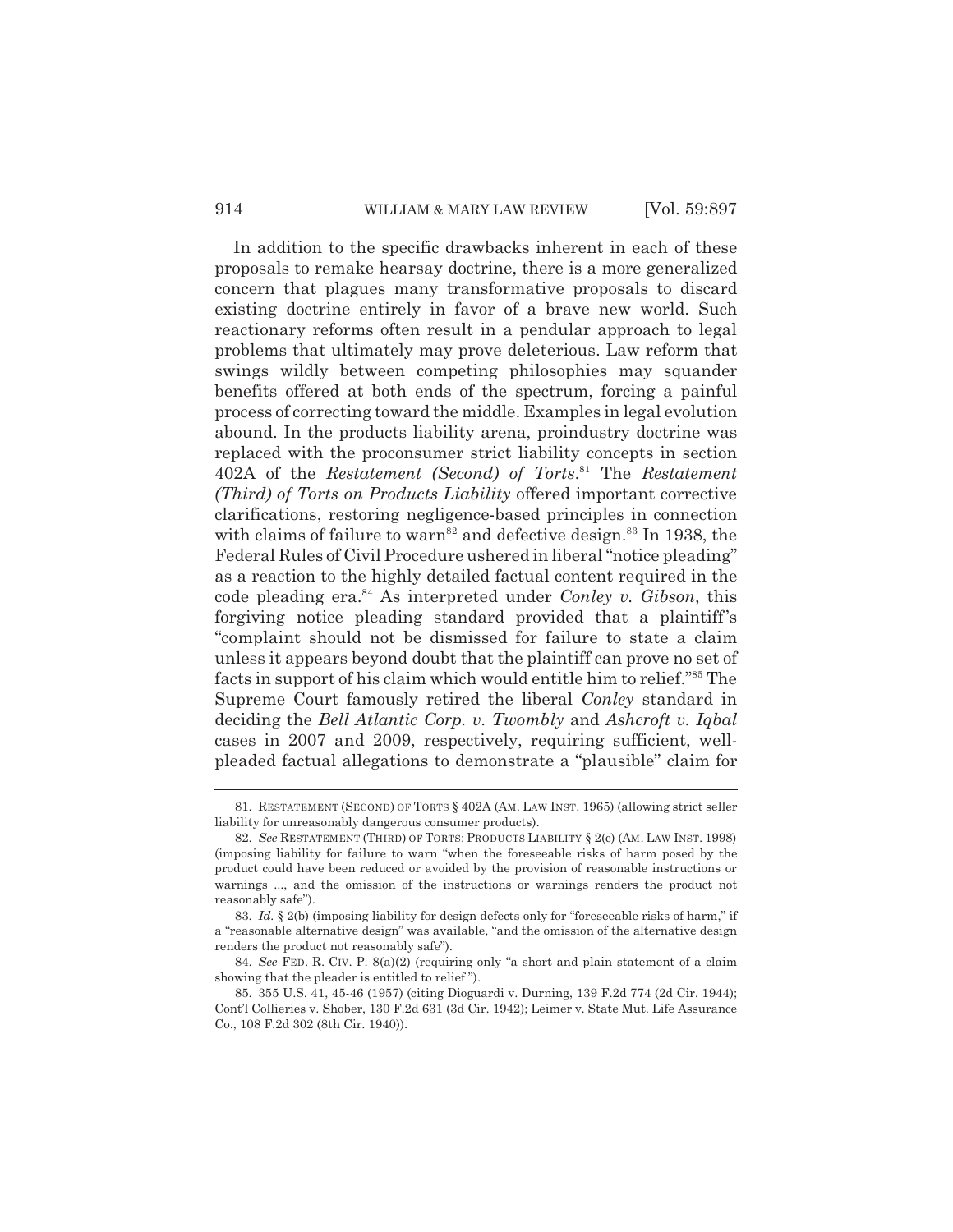relief.<sup>86</sup> In both of these examples, reformers sought to reject an imperfect status quo by substituting an opposite regime, only to work back toward a compromise position.<sup>87</sup>

Although some natural corrective adjustments may be unavoidable in moving the law forward, as illustrated by the above examples, hearsay reformers could avoid wild swings and timeconsuming efforts to backtrack by amending only the hearsay provisions that operate suboptimally, while leaving the remainder of the hearsay regime intact. The many benefits achieved by the highly successful Federal Rules of Evidence would be retained and specific points of constant friction could be corrected. Rather than discarding all of hearsay doctrine, reformers could implement important tweaks to Rule 803 and allow time to attain experience with those modest reforms before proceeding more aggressively.

In contrast to proposals to overhaul the entire hearsay scheme in Article Eight, the past few years have seen some intriguing proposals to reform only single hearsay exceptions within Rule 803.88 Where broad proposals to overhaul the entire hearsay regime may be difficult to craft and may create unintended consequences, the single exception approach to hearsay reform can offer only a partial and incomplete resolution of hearsay flaws while producing problems of its own.89 For example, adding a corroboration requirement to the present sense impression exception to resolve reliability concerns regarding the admissibility of e-hearsay fails to address similar concerns in the admission of e-hearsay through the excited utterance and state of mind exceptions.<sup>90</sup> Similarly, adding corroboration and unavailability requirements to the excited utterance

<sup>86.</sup> *See* Bell Atl. Corp. v. Twombly, 550 U.S. 544, 554-57 (2007) ("Factual allegations must be enough to raise a right to relief above the speculative level." (citing 5 CHARLES ALAN WRIGHT & ARTHUR R. MILLER, FEDERAL PRACTICE AND PROCEDURE § 1216 (3d ed. 2004))); Ashcroft v. Iqbal, 556 U.S. 662, 677 (2009) (requiring plaintiffs to "plead sufficient factual matter to show that petitioners adopted and implemented the detention policies at issue not for a neutral, investigative reason but for the purpose of discriminating").

<sup>87.</sup> *See Iqbal*, 556 U.S. at 677-87; *Twombly*, 550 U.S. at 554-63.

<sup>88.</sup> *See generally* Baicker-McKee, *supra* note 4; Bellin, *Facebook*, *supra* note 1; Bellin, *Case for eHearsay*, *supra* note 1; Williams, *supra* note 4.

<sup>89.</sup> *See* Victor Gold, *The Three Commandments of Amending the Federal Rules of Evidence*, 85 FORDHAM L. REV. 1615, 1624-25 (2017) (noting risks of focusing on amendments to single rules of evidence).

<sup>90.</sup> *See* Richter, *supra* note 1, at 1707.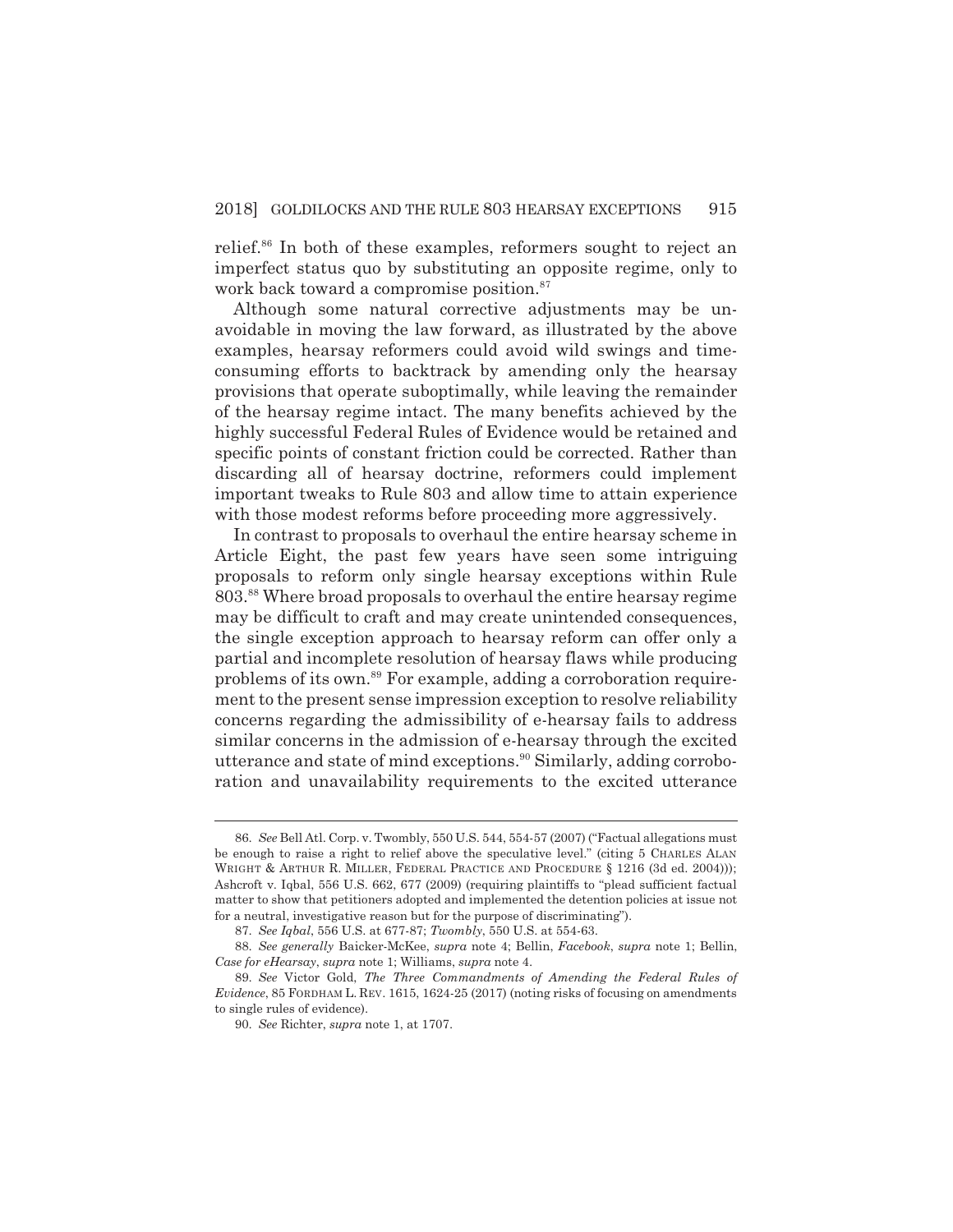exception may respond to criticisms of the reliability assumptions underlying that one exception, but does nothing to answer similar concerns that plague other hearsay exceptions, such as the present sense impression or the dying declaration.<sup>91</sup> It is costly and inefficient to amend hearsay exceptions one at a time to address reliability concerns common to many of them. $92$  In addition, single exception reforms increase the already-derided complexity of the hearsay regime, adding multiple exception-specific requirements to memorize, interpret, and apply.<sup>93</sup>

Finally, many of the proposed single exception reforms would add limitations that would drastically limit the utility of the hearsay exceptions in routine core applications to address concerns in rare cases they seek to improve. As explored in my previous work, requiring corroboration of all present sense impressions could severely curtail important and common applications of the exception, particularly in the domestic violence context.<sup>94</sup> Similar concerns would attend limiting the admission of excited utterances to circumstances where there is sufficient corroboration and demonstrable unavailability of the declarant. Many of the single exception reforms pose solutions that would kill the patient to prevent a moderate infection. Indeed, Professor Williams aptly titled his proposal to add corroboration and unavailability requirements to the excited utterance exception: *Abolishing the Excited Utterance Exception to the Rule Against Hearsay*. 95

Of the many intriguing and thought-provoking proposals to improve a rather arcane hearsay regime operating in a contemporary context, none has offered a silver bullet that promises to help more than it hurts. Dismantling the entire hearsay regime in search of a brave new world will surely cause damaging disruption in the litigation process and may generate more systemic concerns than it will resolve. Conversely, applying band-aids to single hearsay exceptions one at a time may do little to assuage broader concerns and may even undermine the legitimate value of those exceptions.

<sup>91.</sup> *See id.*

<sup>92.</sup> *See id.* at 1706.

<sup>93.</sup> *See id.* at 1706, 1708-09.

<sup>94.</sup> *Id.* at 1701-03.

<sup>95.</sup> *See* Williams, *supra* note 4; *see also* Baicker-McKee, *supra* note 4.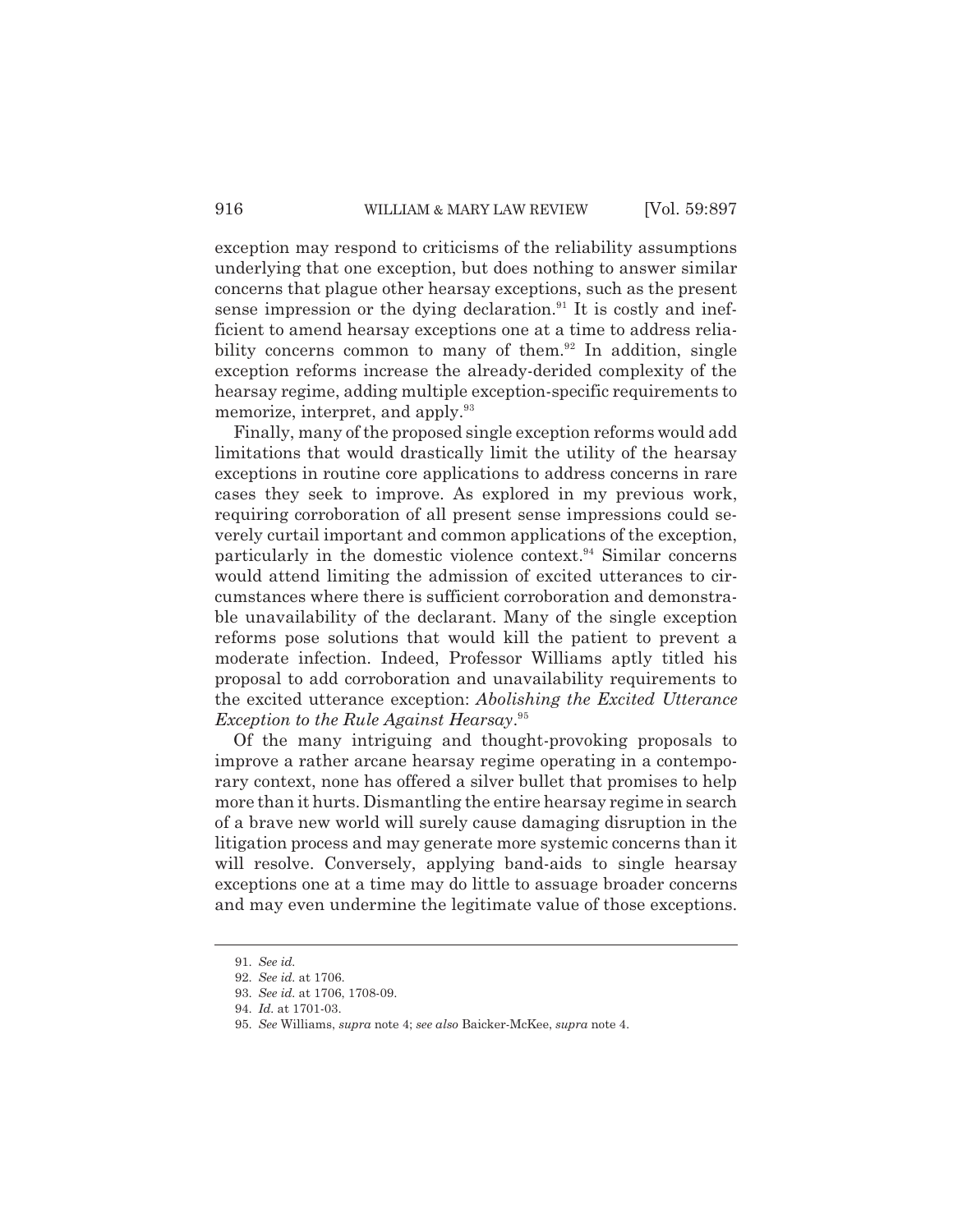A reform that lands somewhere in between these two extremes may be the cure for what ails hearsay doctrine. With all of the criticism largely coalescing around the Rule 803 hearsay exceptions, amendment efforts should focus on the Rule 803 exceptions as a class. Expanding the trustworthiness exception that currently exists within the business records and public records hearsay exceptions to the remaining Rule 803 exceptions would not drastically disrupt the existing, well-known hearsay regime. Nor would it accomplish too little. By targeting the entire class of hearsay exceptions that has drawn the most fire from judges and academics, expanded trustworthiness in Rule 803 may indeed be "just right."

#### II. JUST RIGHT: ALL WE NEED IS TRUSTWORTHINESS

The requirements of the Rule 803 hearsay exceptions are largely based upon assumptions about the reliability of human statements made under certain circumstances.<sup>96</sup> For example, the Rule  $803(1)$ present sense impression exception presumes that a person is likely to be accurate and unlikely to lie if she describes an event as it is happening or immediately thereafter. $97$  Similarly, the excited utterance exception assumes that a person still "under the stress of excitement" caused by a "startling event" is unlikely to have the capacity to lie about facts relating to that event.<sup>98</sup> Rule  $803(4)$ assumes that a person is unlikely to lie about medical history or causation that is reasonably pertinent to medical treatment when seeking such treatment.<sup>99</sup> Accordingly, these hearsay exceptions have long been interpreted to mandate admission of hearsay statements that satisfy their requirements, with no discretion for the trial judge to exclude particular compliant hearsay based on reliability concerns.100

<sup>96.</sup> *See* FED. R. EVID. 803 advisory committee's note to 1972 proposed rules.

<sup>97.</sup> *See* FED. R. EVID. 803(1) advisory committee's note to 1972 proposed rules.

<sup>98.</sup> FED. R. EVID. 803(2) advisory committee's note to 1972 proposed rules.

<sup>99.</sup> FED. R. EVID. 803(4) advisory committee's note to 1972 proposed rules.

<sup>100.</sup> *See, e.g.*, United States v. DiMaria, 727 F.2d 265, 272 (2d Cir. 1984) ("[I]f a declaration comes within a category defined as an exception, the declaration is admissible without any preliminary finding of probable credibility by the judge, save for the 'catch-all' exceptions of Rules 803(24) and 804(b)(5) and the business records exception of Rule 803(6).").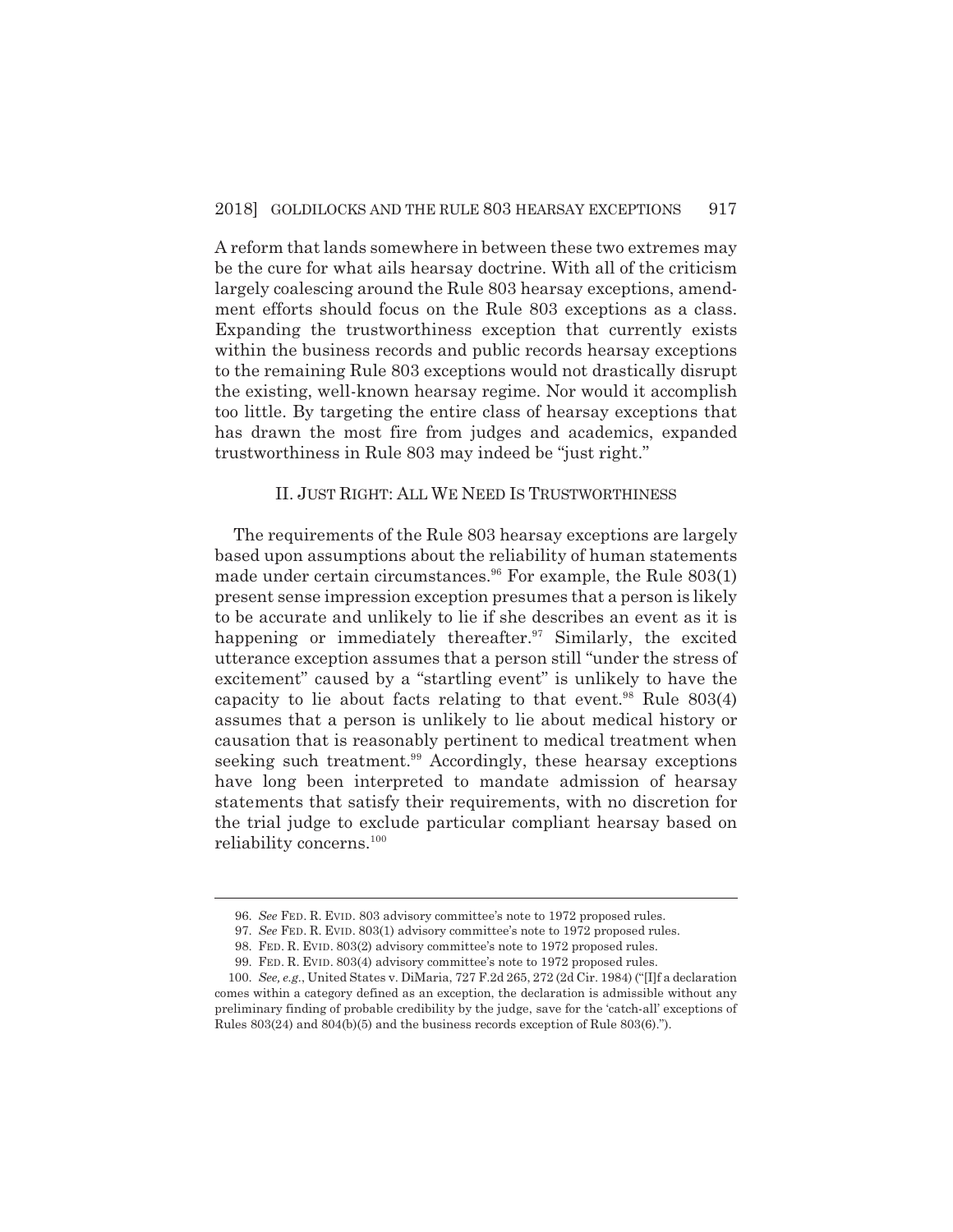Criticism of this categorical approach to hearsay is long standing.101 Prior to the enactment of the Rules, critics complained that preordained hearsay categories could never accurately capture reliable human communications.102 Professor Charles McCormick famously questioned a "categorical" approach to hearsay: "[T]he values of hearsay declarations or writings, and the need for them, in particular situations cannot with any degree of realism be thus minutely ticketed in advance.... Too much worthless evidence will fit the categories, too much that is vitally needed will be left out."103

Of course, Rule 807 responds to the concern that categorical exceptions may overlook reliable hearsay needed to resolve a case. Pursuant to the Rule 807 residual exception, trial judges have the discretion to *admit* hearsay that does not fit within the preordained categories so long as it enjoys equivalent "guarantees of trustworthiness."104 But concerns about "worthless evidence" fitting within the categories of admissible hearsay have never been addressed within the Rules.105 This concern animates most of the recent attacks on the Rule 803 hearsay exceptions. Judge Posner has suggested that the present sense impression and excited utterance exceptions

<sup>101.</sup> *See, e.g.*, Milich, *supra* note 26, at 774-78; Sklansky, *supra* note 73, at 1 (opining that lawyers sometimes develop a "fondness for the oddities of hearsay law, but [that] it is the kind of affection a volunteer docent might develop for the creaky, labyrinthine corridors of an ancient mansion, haphazardly expanded over the centuries").

<sup>102.</sup> *See* Jack B. Weinstein, *Probative Force of Hearsay*, 46 IOWA L. REV. 331, 337 (1961) ("Wigmore's rationale ... makes admissible a *class* of hearsay rather than *particular* hearsay for which, in the circumstances of the case, there is need and assurance of reliability." (emphasis added)).

<sup>103.</sup> Charles T. McCormick, *Tomorrow's Law of Evidence*, 24 A.B.A. J. 507, 512 (1938) (advocating a discretionary approach to hearsay evidence and criticizing "sharp categories" of hearsay exceptions as "strange").

<sup>104.</sup> *See* FED. R. EVID. 807.

<sup>105.</sup> *See* Edmund M. Morgan, *Foreword* to MODEL CODE OF EVIDENCE 1, 38-47 (AM. LAW INST. 1942) (describing how much probative evidence the hearsay rule excludes and how much unreliable evidence of low probative value the categorical hearsay exceptions permit); Richard D. Friedman, *Truth and Its Rivals in the Law of Hearsay and Confrontation*, 49 HASTINGS L.J. 545, 552 (1998) ("I think few lawyers are satisfied with the cracker-barrel psychology that underlies exceptions like the one for excited utterances."); Weinstein, *supra* note 102, at 339 ("[A] series of independent letters written by disinterested ministers who were eyewitnesses to an event and who are shown to have acute vision, sound memories, and clear powers of communication might well be given more weight than many dying declarations or implied admissions which may be made by a party having no knowledge of the event or may have been made many years before by a predecessor in interest who had every motive to lie." (footnotes omitted)).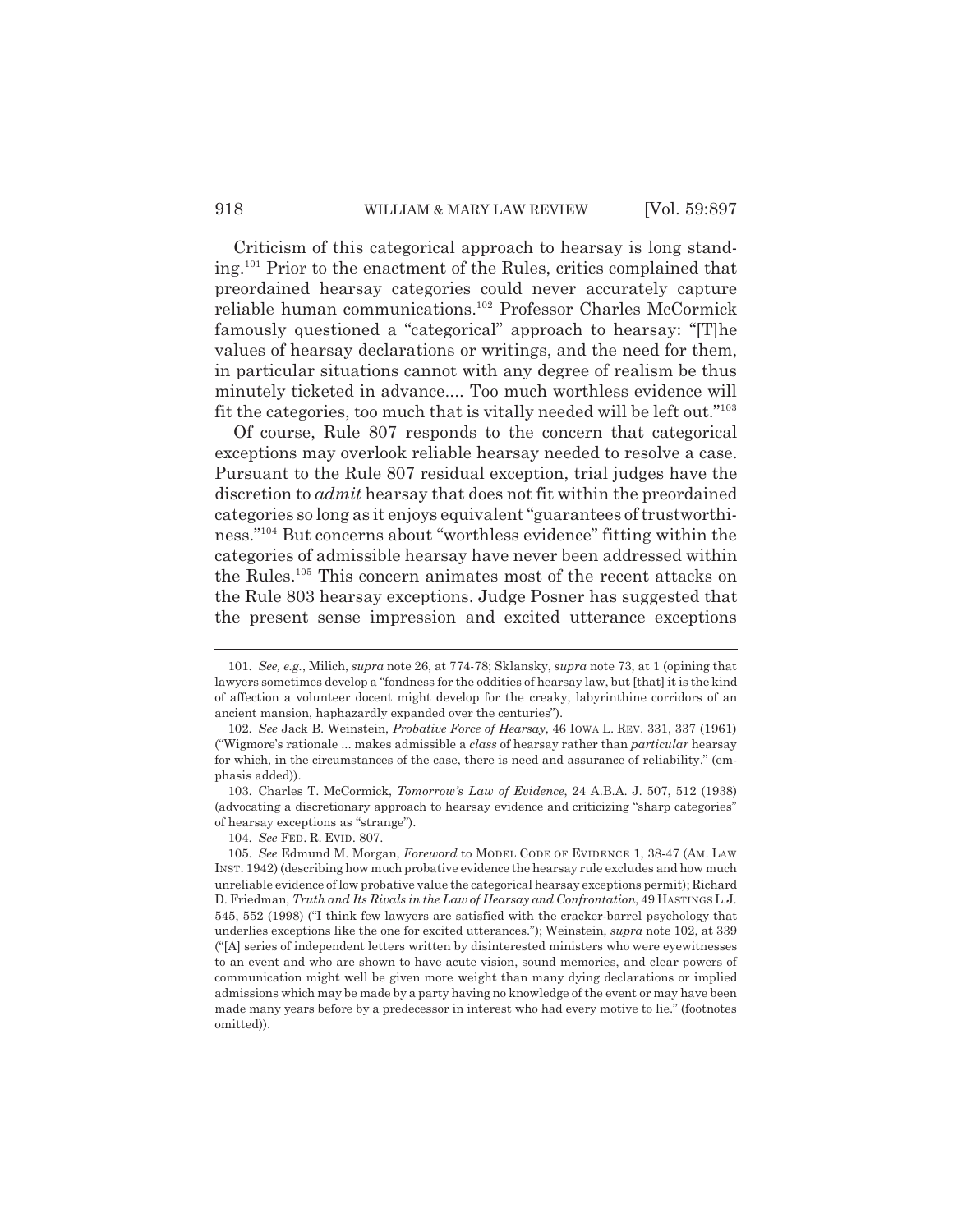represent nothing more than baseless "folk psychology" and laments a judge's obligation to admit them.106 Professor Sevier called for the abolition of the "dubious" Rule 803 exceptions.<sup>107</sup> Professor Bellin has provocatively opined that Twitter is a present sense impression engine capable of creating and preserving thousands of unreliable but admissible hearsay statements.108 Professor Williams has highlighted the risk of excited utterances made by fabricating or impaired declarants.<sup>109</sup>

Any amendments to the hearsay regime should, therefore, be targeted. They should deal directly with the familiar refrain about the potential unreliability of hearsay admitted through the Rule 803 exceptions. Just as Rule 807 addresses the potential underinclusiveness of the categorical hearsay exceptions, a particularized trustworthiness exception should be added to additional Rule 803 exceptions to deal with circumstances in which those exceptions are overinclusive and may pave the way for the admission of unreliable hearsay. The familiar "trustworthiness exception" currently embodied in the business and the public records hearsay exceptions $110$ is a ready-made vehicle for curing what ails the Rule 803 exceptions.

#### *A. The History of the Trustworthiness Exception*

Rules 803(6), (7), and (8) all include a "trustworthiness exception" to the admissibility of the hearsay statements that they describe.<sup>111</sup> For example, the business records exception in Rule 803(6) provides that records of regularly conducted business activities that are routinely made at or near the time of events they record, from information provided by someone with personal knowledge, are admissible for their truth.<sup>112</sup> Business records satisfying the basic requirements of the exception are admissible, so long as "the opponent does not show that the source of information or the

<sup>106.</sup> United States v. Boyce, 742 F.3d 792, 799-802 (7th Cir. 2014) (Posner, J., concurring).

<sup>107.</sup> *See* Sevier, *supra* note 2, at 662.

<sup>108.</sup> *See* Bellin, *Facebook*, *supra* note 1, at 335.

<sup>109.</sup> *See* Williams, *supra* note 4, at 734-45.

<sup>110.</sup> *See* Fed. R. EVID. 803(6), (8).

<sup>111.</sup> *See* FED. R. EVID. 803(6)(E), (7)(C), (8)(B).

<sup>112.</sup> *See* FED.R.EVID.803(6). The exception demands that all of its threshold requirements be shown by the testimony of a qualified witness or through a certification. *Id.*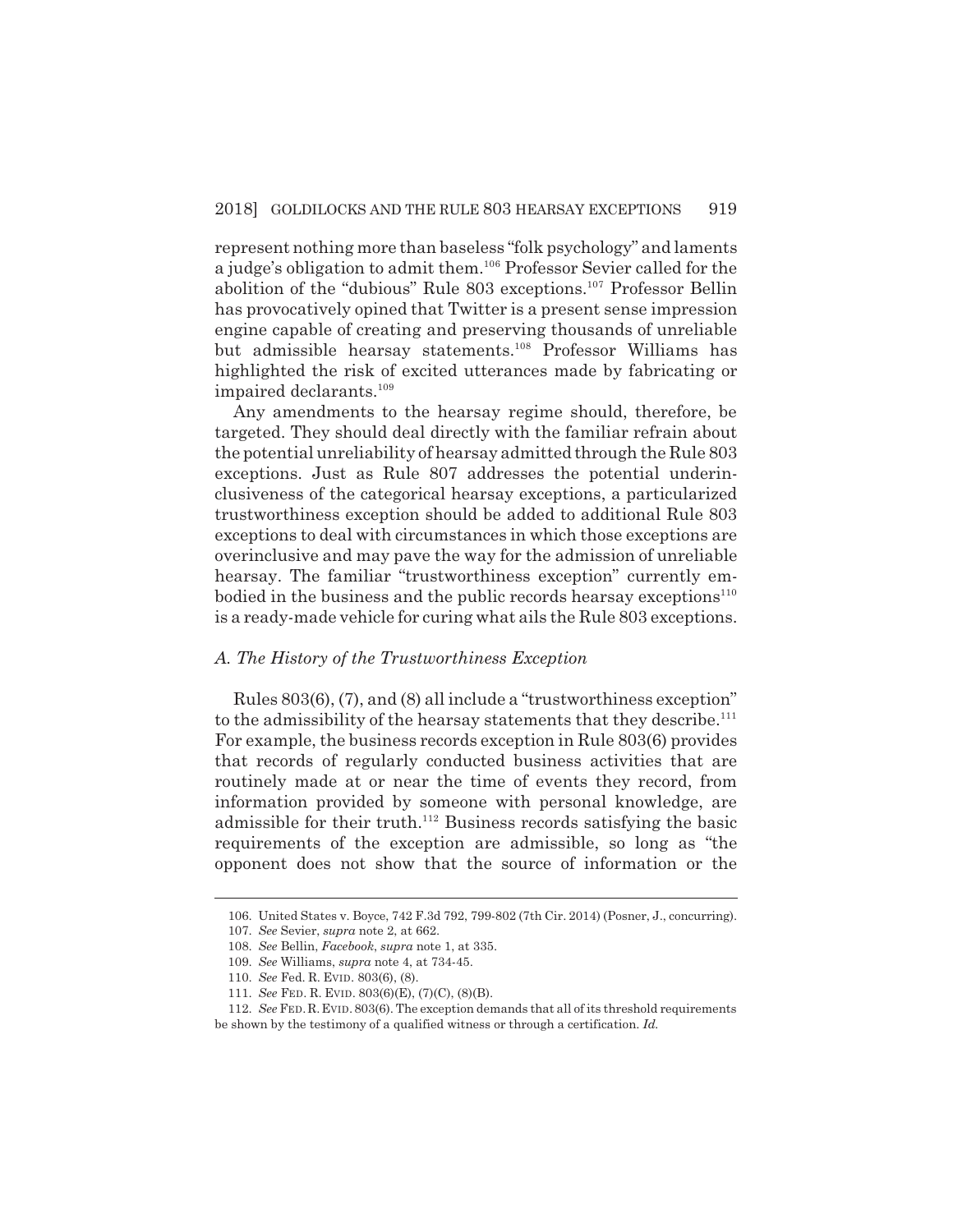method or circumstances of preparation indicate a lack of trustworthiness."113 Therefore, the opponent of a business record has an opportunity to challenge the inherent trustworthiness of the record and to exclude it on that basis. The absence of business records and the public records exceptions contain similar provisos. $114$ 

As described in my previous work, the trustworthiness exception in Rule 803(6) was born of the United States Supreme Court's opinion in *Palmer v. Hoffman*. 115 In that case, decided decades prior to the enactment of the Rules, the Court upheld the exclusion of an accident report made by a deceased train engineer.<sup>116</sup> The Court reasoned that admitting "employees' versions of their accidents" as records made in the regular course of business would constitute "a real perversion of a rule designed to facilitate admission of records which experience has shown to be quite trustworthy."<sup>117</sup> In crafting the business records exception for the Rules, the Advisory Committee noted that the record in *Palmer* was excluded primarily due to the railroad engineer's incentives to falsify his account of the accident.118 Because it is impossible to define in advance specific business records that will be free of motivational defects in all cases, the Advisory Committee elected to draft an exception that would admit all records routinely made in the course of a regularly conducted activity "subject to authority to exclude if 'the sources of information or other circumstances indicate lack of trustworthiness."'<sup>119</sup>

<sup>113.</sup> FED. R. EVID. 803(6)(E).

<sup>114.</sup> *See* FED. R. EVID. 803(7)(C), (8)(B).

<sup>115. 318</sup> U.S. 109, 113 (1943); *see* Richter, *supra* note 11, at 1476-78; *see also* Ariens, *supra* note 73 (detailing the controversial history of the Supreme Court's decision in *Palmer* that characterized the common law meaning of the term "regular course of business" as precluding admission of a record tainted by bias or improper motivation).

<sup>116.</sup> *See Palmer*, 318 U.S. at 111.

<sup>117.</sup> *Id.* at 113.

<sup>118.</sup> FED. R. EVID. 803(6) advisory committee's note to 1972 proposed rules ("While the [*Palmer*] opinion mentions the motivation of the engineer only obliquely, the emphasis on records of routine operations is significant only by virtue of impact on motivation to be accurate.").

<sup>119.</sup> *Id.* ("The formulation of specific terms which would assure satisfactory results in all cases is not possible."); *see also* Ariens, *supra* note 73, at 226 ("[T]he Advisory Committee's inclusion in Rule 803(6) of the 'trustworthiness' guarantee element accepted Frank's view that the jury could not be trusted to assess evidence in which there was some motive to falsify.").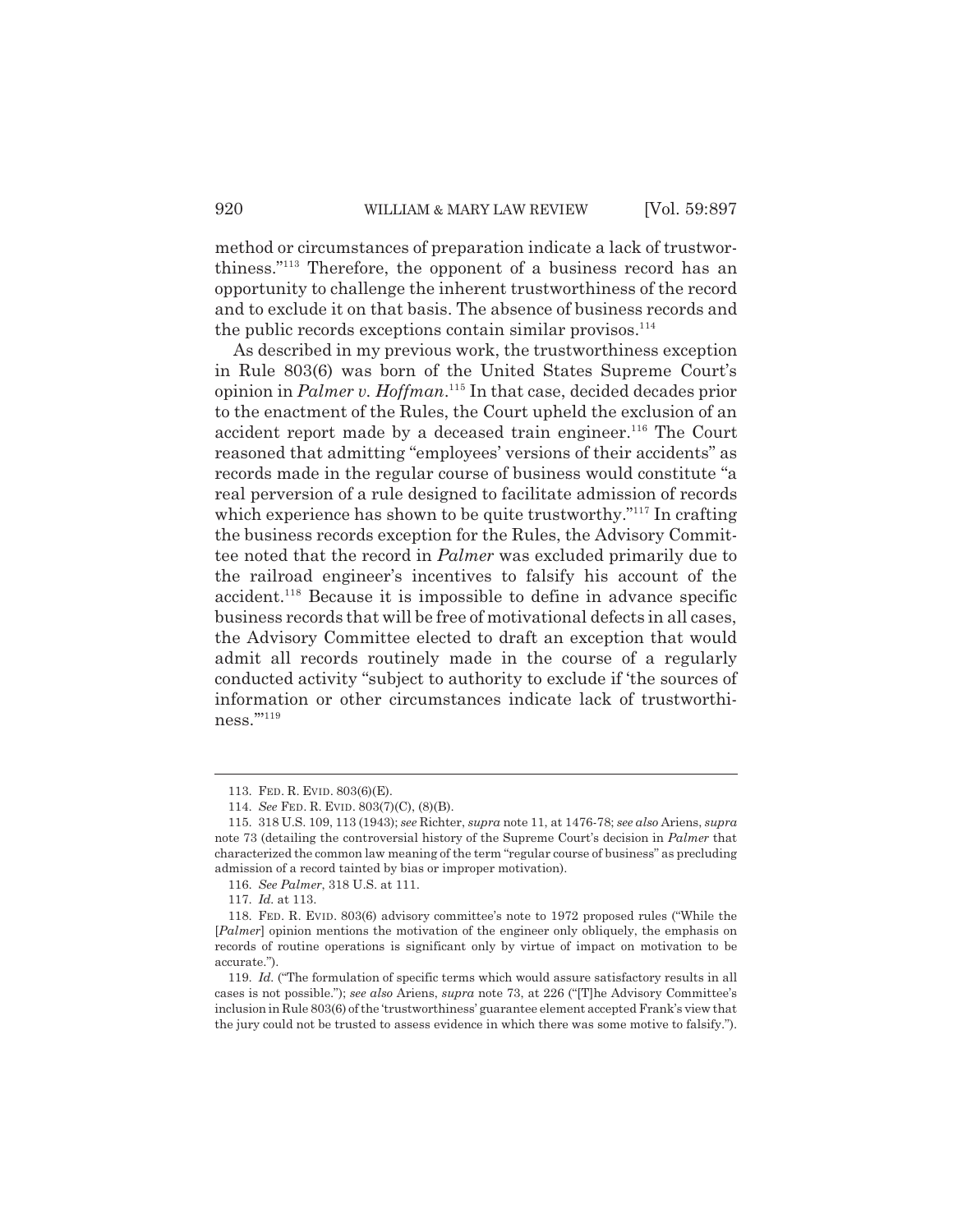Thus, the trustworthiness exception to the business records exception reflects a pragmatic view of business records. Rule 803(6) depends upon the assumption that the vast majority of records routinely made in the regular course of business are reliable due to the strong business incentives to document accurately.120 Still, the Rule acknowledges the reality that some records with all of the requisite attributes may nonetheless lack reliability due to motivational problems or other suspicious factual circumstances.<sup>121</sup> In drafting the Rules, therefore, the Advisory Committee employed the trustworthiness exception in the context in which the Supreme Court recognized it and included it as part of the hearsay exceptions governing both business and public records. In 2014, the business and public records exceptions were "amended to clarify that if the proponent has established the stated requirements of the exception[s,] ... then the burden is on the opponent to show that the source of information or the method or circumstances of preparation indicate a lack of trustworthiness."122

## *B. The Operation of the Trustworthiness Exception*

Federal courts have proved equal to the task of regulating trustworthiness under the business and public records exceptions. Courts have recognized that records satisfying all of the requirements of the business and public records exceptions are presumptively admissible.<sup>123</sup> Both before and after the 2014 amendments to Rules 803(6) and (8), courts have called upon the opponents of hearsay evidence satisfying the business and public records exceptions to point to circumstances demonstrating a lack of trustworthiness.124 In assessing the trustworthiness of public records, courts

<sup>120.</sup> FED. R. EVID. 803(6) advisory committee's note to 1972 proposed rules.

<sup>121.</sup> *Id.*

<sup>122.</sup> FED. R. EVID. 803(6) advisory committee's note to 2014 amendments. Although many courts previously placed the "burden on the opponent [with respect to the trustworthiness exception], some ha[d] not." *Id.*

<sup>123.</sup> *See, e.g.*, Ellis v. Int'l Playtex, Inc., 745 F.2d 292, 300 (4th Cir. 1984) (noting that admissibility is "assumed" if a record meets the requirements of the hearsay exception).

<sup>124.</sup> *See, e.g.*, *id.* at 300-01; *see also* FED. R. EVID. 803(6), (8) advisory committee's notes to 2014 amendments (noting that "[t]he opponent ... is not necessarily required to introduce affirmative evidence of untrustworthiness," but may point more generally to circumstances undermining reliability).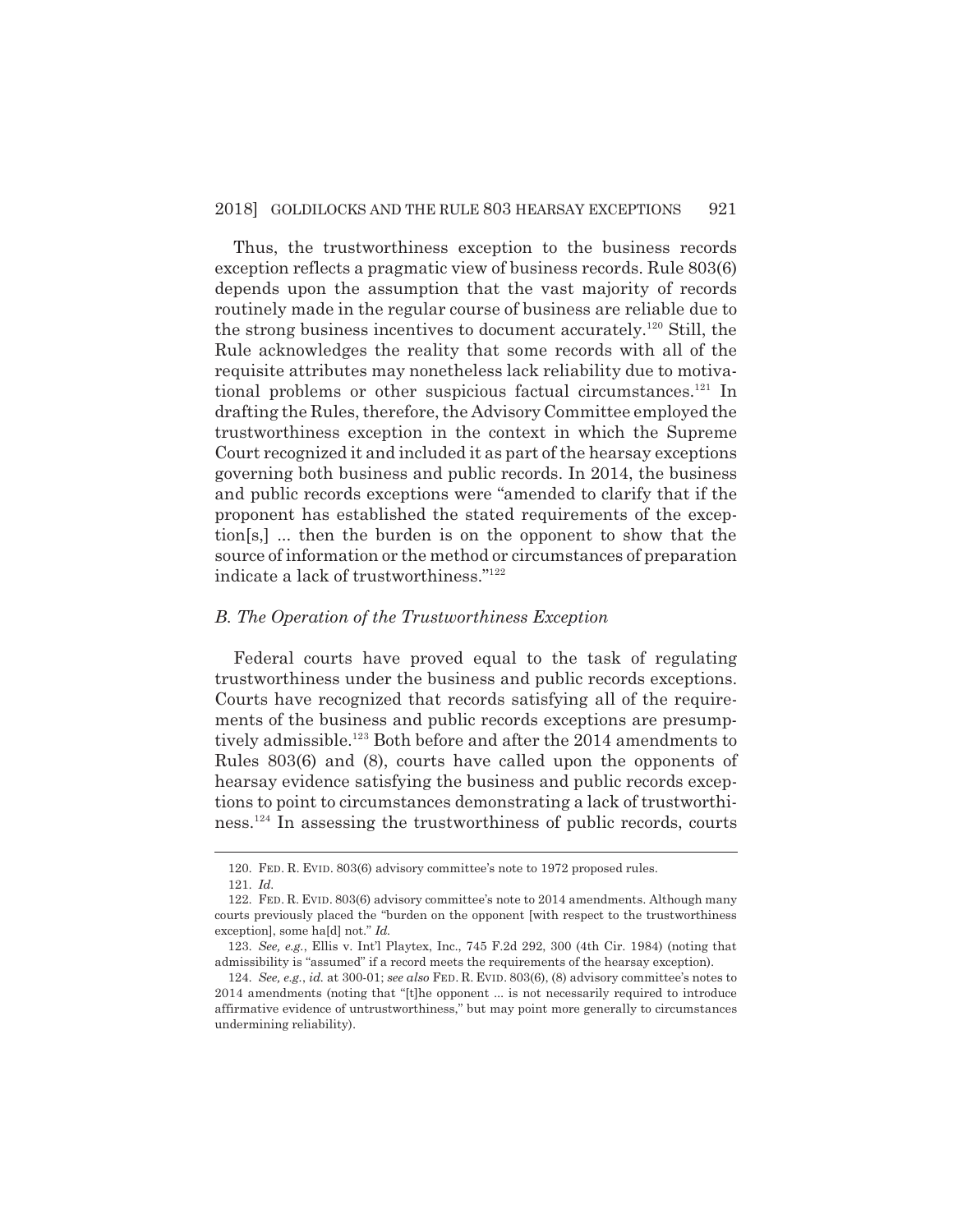have utilized four factors suggested by the Advisory Committee notes: "(1) the timeliness of the investigation; (2) the special skill or experience of the official; (3) whether a hearing was held and the level at which conducted; [and] (4) possible motivation problems"125—although not all of these factors are relevant in every case.

Federal courts have carefully analyzed litigants' challenges to both business and public records and have admitted those records in the absence of specific circumstances revealing a lack of trustworthiness. In *Dortch v. Fowler*, for example, the Sixth Circuit rejected the plaintiff's challenge to the admission of a police report pursuant to Rule 803(8).126 The plaintiff in *Dortch* was gravely injured in a head-on collision with a tractor-trailer.<sup>127</sup> At issue in the case was whether the collision occurred in the plaintiff's lane.<sup>128</sup> At trial, the defendant sought to introduce a police report, authored by an officer who arrived on the accident scene within thirty-five minutes of the collision, through Rule  $803(8)$ .<sup>129</sup> The report concluded that the accident occurred in the defendant truck driver's lane, thus signaling the plaintiff's negligence in causing the accident.<sup>130</sup>

Although the report satisfied the threshold requirements of the public records exception to the hearsay rule, the plaintiff claimed that it lacked trustworthiness for several reasons. First, the plaintiff claimed—and the defendant acknowledged—that the officer had not performed a full accident reconstruction at the scene before arriving at the conclusions in the report.131 In addition, the plaintiff claimed that the officer obtained and relied upon statements at the scene by the defendant in reaching the conclusions in the report, but was unable to speak with the plaintiff due to her debilitating injuries. $^{132}$ Furthermore, the plaintiff argued that the conclusion in the report

<sup>125.</sup> FED. R. EVID. 803(8) advisory committee's note to 1972 proposed rules (citing Palmer v. Hoffman, 318 U.S. 109 (1943); Franklin v. Skelly Oil Co., 141 F.2d 568 (10th Cir. 1944); Charles T. McCormick, *Can the Courts Make Wider Use of Reports of Official Investigations?*, 42 IOWA L. REV. 363 (1957)) ("Other [factors] no doubt could be added.").

<sup>126. 588</sup> F.3d 396, 405 (6th Cir. 2009). Although she did not author the opinion, retired Supreme Court Justice Sandra Day O'Connor sat by designation with the panel. *Id.* at 397.

<sup>127.</sup> *See id.* at 398.

<sup>128.</sup> *See id.* at 398, 400.

<sup>129.</sup> *See id.* at 398, 402.

<sup>130.</sup> *Id.* at 398.

<sup>131.</sup> *Id.* at 403.

<sup>132.</sup> *Id.* at 402.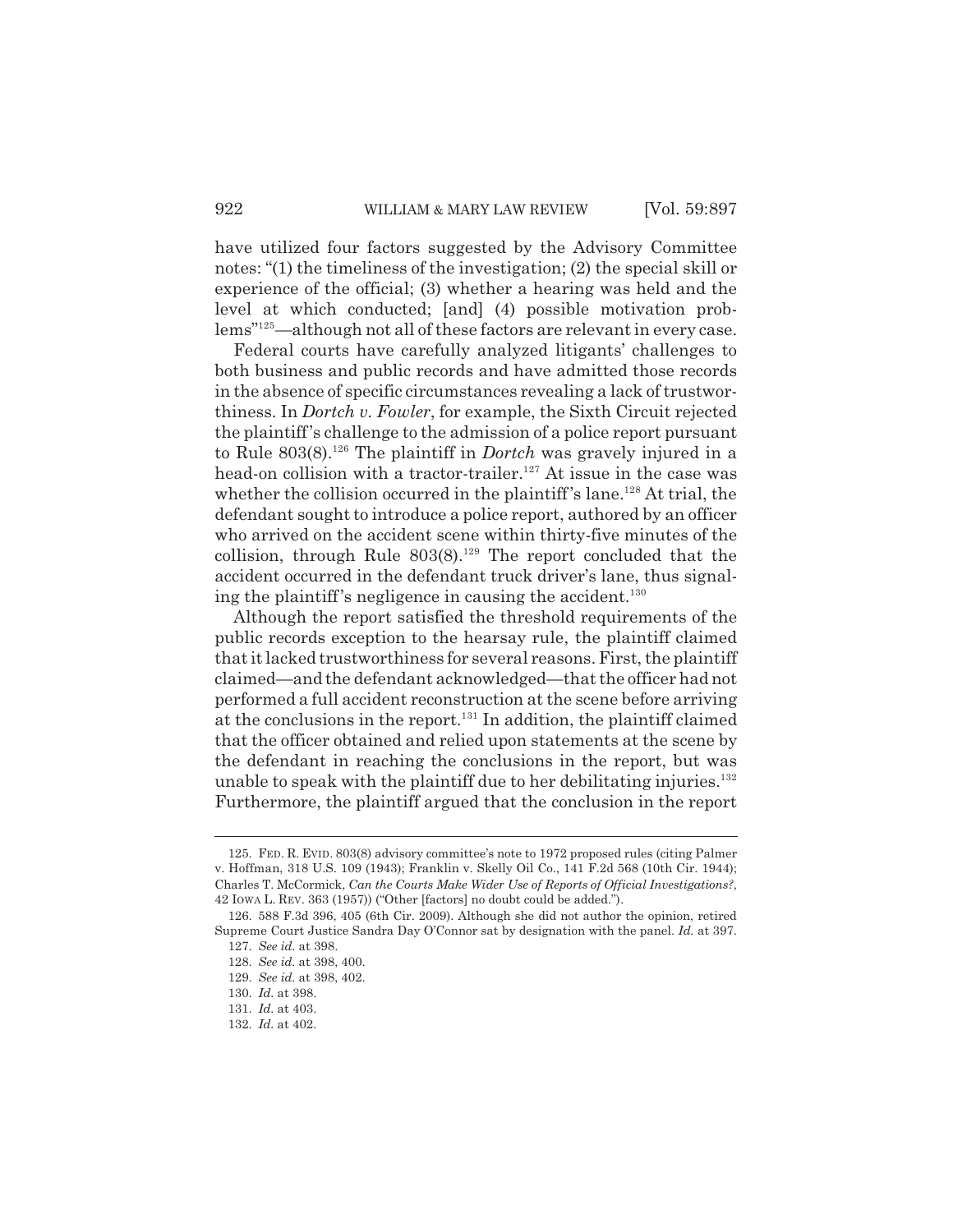was contradicted by testimony given by the officer both in a deposition and at trial concerning the location of a tire mark from the defendant's vehicle.<sup>133</sup>

In affirming the trial court's ruling admitting the report, the Sixth Circuit noted that the trial judge had analyzed the trustworthiness factors listed in the advisory committee notes to Rule 803(8).134 The Sixth Circuit found that the district court did not abuse its discretion in admitting the accident report when: (1) the officer had extensive experience in investigating accident scenes; (2) the officer arrived on the scene and performed an evaluation of the scene within thirty-five minutes of the accident; (3) the report did not include any statements made by the defendant driver; (4) the officer testified that the conclusions in the report were based primarily upon his own observations; and (5) the officer had no motivational problems that could have impacted his conclusions.<sup>135</sup> With respect to the plaintiff's concern about portions of the report potentially conflicting with the officer's deposition and trial testimony, the Sixth Circuit noted that the plaintiff had ample opportunity to cross-examine that conflicting testimony.<sup>136</sup> Therefore, the Sixth Circuit held that the district court did not err in admitting the police report over the plaintiff's trustworthiness objection.137

In *Ellis v. International Playtex, Inc.*, a husband sued Playtex for the wrongful death of his wife, alleging that she died as a result of toxic shock syndrome contracted from a Playtex tampon.<sup>138</sup> At trial, the district court refused to allow the plaintiff to admit a toxic shock syndrome study produced by the Center for Disease Control (CDC) under Rule  $803(8)$ , citing a lack of trustworthiness.<sup>139</sup> The CDC study contained epidemiological data concerning the connection between tampon use and toxic shock syndrome and was based on

<sup>133.</sup> *Id.* at 403.

<sup>134.</sup> *Id.* at 402-03 (citing Miller v. Field, 35 F.3d 1088, 1090-91 (6th Cir. 1994); Baker v. Elcona Homes Corp., 588 F.2d 551, 558-59 (6th Cir. 1978); FED. R. EVID. 803(8) advisory committee's notes).

<sup>135.</sup> *Id.* at 403-04.

<sup>136.</sup> *Id.* at 403.

<sup>137.</sup> *Id.* at 404, 406.

<sup>138. 745</sup> F.2d 292, 296 (4th Cir. 1984).

<sup>139.</sup> *Id.* at 297.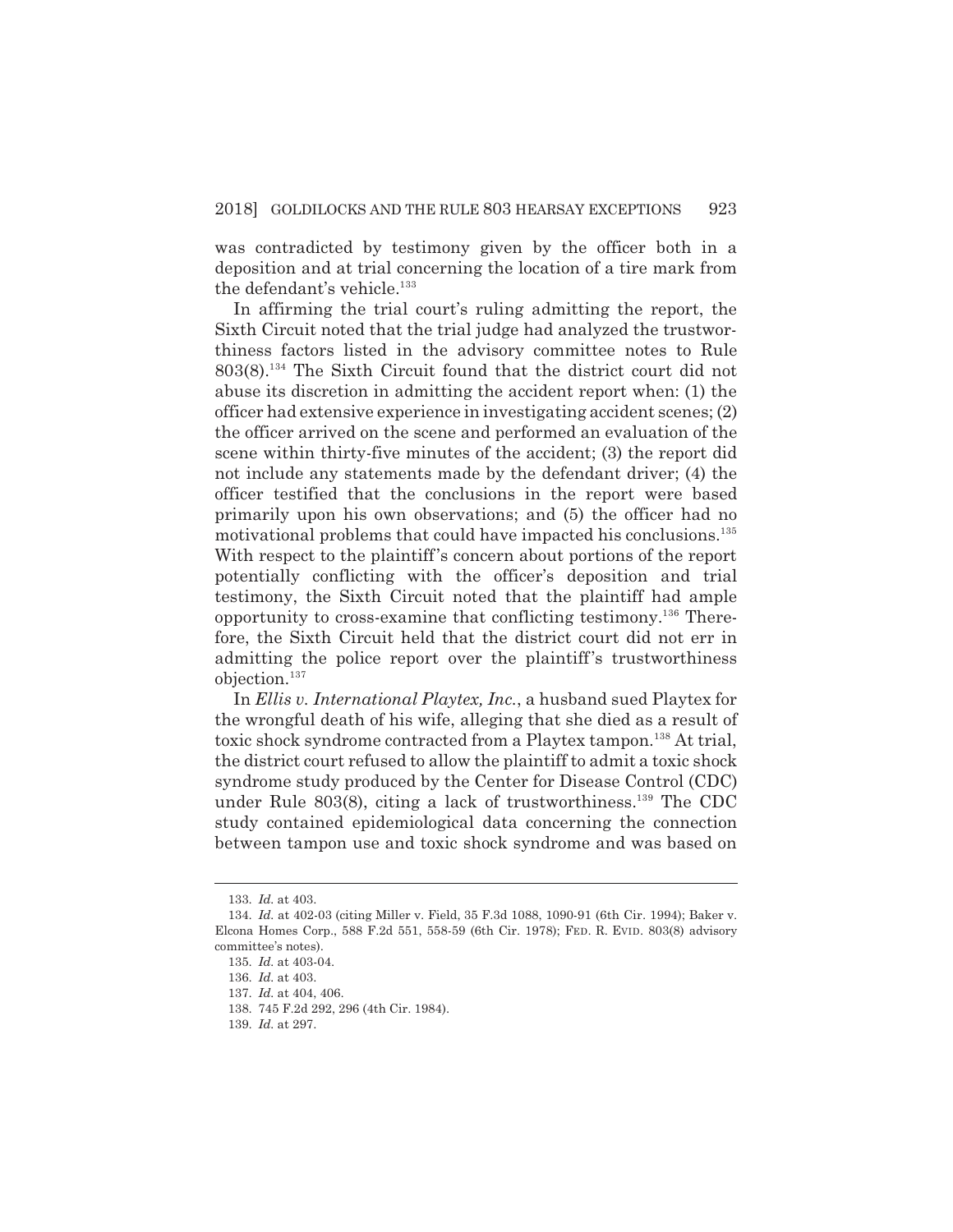doctor interviews with patients who suffered from toxic shock syndrome.<sup>140</sup> Following a jury verdict for the defense, the plaintiff appealed the exclusion of the CDC study, and the Fourth Circuit Court of Appeals reversed.<sup>141</sup> In so doing, the Fourth Circuit noted that "'[a]dmissibility in the first instance' is assumed [for public records] because of the reliability of the public agencies usually conducting the investigation, and 'their lack of any motive for conducting the studies other than to inform the public fairly and adequately.'"142 Consistent with the recent amendment to Rules 803(6) and (8), the Fourth Circuit also found that "the burden is on the party opposing admission to demonstrate that the report is not reliable."143 According to the Fourth Circuit, such a public report should be excluded only when "sufficient negative factors" demonstrate a lack of trustworthiness.<sup>144</sup>

The Fourth Circuit concluded that the CDC study was presumptively admissible pursuant to the threshold requirements of Rule 803(8) because the CDC was a branch of the U.S. Department of Health and Human Services, which conducted the study "pursuant to authority granted by law," and because the study itself reflected the "factual findings" of the CDC.<sup>145</sup> The court then explored the defendant's challenge to the trustworthiness of the study. Specifically, the defense argued that the CDC study "constituted unpublished 'preliminary epidemiological data' and not 'final findings of fact."<sup>146</sup> The defense also argued that the CDC investigators conducting the study lacked "firsthand knowledge of the interviewee's symptoms," further undermining the trustworthiness of the study.<sup>147</sup> In addition, the defense emphasized that some of the interviews were conducted months after the occurrence of patients' toxic shock symptoms, and that interviewee patients were biased as a result of their motivation to litigate claims against tampon

<sup>140.</sup> *Id.* at 299-300.

<sup>141.</sup> *Id.* at 296.

<sup>142.</sup> *Id.* at 300 (quoting Kehm v. Proctor & Gamble, 724 F.2d 613, 618-19 (8th Cir. 1983)).

<sup>143.</sup> *Id.* at 301 (citing *Kehm*, 724 F.2d at 618; Baker v. Elcona Homes Corp., 588 F.2d 551, 558 (6th Cir. 1978)).

<sup>144.</sup> *See id.* at 300 (quoting FED. R. EVID. 803(8)(C) advisory committee's notes).

<sup>145.</sup> *See id.* at 301 (quoting FED. R. EVID. 803(8)).

<sup>146.</sup> *Id.*

<sup>147.</sup> *Id.* at 302.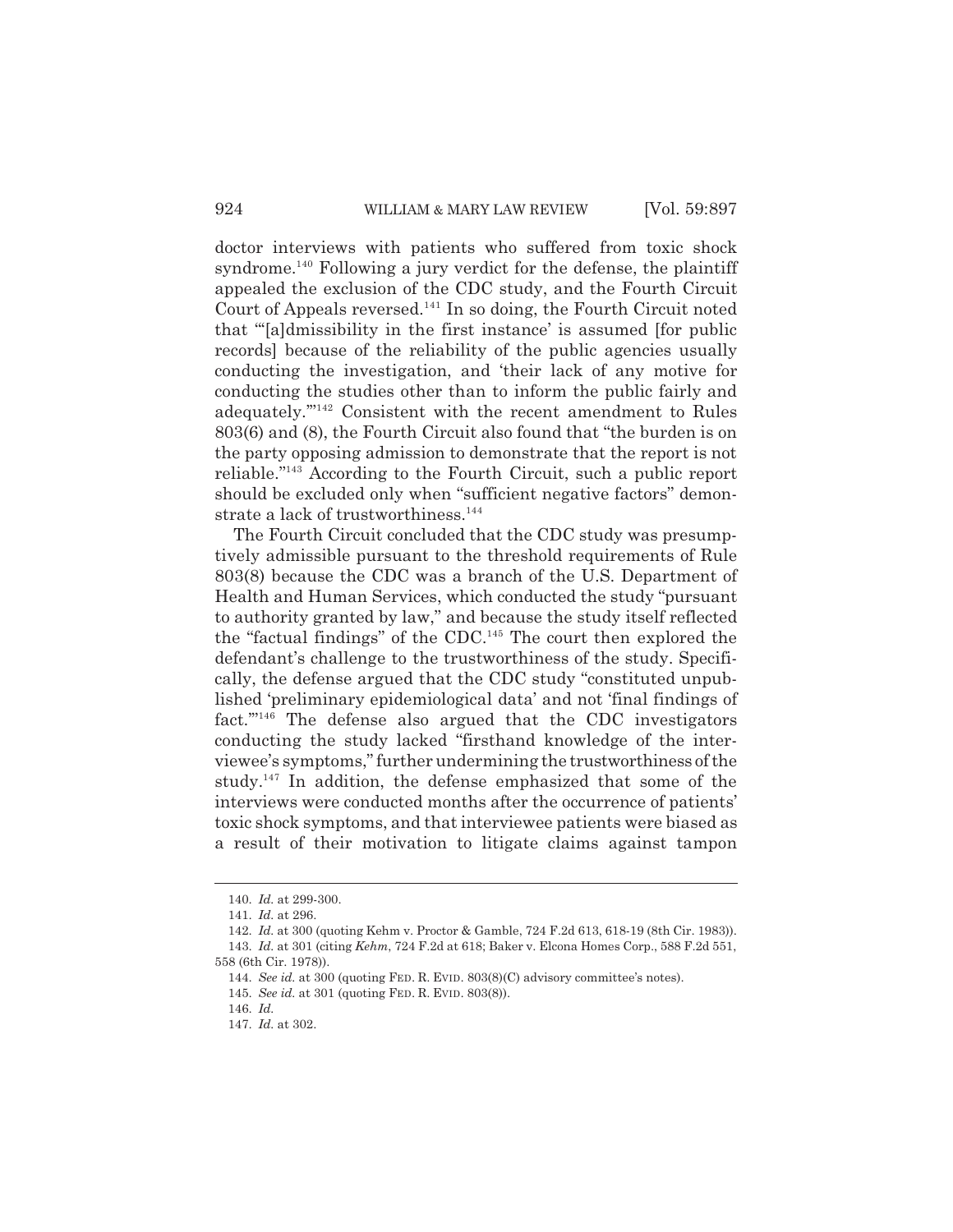manufacturers.<sup>148</sup> Finally, the defense criticized the CDC study for failing to identify the formal procedures or methodologies pursued for gathering data from patients. $149$ 

The Fourth Circuit rejected each of the defense's challenges to trustworthiness, noting that the CDC is "highly skilled in the study of epidemiology,"150 that the CDC had "no conceivable motive for carrying out the studies in any other manner than to inform the public fairly and accurately,"151 that the CDC study was eventually published and was not preliminary (although publication is not a necessary condition of trustworthiness), $152$  that "allegations of [patient] bias [we]re purely speculative,"<sup>153</sup> and that "patient[s] afflicted with a serious disease ... ha<sup>[ve]</sup> a strong incentive to speak candidly with ... doctor<sup>[s]</sup>.<sup>"154</sup> In sum, the court emphasized that the burden was on the defense to demonstrate methodological flaws in the CDC study that would justify exclusion and that the defense had failed to satisfy this burden.155 Because the CDC study was central to the plaintiff's proof of causation, the court found that the district court's error in excluding the CDC study was not harmless and reversed for a new trial.<sup>156</sup>

Federal courts similarly have rejected litigants' attempts to undermine the trustworthiness of business records admissible through Rule 803(6). In *United States v. McGill*, a defendant appealed his conviction of income tax evasion based in part on the admission of

<sup>148.</sup> *Id.*

<sup>149.</sup> *Id.*

<sup>150.</sup> *Id.* at 301.

<sup>151.</sup> *Id.*

<sup>152.</sup> *Id.* at 302.

<sup>153.</sup> *Id.* at 303.

<sup>154.</sup> *Id.*

<sup>155.</sup> *Id.* at 302-03.

<sup>156.</sup> *Id.* at 296; *see also In re* Japanese Elec. Prods. Antitrust Litig., 723 F.2d 238, 268-69 (3d Cir. 1983), *rev'd on other grounds sub nom.* Matsushita Elec. Indus. Co. v. Zenith Radio Corp., 475 U.S. 574 (1986) (holding that the district court abused its discretion when it concluded that government investigatory report's factual findings were untrustworthy); *In re* Bear Stearns Cos., Sec., Derivative, & ERISA Litig., No. 08 MDL 1963 (RWS), 2016 WL 4098385, at \*3-4 (S.D.N.Y. July 25, 2016) (overruling trustworthiness objections to report by SEC Office of the Inspector General offered pursuant to Rule 803(8)(b)); *In re* Ethylene Propylene Diene Monomer (EPDM) Antitrust Litig., 681 F. Supp. 2d 141, 159-60 (D. Conn. 2009) (denying defendant's motion to strike "European Commission Statement of Objections" and finding the document sufficiently trustworthy to be admitted through Rule 803(8)).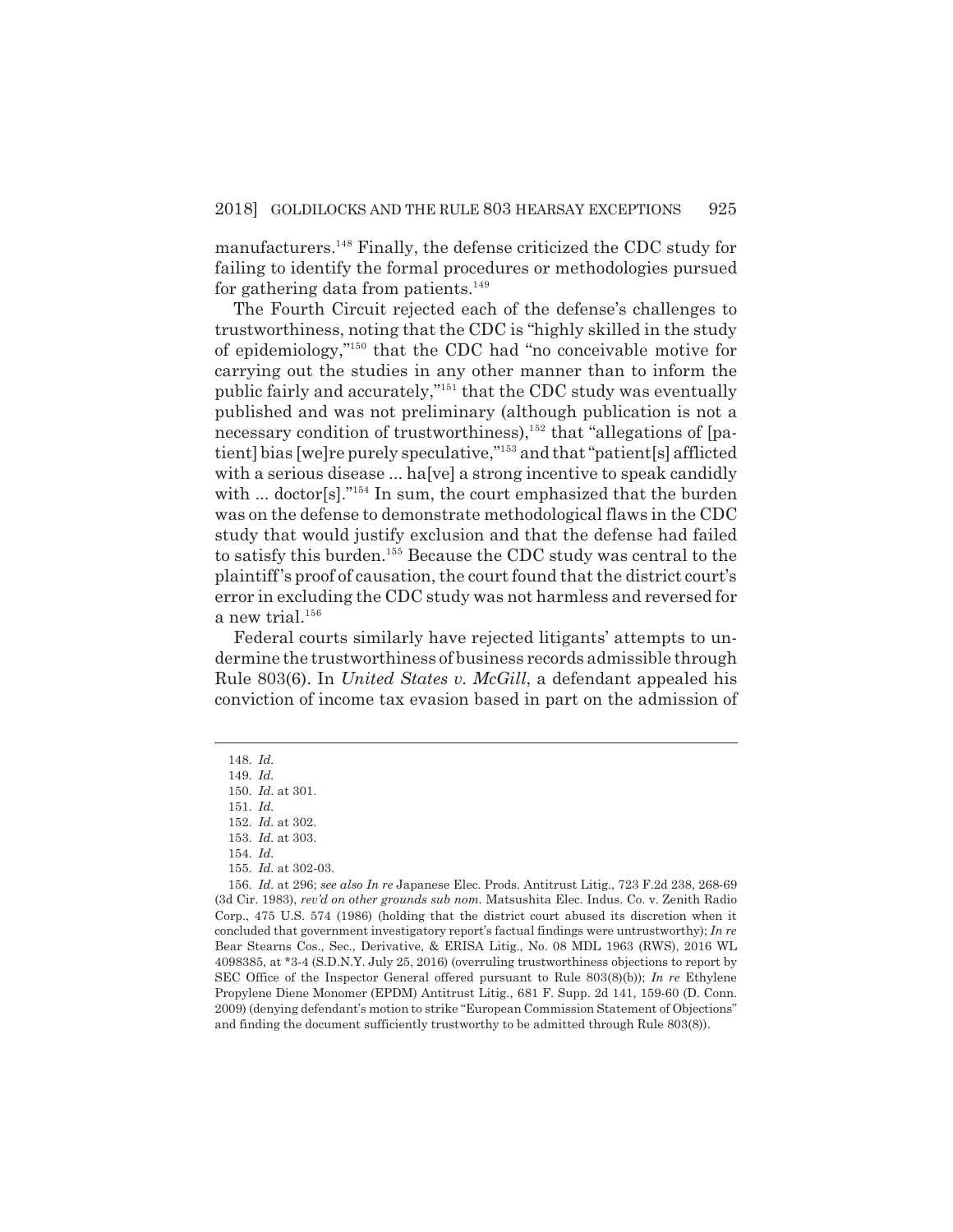bank business records he argued lacked trustworthiness.157 In that case, the prosecution admitted deposit tickets filled out by bank employees upon receipt of interest income coupons from depositors.158 The prosecution produced a foundation witness establishing the routine practice of bank employees in transcribing taxpayer identification information from deposit envelopes received from depositors onto deposit tickets.<sup>159</sup> The defendant argued that the deposit tickets lacked trustworthiness because some of the tickets omitted the required taxpayer identification information.<sup>160</sup> The First Circuit rejected the defendant's trustworthiness objection and affirmed the district court's admission of the deposit tickets, finding that errors or deviations in practice are inadequate to demonstrate lack of trustworthiness.<sup>161</sup>

In *United States v. Reyes*, the Second Circuit Court of Appeals rejected a defendant's trustworthiness challenge to a prison logbook admitted at his trial as a business record pursuant to Rule  $803(6).^{162}$ The defendant was accused of running a drug organization from prison and ordering a cooperating prosecution witness to commit murders on his behalf.<sup>163</sup> The prosecution introduced the prison logbooks through the business records exception to prove that their cooperating witness did visit the defendant in prison and on dates close in time to the murders.164 The defendant objected to the admission of the logbooks, arguing that they failed to satisfy the threshold requirements of the business records exception and, alternatively, that the logbooks should be excluded due to a lack of trustworthiness.165 Specifically, the defendant argued that the logbooks were not trustworthy because they "reflect[ed] irregularities, such as missing names, missing addresses, different names in the same handwriting, etc." and because "prison visitors, who must

<sup>157. 953</sup> F.2d 10, 13 (1st Cir. 1992).

<sup>158.</sup> *Id.* at 13-14.

<sup>159.</sup> *Id.* at 14.

<sup>160.</sup> *Id.* at 15.

<sup>161.</sup> *Id.* ("The mere fact that errors or deviations have occurred from time to time does not destroy the inference of underlying trustworthiness which a judge may choose to draw from proof of a general practice.").

<sup>162. 157</sup> F.3d 949, 953 (2d Cir. 1998).

<sup>163.</sup> *Id.* at 950.

<sup>164.</sup> *Id.* at 951.

<sup>165.</sup> *Id.* at 951, 953.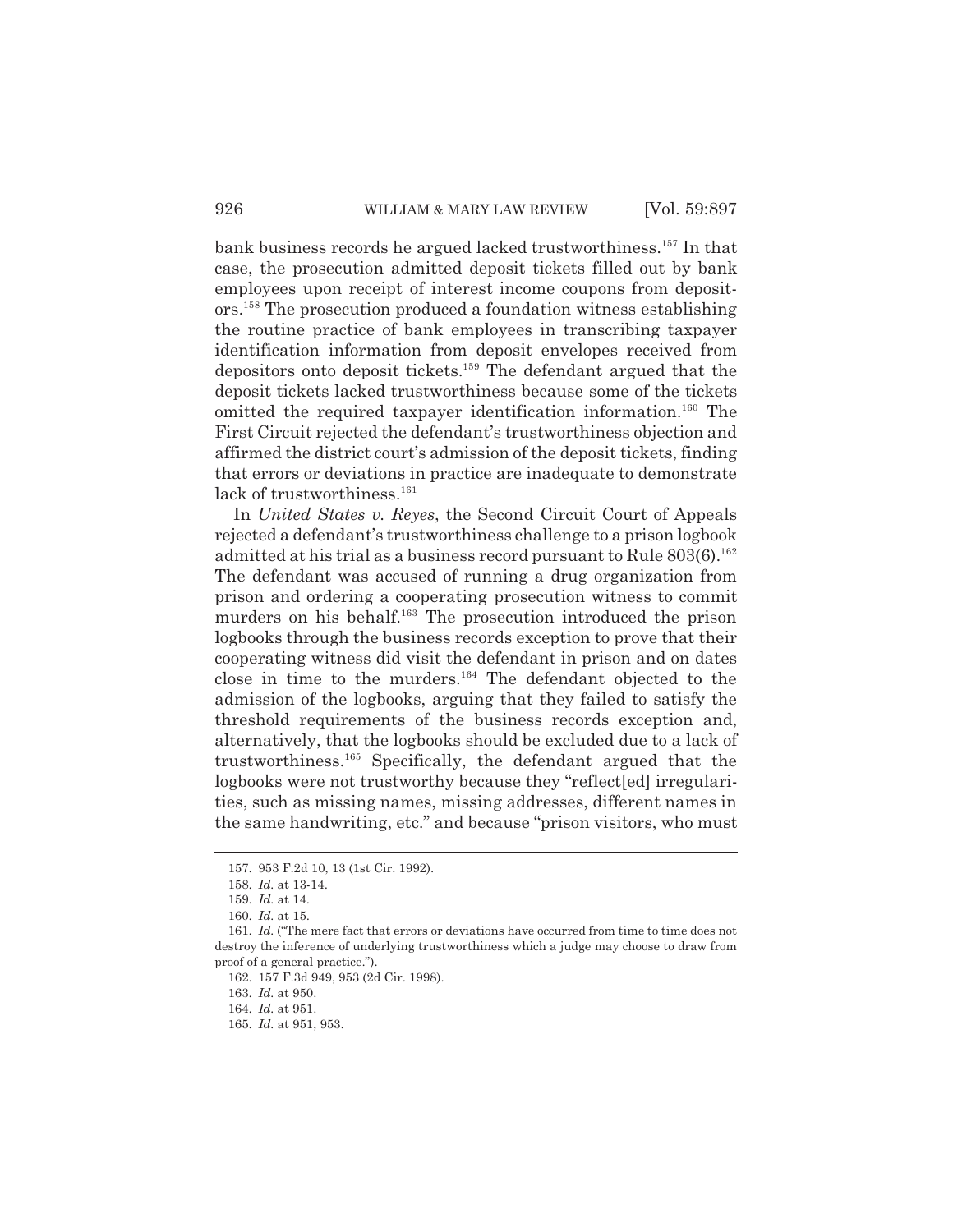realize that the logbook is or can be used to monitor contacts with inmates, have an incentive to provide misinformation."166 The Second Circuit affirmed the trial court's decision to admit the logbooks based upon testimony by the prison officials describing processes followed to verify the information in the logbooks.<sup>167</sup> Therefore, federal courts have evaluated challenges to trustworthiness thoughtfully and have admitted business and public records over such objections in the absence of demonstrable shortcomings in trustworthiness.

Federal courts have required specific indicators of unreliability before excluding business and public records that otherwise satisfy the requirements for admissibility. In *City of New York v. Pullman, Inc.*, the City of New York sued suppliers of subway cars to the City.168 At trial, the defendants sought to introduce a report prepared by the staff of the Urban Mass Transit Administration pursuant to Rule 803(8) regarding methods for correcting safety problems in an effort to prove that the City failed to mitigate damages.169 The district court excluded the report as untrustworthy and the defendants appealed following a \$72 million verdict for the City.170 On appeal, the Second Circuit found that the district court  $\mathbf{d}$  did not abuse its discretion in excluding the report.<sup>171</sup> The appellate court emphasized that "the ... report was not the final report or finding of a government agency," but instead represented "the tentative results of an incomplete staff investigation."172 Further, the court noted that the report "w[as] not based on independent testing by the UMTA," or even upon testing verified by the UMTA, but was derived instead from data and information supplied by the

<sup>166.</sup> *Id.* at 953.

<sup>167.</sup> *Id.*; *see also* United States v. Bonomolo, No. 13-386-cr, 2014 U.S. App. LEXIS 9195, at \*6 (2d Cir. May 19, 2014) (finding spreadsheets trustworthy for purposes of Rule 803(6)); Wheeler v. Sims, 951 F.2d 796, 802-03 (7th Cir. 1992) (rejecting plaintiff's effort to exclude prison records regarding his medical status offered pursuant to Rule 803(6) on the grounds that they were made in anticipation of litigation and untrustworthy (1) when there was no evidence that the prison expected the plaintiff to sue, and (2) when the only demonstrated motivation of the prison medical director in making the report was to "fulfill[ ] ... his medical responsibilities").

<sup>168. 662</sup> F.2d 910, 912 (2d Cir. 1981).

<sup>169.</sup> *See id.* at 913-14.

<sup>170.</sup> *See id.* at 912.

<sup>171.</sup> *Id.* at 914-15.

<sup>172.</sup> *Id.*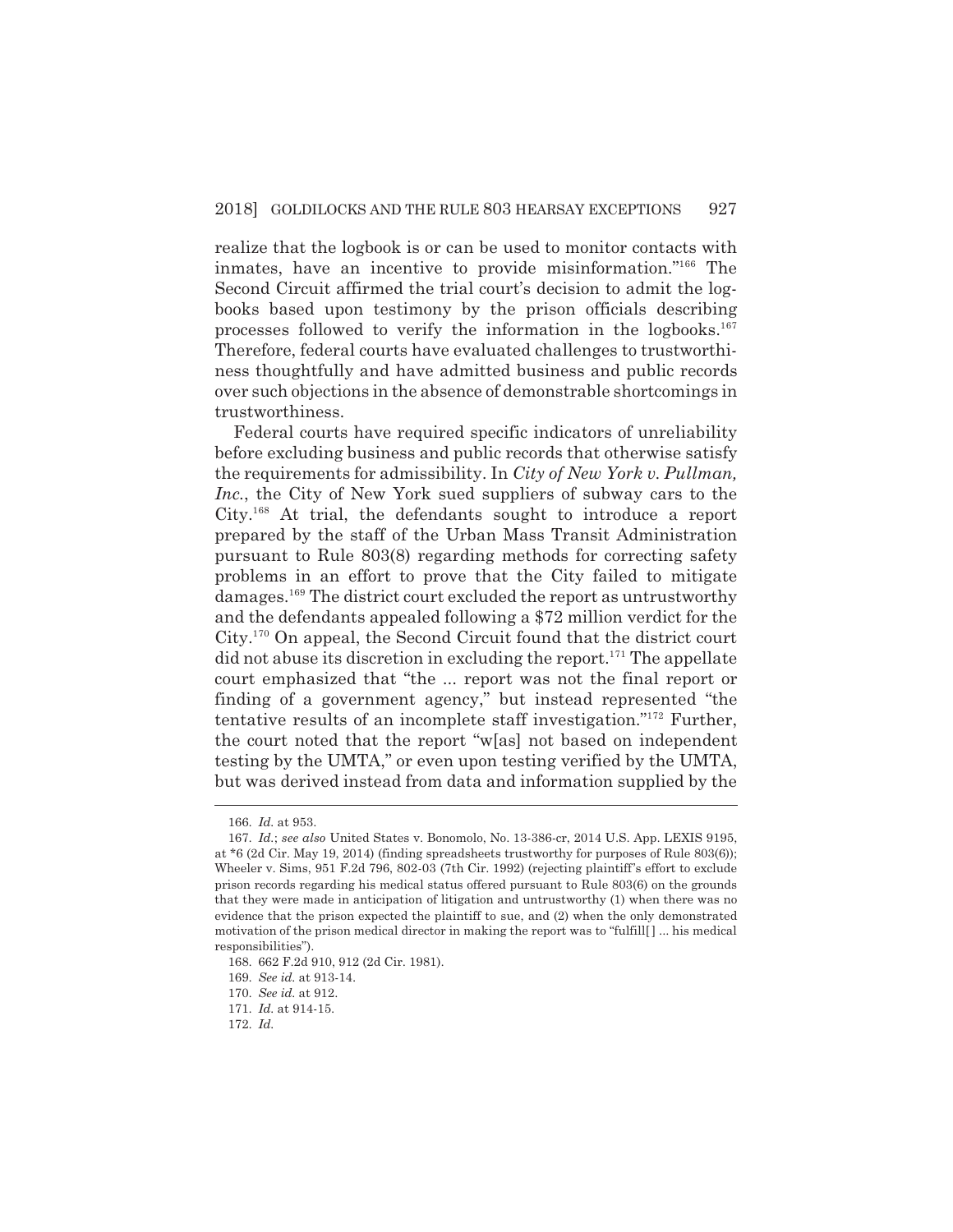defendants themselves *after* the safety concerns with the subway car arose.173 These factors were therefore sufficient to justify the trial court's exclusion of the report as untrustworthy.174

In *Nachtsheim v. Beech Aircraft Corp.*, the plaintiff sued the manufacturer of a plane for wrongful death following a plane crash.175 At issue in the case was whether the crash resulted from pilot disorientation and error or from the dangerous buildup of ice on the plane's stabilizing elevator.<sup>176</sup> The trial court excluded multiple items of evidence proffered by the plaintiff pursuant to Rule  $803(8)$  due to a lack of trustworthiness.<sup>177</sup> At trial, the court permitted the plaintiff to admit an incident report of a United States Forestry Service pilot pursuant to Rule 803(8), but required redaction of a statement in the report describing "considerable ice packed in the gap between the elevator and the horizontal stabilizer" due to a lack of trustworthiness.<sup>178</sup> In addition, the trial court excluded a United States Forestry Service Bulletin describing dangers of flying the relevant aircraft in icing conditions due to a lack of trustworthiness.<sup>179</sup> Finally, the trial judge excluded a Bureau of Flight Standards Release issued by the Federal Aviation Administration (FAA) as untrustworthy.<sup>180</sup> After a jury verdict in favor of the defendant manufacturer, the plaintiff appealed, arguing that all three exclusionary rulings were erroneous.<sup>181</sup>

The Seventh Circuit Court of Appeals upheld all three findings of untrustworthiness.182 With respect to the pilot's report, the court noted that he had not included the description of ice packing in his incident report and was not sure who did.<sup>183</sup> Based upon the uncertain authorship of the statement, the appellate court found that the trial judge was justified in redacting the statement pursuant to the

175. 847 F.2d 1261, 1263 (7th Cir. 1988).

182. *Id.*

<sup>173.</sup> *See id.* at 915.

<sup>174.</sup> *Id.* at 914-15.

<sup>176.</sup> *Id.* at 1265-66.

<sup>177.</sup> *Id.* at 1272-75.

<sup>178.</sup> *Id.* at 1271-73.

<sup>179.</sup> *Id.* at 1273-74.

<sup>180.</sup> *Id.* at 1274-75.

<sup>181.</sup> *Id.* at 1263.

<sup>183.</sup> *Id.* at 1272-73.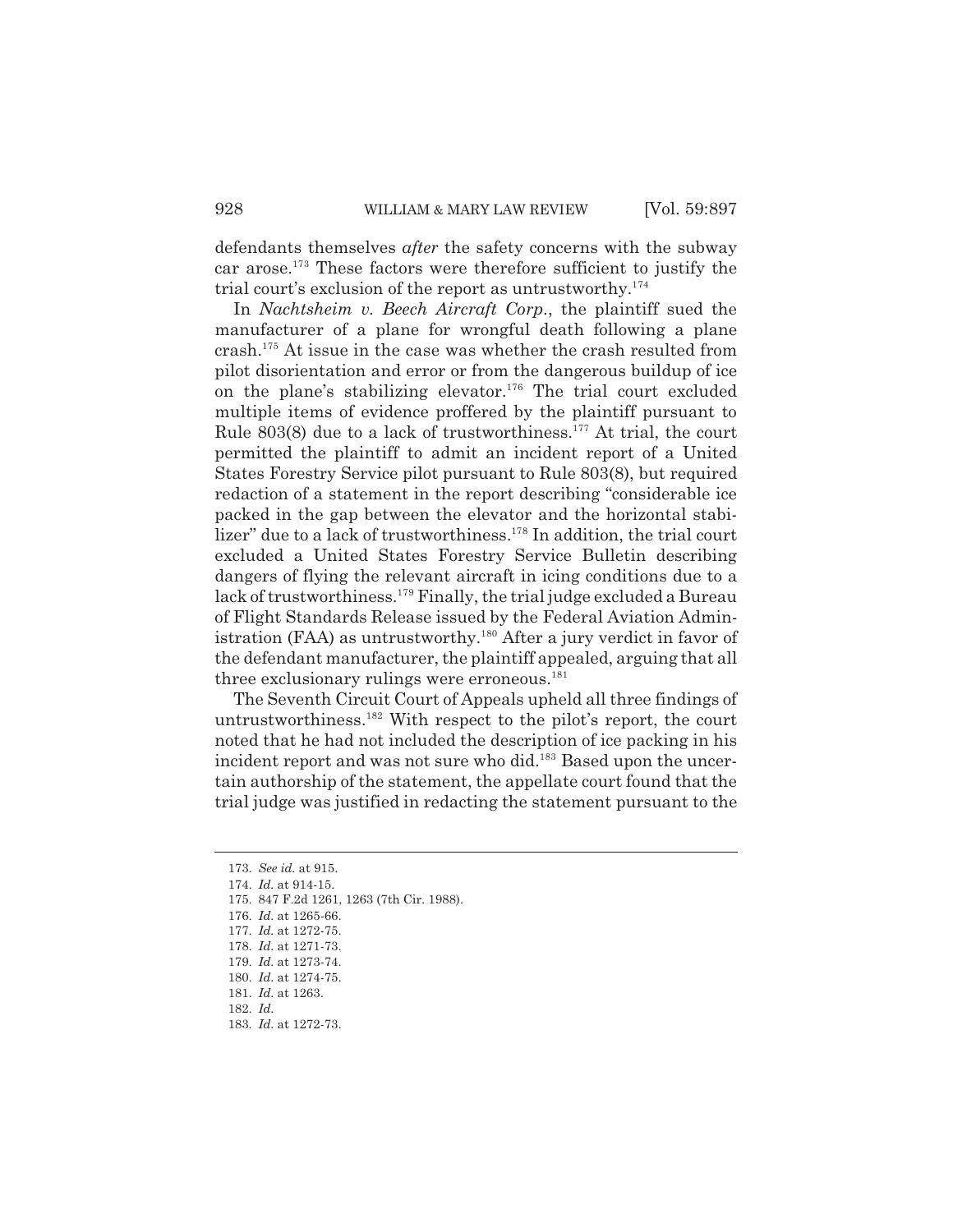trustworthiness limitation in Rule  $803(8).^{184}$  With respect to the United States Forestry Service Bulletin, the court noted the complete lack of information regarding the author of the bulletin, his qualifications, the procedures followed in releasing the bulletin, and its accuracy.185 Accordingly, the court found no error in the exclusion of the bulletin.<sup>186</sup> With respect to the FAA Bureau of Flight Standards Release, the appellate court noted the trial judge's finding that the release had been cancelled by the FAA almost ten years prior to the manufacture of the plane at issue in the case.<sup>187</sup> For this reason, the appellate court found that the trial judge did not abuse his discretion in excluding the release for a lack of trustworthiness.188

Federal courts have also excluded documents proffered as business records pursuant to Rule 803(6) due to a demonstrated lack of trustworthiness. In particular, when opponents of business records have demonstrated a litigation motive for their preparation, courts have routinely excluded them.189

Therefore, courts presume the reliability and admissibility of records satisfying the threshold requirements of the business and the public records exceptions and look to the opponent of such hearsay to point to specific circumstances undermining that presumed reliability. Courts frequently reject trustworthiness challenges to business and public records and exclude evidence under this exception only when circumstances surrounding the records

<sup>184.</sup> *Id.* at 1273.

<sup>185.</sup> *Id.* at 1274.

<sup>186.</sup> *Id.*

<sup>187.</sup> *Id.* at 1275.

<sup>188.</sup> *Id.*; *see also* Palmer v. Lampson Int'l, LLC, No. 11-CV-199-J, 2012 WL 10918920, at \*1 (D. Wyo. Nov. 28, 2012) (excluding a Mine Safety and Health Administration Report and Citation because circumstances indicated a lack of trustworthiness).

<sup>189.</sup> *See, e.g.*, Jordan v. Binns, 712 F.3d 1123, 1136 (7th Cir. 2013) (excluding an adjuster's report when plaintiffs "carried their burden of showing that [it] was an untrustworthy document prepared in anticipation of litigation"); Certain Underwriters at Lloyd's, London v. Sinkovich, 232 F.3d 200, 205 (4th Cir. 2000) ("Litigants cannot evade the trustworthiness requirement of Rule 803(6) by simply hiring an outside party to investigate an accident and then arguing that the report is a business record because the investigator regularly prepares such reports as part of his business. If that were the case, parties that face litigious situations could always hire such nonaffiliated firms and investigators to prepare a report and then seek to admit the document over hearsay objection.").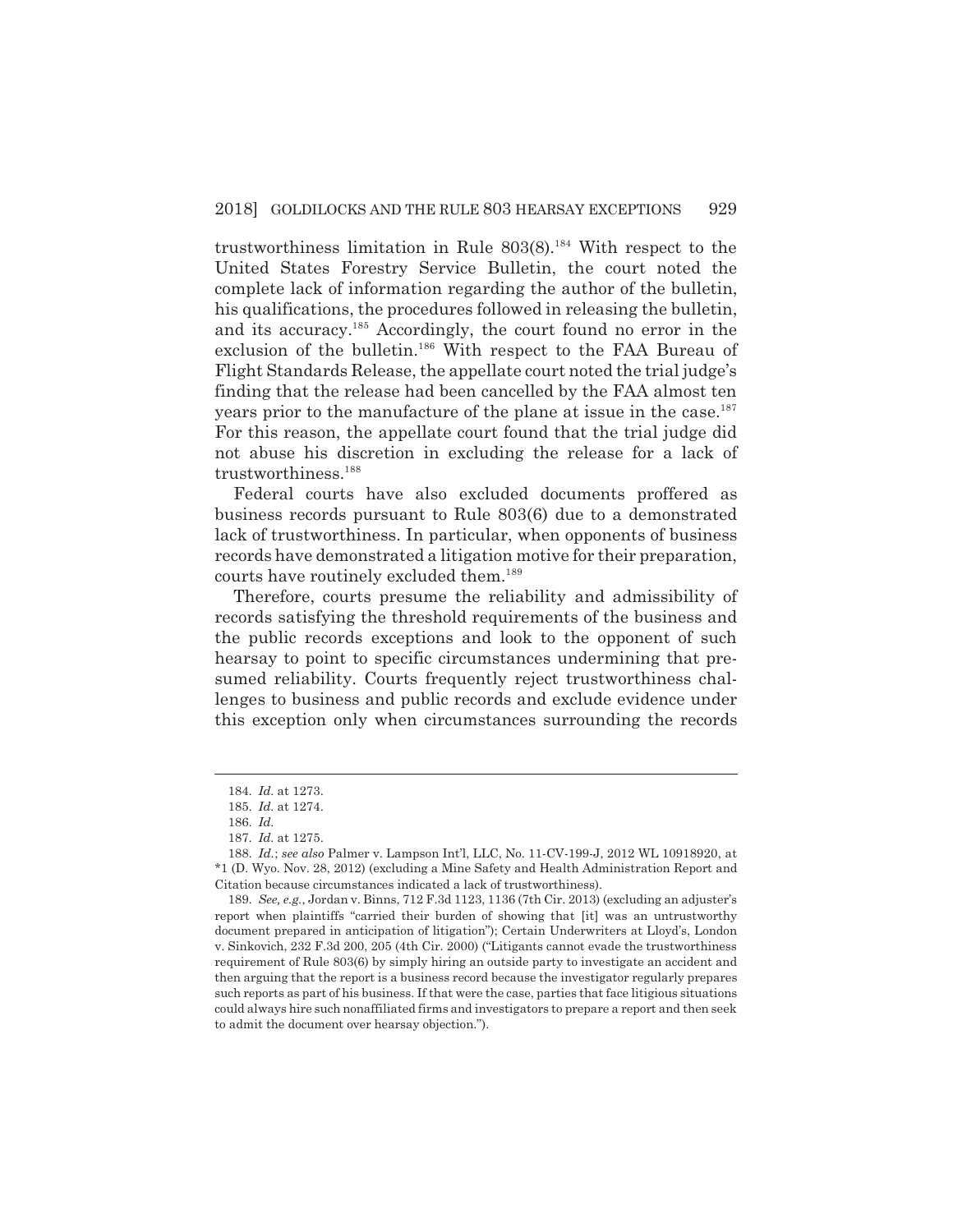demonstrate a lack of trustworthiness.190 Obvious motives to misrepresent or serious mistakes in the preparation of the records are necessary to justify exclusion of otherwise admissible records.<sup>191</sup>

#### *C. Trustworthiness Expansion: A Superior Alternative*

The familiar trustworthiness exception within the business and the public records exceptions, with which federal judges and litigants have substantial experience, should be expanded to additional hearsay exceptions in Rule 803 of the Federal Rules of Evidence. Some of the most heated recent criticisms of hearsay doctrine have targeted the hearsay exceptions in Rule 803, most notably the present sense impression exception and the excited utterance exception.192 Several of these attacks have questioned the *uniform* reliability of hearsay statements falling within these exceptions, suggesting that some unreliable hearsay could potentially satisfy all of the requirements for admissibility under these exceptions.193 Rather than discarding all categorical hearsay exceptions or even the "dubious [Rule 803] exceptions,"194 the trustworthiness exception or escape clause currently embodied in the business and the public records exceptions could be applied with precision to exclude only those hearsay statements with a demonstrated and particularized lack of trustworthiness.

### *1. Rule 803: The Weak Link in the Chain*

Proposed hearsay amendments that upend the entire hearsay regime are overbroad in attacking well-established elements of the hearsay scheme that are currently functioning well.<sup>195</sup> Rather than tilting at windmills, a proposal that is "just right" would repair only

<sup>190.</sup> *See* 4 MUELLER & KIRKPATRICK, *supra* note 20, § 8:83 (describing rare circumstances leading to the exclusion of business records based on the trustworthiness exception).

<sup>191.</sup> *See id.* § 8:92 ("Raising mere possibilities of untrustworthiness, without convincing proof or argument making such risks palpable and clear, are not enough to require exclusion of evidence that fits the exception.").

<sup>192.</sup> *See supra* Part I.A.

<sup>193.</sup> *See, e.g.*, United States v. Boyce, 742 F.3d 792, 800 (7th Cir. 2014) (Posner, J., concurring).

<sup>194.</sup> *See* Sevier, *supra* note 2, at 662.

<sup>195.</sup> *See supra* Part I.B.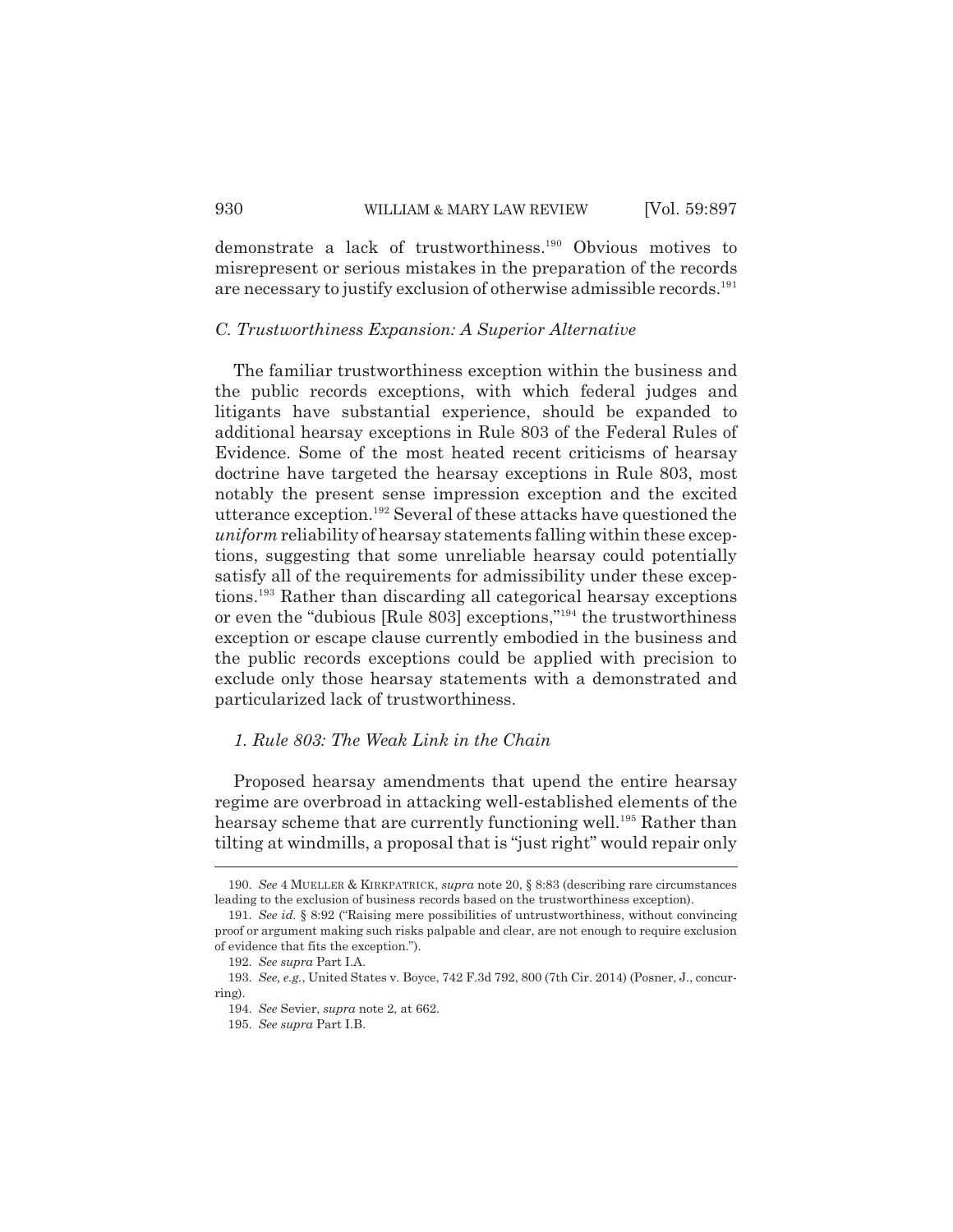the portions of hearsay doctrine that are arguably broken to some extent.<sup>196</sup> For all the hue and cry over the hearsay rule and its exceptions generally, much of the criticism ends up at the doorstep of Rule 803. Judge Posner's recent call to eliminate all of the categorical hearsay exceptions originated with a rant over the irrationality of the present sense impression and excited utterance exceptions found in Rule 803.197 One of the most concrete reform proposals in Professor Sevier's recent advocacy of a "procedural justice" model of hearsay is the repeal of the "dubious [Rule 803] exceptions."198 Indeed, the Rule 803 hearsay exceptions have consistently drawn the most fire and present long-standing reliability concerns that remain unaddressed.199 Categorical hearsay exceptions in other rules are either not premised upon reliability at all, include necessity justifications beyond reliability, or have been amended and improved to correct perceived inadequacies. For this reason, proposals that would alter the entire hearsay regime and all five categories of hearsay exceptions within it threaten to undermine hearsay doctrine that is functioning well in the vast majority of cases. Rather than throwing all of hearsay doctrine into disarray with a true paradigm shift, amendments to the hearsay regime should provide a repair at the true point of weakness—Rule 803.

Rule 801(d)(1) provides hearsay exceptions or exemptions covering prior hearsay statements made by declarants who testify as witnesses at trial.<sup>200</sup> The three exceptions in this category are working well, and any concerns regarding their operation have been, and are being, addressed through proposals narrowly tailored to those concerns. Indeed, the Advisory Committee on Evidence Rules has carefully reviewed these exceptions in order to propose amendments needed to correct any flaws unique to the operation of these provisions. Rule 801(d)(1)(B) was amended in 2014 to resolve the

<sup>196.</sup> *See* Gold, *supra* note 89, at 1619 (stating that the first commandment of amending the Rules is, "If It Ain't Broke, Don't Fix It").

<sup>197.</sup> *See Boyce*, 742 F.3d at 800.

<sup>198.</sup> Sevier, *supra* note 2, at 662.

<sup>199.</sup> *See* James Donald Moorehead, *Compromising the Hearsay Rule: The Fallacy of Res Gestae Reliability*, 29 LOY. L.A. L. REV. 203 (1995) (recommending abolition of all res gestae hearsay exceptions due to insufficient reliability).

<sup>200.</sup> FED. R. EVID. 801(d)(1) (requiring that "[t]he declarant testif[y] and [be] subject to cross-examination about a prior statement").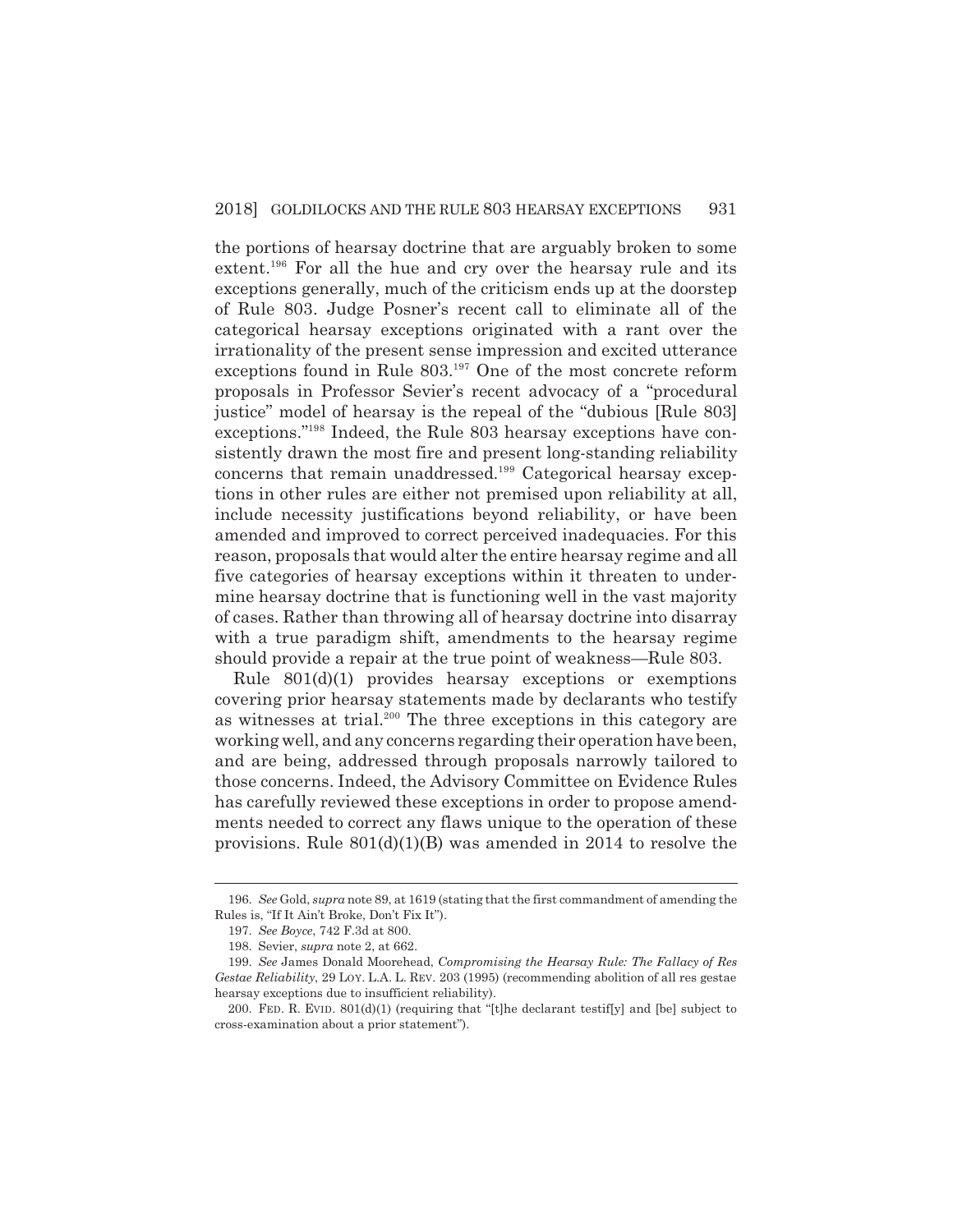mysteriously underinclusive nature of the original provision that permitted substantive admissibility of some prior consistent statements made by testifying witnesses, but not other similarly situated prior consistencies.201 In 2015, the Advisory Committee on Evidence Rules began considering modifications to Rule 801(d)(1)(A) governing substantive admissibility of prior inconsistent statements in light of the favorable experience of some states with broader hearsay exceptions for those witness statements.<sup>202</sup> Furthermore, the Rule 801(d)(1) provisions do not rest solely on problematic considerations of reliability decried by recent hearsay critics, but are supported by the presence of in-court cross-examination of the declarant-witness at the trial or hearing in which the hearsay is offered.203 Thus, the rationality and procedural justice criticisms of the hearsay rule are largely inapplicable in this context, and any flaws in these provisions are being addressed with targeted amendments.

The various statements of party opponents admissible through Rule 801(d)(2) are not premised at all on assumptions about reliability that have drawn recent criticism. Rather, the hearsay of a party opponent is admissible due to notions of adversarial fairness that require a litigant to be answerable for the statements she makes or for those made by agents, employees, or co-conspirators with whom she associates. $204$  Indeed, the requirement that a declarant possess personal knowledge of the information relayed in a statement—critical for reliability—is not required for hearsay statements admissible through the Rule  $801(d)(2)$  exceptions.<sup>205</sup> Thus, criticisms of the hearsay rules for relying at all on notions of reliability or of the particular assumptions about reliability they reflect are inapplicable to the Rule 801(d)(2) exceptions. Therefore,

<sup>201.</sup> *See* FED.R.EVID.801(d)(1)(B) (permitting substantive admissibility of prior consistent statements offered to rehabilitate a declarant-witness "when attacked on another ground"); *id.* 801(d)(1)(B) advisory committee's note to 2014 amendments. *See generally* Richter, *supra* note 55.

<sup>202.</sup> *See* Capra Memorandum on Possible Amendment, 2016, *supra* note 8, at 1, 7-11.

<sup>203.</sup> FED. R. EVID.  $801(d)(1)$  (requiring that the declarant testify at trial subject to crossexamination concerning the statement).

<sup>204.</sup> FED. R. EVID. 801(d)(2) advisory committee's note to 1972 proposed rules.

<sup>205. 4</sup> MUELLER & KIRKPATRICK, *supra* note 20, § 8:44 ("Such an admission is not ... excludable merely because the speaker lacks personal knowledge.").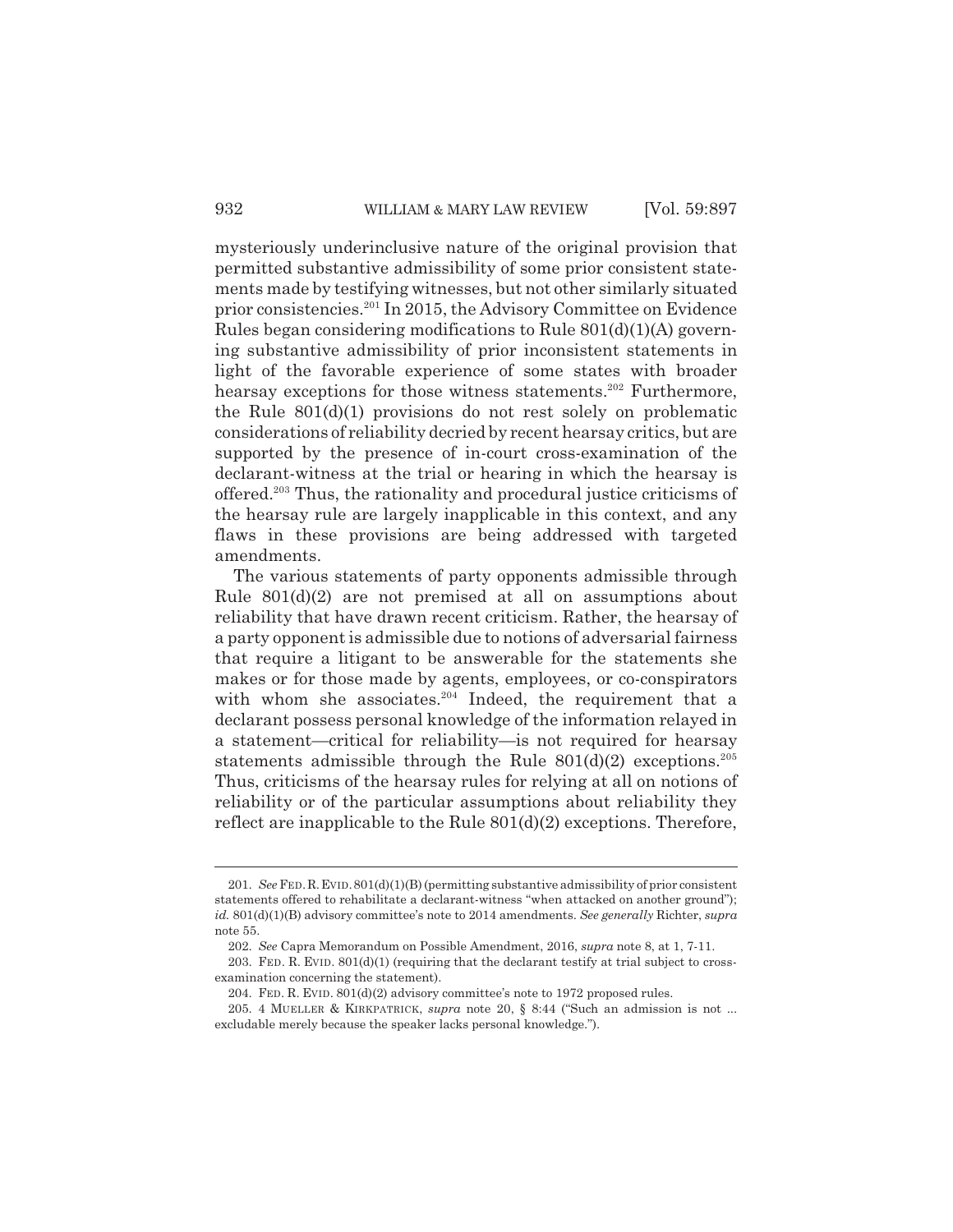none of the recent concerns regarding the existing hearsay regime justifies any alteration of the hearsay provisions in Rule 801(d)(2).

Nor is there any pressing need to amend or eliminate the Rule 804 hearsay exceptions due to concerns over questionable reliability. First and foremost, these hearsay exceptions depend on strong considerations of necessity, as well as assumptions about reliability, because all of the Rule 804 exceptions require the demonstrated unavailability of the declarant.<sup>206</sup> Therefore, the hearsay statements within this Rule are disfavored and admitted only when live trial testimony cannot be had.

Furthermore, the reliability critiques that have been launched against the Rule  $803$  exceptions<sup>207</sup> have less relevance in the Rule 804 context. The former testimony exception in Rule 804(b)(1) is a time-honored hearsay exception that affords the opponent a prior opportunity to cross-examine the hearsay declarant<sup>208</sup> that has been deemed constitutionally adequate, even when used against a criminal defendant.209 The procedural protection for the opponent provided by prior cross-examination underscores this exception—not notions about the inherent reliability of the previous statements. The forfeiture by wrongdoing exception in Rule 804(b)(6) likewise makes no assumptions about the reliability of the hearsay that it admits. It is the intentional misconduct of the opponent of the hearsay evidence in making the declarant unavailable that justifies the admission of this hearsay—reliable or not.<sup>210</sup> Hearsay admitted through the narrow exception for statements of personal or family history in Rule 804(b)(4) has never been questioned, particularly in light of the unavailability requirement. $211$ 

<sup>206.</sup> *See* FED. R. EVID. 804(b) ("The following are not excluded by the rule against hearsay if the declarant is unavailable as a witness.").

<sup>207.</sup> *See supra* Part I.A.

<sup>208.</sup> FED.R.EVID. 804(b)(1)(B) (allowing admission of former testimony if the party against whom it is offered had "an opportunity and similar motive to develop it by direct, cross-, or redirect examination").

<sup>209.</sup> *See also* Crawford v. Washington, 541 U.S. 36, 68 (2004) (holding that the Confrontation Clause requires opportunity for cross-examination of testimonial hearsay before trial, in the case of an absent and unavailable declarant).

<sup>210.</sup> FED. R. EVID. 804(b)(6) (allowing hearsay of an unavailable declarant to be admitted against a party only if that party wrongfully and intentionally caused or acquiesced in causing the declarant's unavailability).

<sup>211.</sup> *See* FED. R. EVID. 804(b)(4); 5 MUELLER & KIRKPATRICK, *supra* note 20, § 8:133.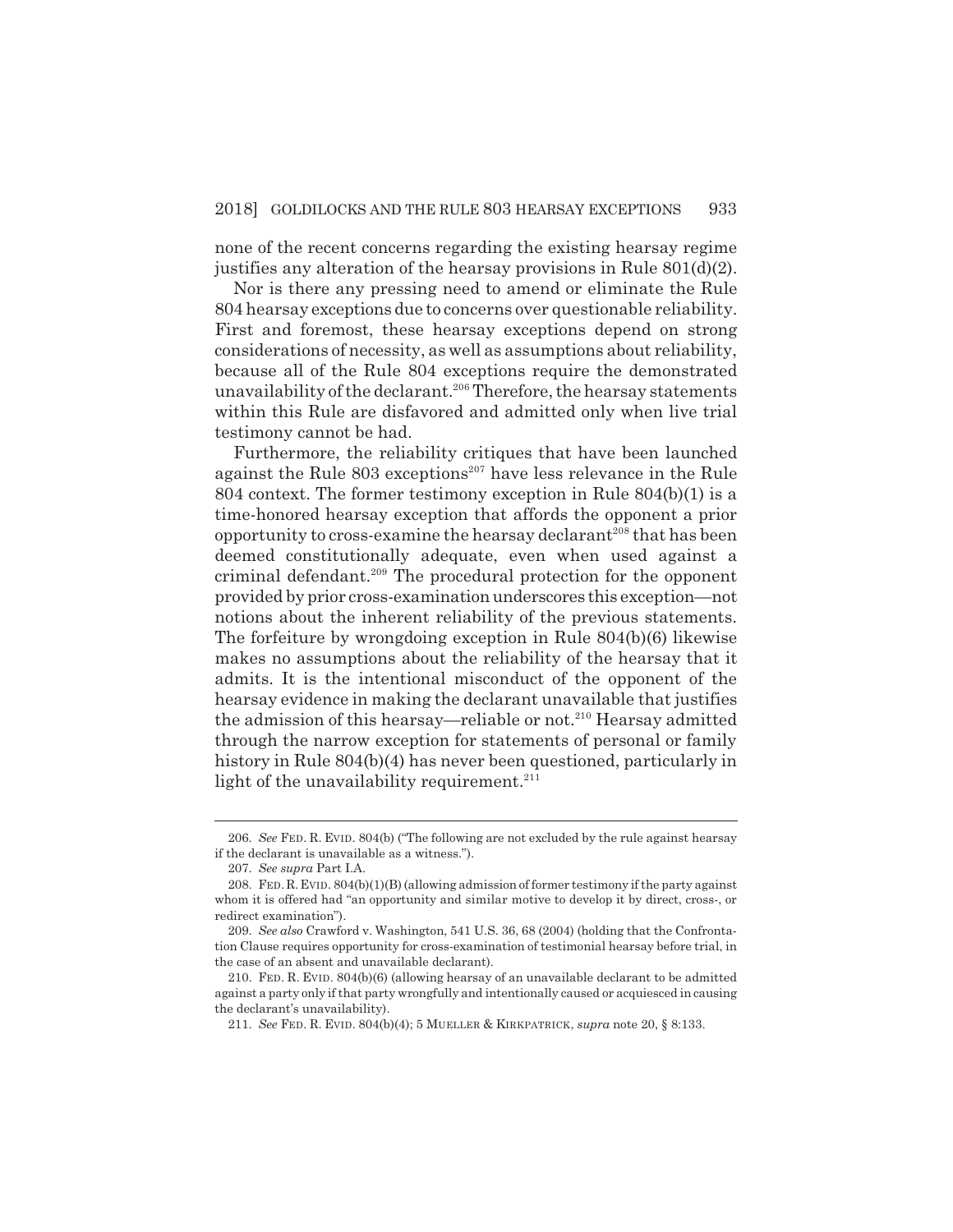### 934 WILLIAM & MARY LAW REVIEW [Vol. 59:897]

The declarations against interest exception in Rule 804(b)(3) does depend on the inherent reliability of hearsay statements that are so contrary to the interests of the declarant that no reasonable person would make such statements unless they were true.<sup>212</sup> Although an exception grounded in assumptions about human motivations and reliability could potentially draw criticism similar to that leveled at the Rule 803 hearsay exceptions, concerns about Rule 804(b)(3) have already been significantly addressed through both case law and rules amendments. In *Williamson v. United States*, the Supreme Court interpreted the declarations against interest exception narrowly to require that *all* parts of a hearsay statement admitted through the exception be against the speaker's own interest at the time of its making.<sup>213</sup> This interpretation prevents the admission of collateral statements of questionable reliability that may not disserve the declarant. $2^{14}$  The use of the declarations against interest exception in criminal cases has long been cause for concern, leading to a requirement in the original rule that a criminal defendant show corroborating circumstances that clearly indicate the trustworthiness of a statement against penal interest offered to exculpate the accused.<sup>215</sup> Concerns over the uneven and unfair application of this provision to criminal defendants only led to a 2010 amendment expanding the corroborating circumstances requirement to the prosecution in criminal cases as well.<sup>216</sup> Thus, the declarations against interest exception is limited to circumstances where the declarant is unavailable to provide live testimony, has been narrowly construed to apply only to statements that are themselves against the speaker's interest, and requires corroborating circumstances in

<sup>212.</sup> FED. R. EVID. 804(b)(3)(A) (allowing "[a] statement that ... a reasonable person in the declarant's position would have made only if the person believed it to be true because, when made, it was so contrary to the declarant's ... interest").

<sup>213. 512</sup> U.S. 594, 599-600 (1994).

<sup>214.</sup> *See id.*

<sup>215.</sup> *See* FED. R. EVID. 804(b)(3) advisory committee's note to 1972 proposed rules (explaining need for corroboration when an accused seeks to admit third party declarations against interest to exculpate the accused).

<sup>216.</sup> *See* FED.R.EVID.804(b)(3)(B) (now requiring corroboration for all declarations against interest offered by either the prosecution or defense in a criminal case if those statements tend to expose the declarant to criminal liability); *id.* 804(b)(3) advisory committee's note to 2010 amendments ("Rule 804(b)(3) has been amended to provide that the corroborating circumstances requirement applies to all declarations against penal interest offered in criminal cases.").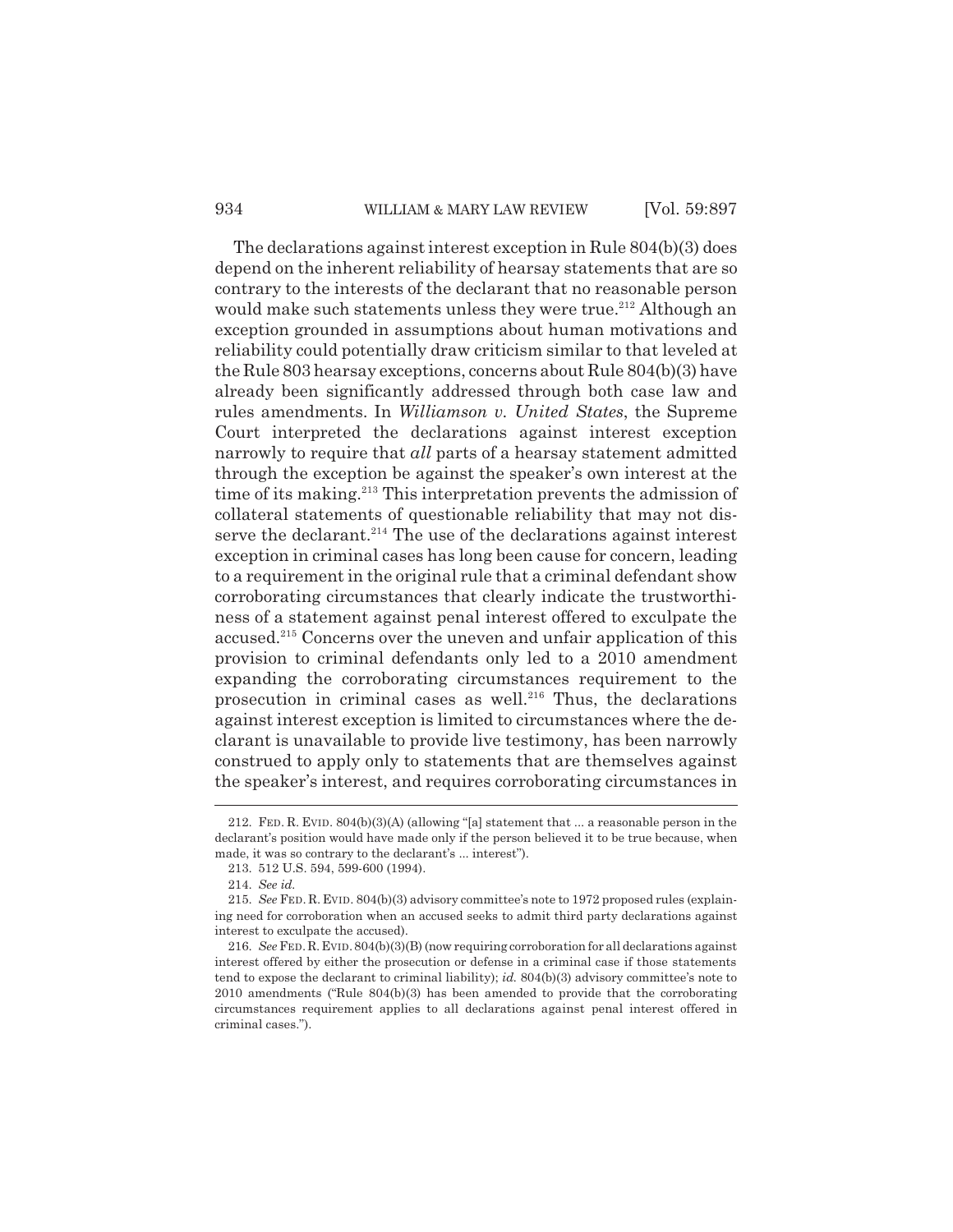the criminal context.<sup>217</sup> Any dangers posed by this exception have been addressed through Supreme Court and Advisory Committee oversight.

Last, but hardly least, is the dying declarations exception in Rule 804(b)(2), which allows statements made by a declarant about the cause and circumstances of his death "while believing [that his] death [is] imminent."218 This Rule 804 exception assumes that a dying individual is unlikely to misrepresent, intentionally or otherwise, the cause and circumstances leading to his demise as he departs the world.<sup>219</sup> This exception, of course, could be argued to suffer from the same questionable assumptions about the reliability of human communications that plague the Rule 803 exceptions. Just as skeptics question whether excitement and stress lead to reliability for purposes of the excited utterance exception, $220$  they could similarly question whether a dying person can be trusted to speak reliably about the cause and circumstances of his or her impending death. As our society becomes increasingly secular, some of the religious overtones of the common law exception disappear.<sup>221</sup> Like the Rule 803 exceptions, the dying declarations exception is cabined by limitations, requiring a finding that the declarant had a settled hopeless expectation of imminent death at the time of the statement, allowing only statements about the cause or circumstances of that impending death, and limiting the use of the exception in criminal cases to homicide prosecutions, where they are most likely needed.222

The most important distinction between the dying declarations exception and Rule 803 exceptions like the excited utterance

<sup>217.</sup> Of course, the Sixth Amendment applies another layer of protection for criminal defendants in the unlikely event that a testimonial hearsay statement could be found "against interest" and admissible against a criminal defendant. *Cf.* FED. R. EVID. 804(b)(3) advisory committee's note to 1974 enactment.

<sup>218.</sup> FED. R. EVID. 804(b)(2) (allowing "a statement that the declarant ... ma[kes] about [the] cause or circumstances" of his death "while believing ... death to be imminent" "[i]n a prosecution for homicide or in a civil case").

<sup>219.</sup> *See* 5 MUELLER & KIRKPATRICK, *supra* note 20, § 8:124.

<sup>220.</sup> *See, e.g.*, United States v. Boyce, 742 F.2d 792, 801-02 (7th Cir. 2014) (Posner, J., concurring).

<sup>221.</sup> *See* 5 MUELLER & KIRKPATRICK, *supra* note 20, § 8:124 (discussing contemporary challenges to the rationale for dying declarations exception).

<sup>222.</sup> FED R. EVID. 804(b)(2); *id.* 804(b)(2) advisory committee's note to 1974 enactment.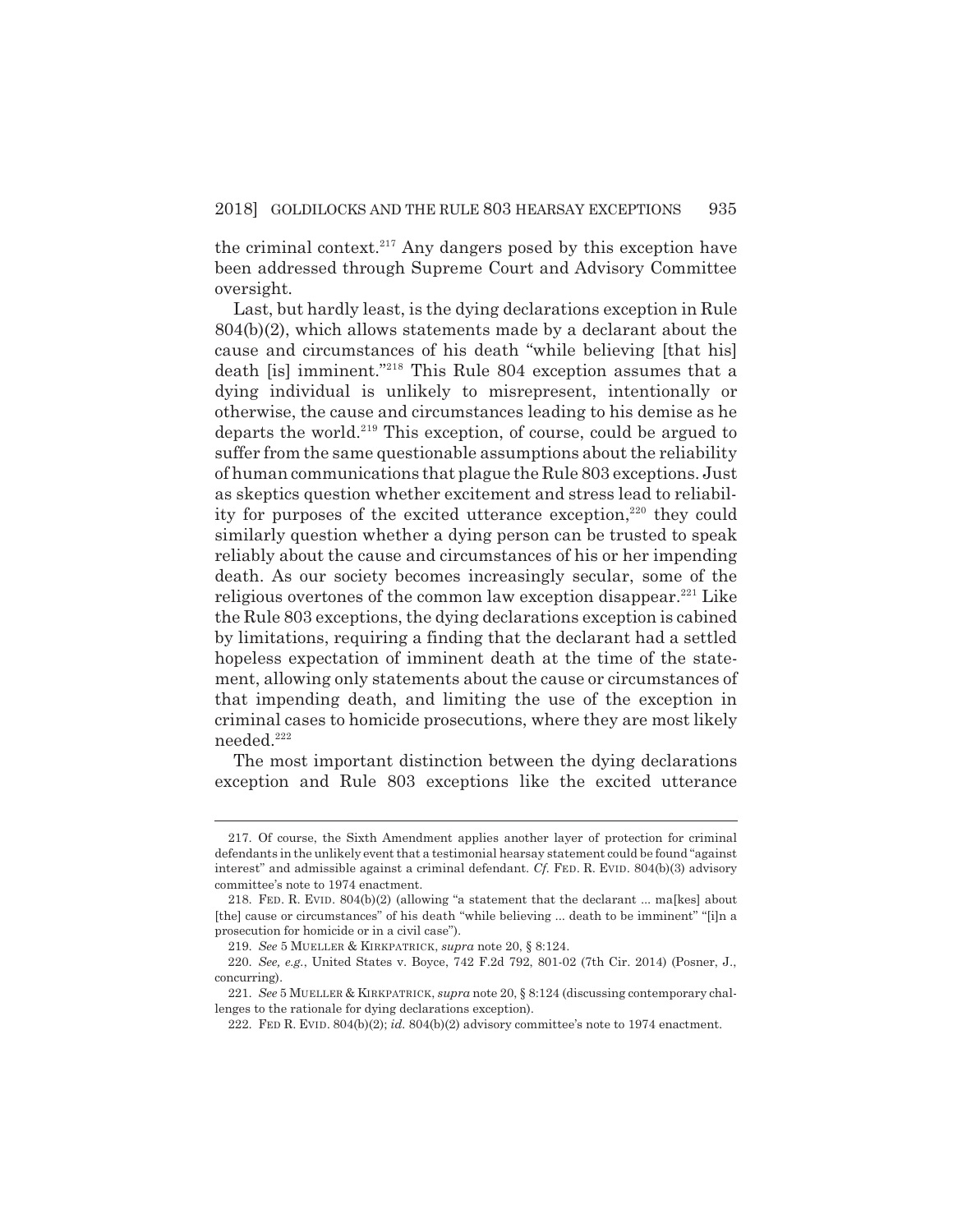exception, however, is that the former resides in Rule 804. In addition to all of the limitations on the types of statements admissible through the exception, this provision operates only to admit the hearsay of unavailable, usually deceased, declarants.<sup>223</sup> The exception is therefore invoked less often than the Rule 803 exceptions and only in cases of greatest need. $224$  The exception is already so limited that the only potential reform to address reliability concerns might be the elimination of the exception altogether. Efforts to repeal the dying declarations exception would run squarely against tradition.225 Dying declarations have such a pedigree that even Justice Antonin Scalia thought they might escape the *Crawford* revolution.226 In sum, therefore, there is no pressing need for hearsay reform in connection with the Rule 804 categorical exceptions.

Nor is there a current crisis in the operation of the residual hearsay exception in Rule 807. This exception was included by the Advisory Committee in recognition of the impossibility of devising categorical hearsay exceptions capable of capturing and admitting all reliable human hearsay statements.<sup>227</sup> Congress added limitations to the Advisory Committee's draft rule to protect against frequent and unbridled use of the catchall exception, demanding that the hearsay admitted through the exception have guarantees of trustworthiness "equivalent" to the categorical exceptions, be "offered as evidence of a material fact," be "more probative ... than any other evidence that the proponent can obtain," and be admitted only when it will serve "the interests of justice."228 Notwithstanding all of this restrictive language, there were early concerns about liberal use of the exception, particularly in criminal cases. $229$  In

<sup>223.</sup> *See* 5 MUELLER & KIRKPATRICK, *supra* note 20, § 8:124.

<sup>224.</sup> *See* FED. R. EVID. 804(b)(2) advisory committee's note to 1974 enactment; 5 MUELLER & KIRKPATRICK, *supra* note 20, § 8:124.

<sup>225.</sup> *See* FED. R. EVID. 804(b)(2) advisory committee's note to 1972 proposed rules.

<sup>226.</sup> *See* Crawford v. Washington, 541 U.S. 36, 56 n.6 (2004).

<sup>227.</sup> *See* DANIEL J. CAPRA, ADVISORY COMMITTEE NOTES TO THE FEDERAL RULES OF EVIDENCE THAT MAY REQUIRE CLARIFICATION 48 (1998) ("It would ... be presumptuous to assume that all possible desirable exceptions to the hearsay rule have been catalogued and to pass the hearsay rule to oncoming generations as a closed system.").

<sup>228.</sup> FED. R. EVID. 807; *see also* CAPRA, *supra* note 227, at 48.

<sup>229.</sup> *See, e.g.*, Myrna S. Raeder, Commentary, *A Response to Professor Swift: The Hearsay Rule at Work: Has It Been Abolished De Facto by Judicial Discretion?*, 76 MINN. L. REV. 507, 514-19 (1992) (arguing that the catchall exception to the hearsay rule has eroded the prohibition on hearsay evidence).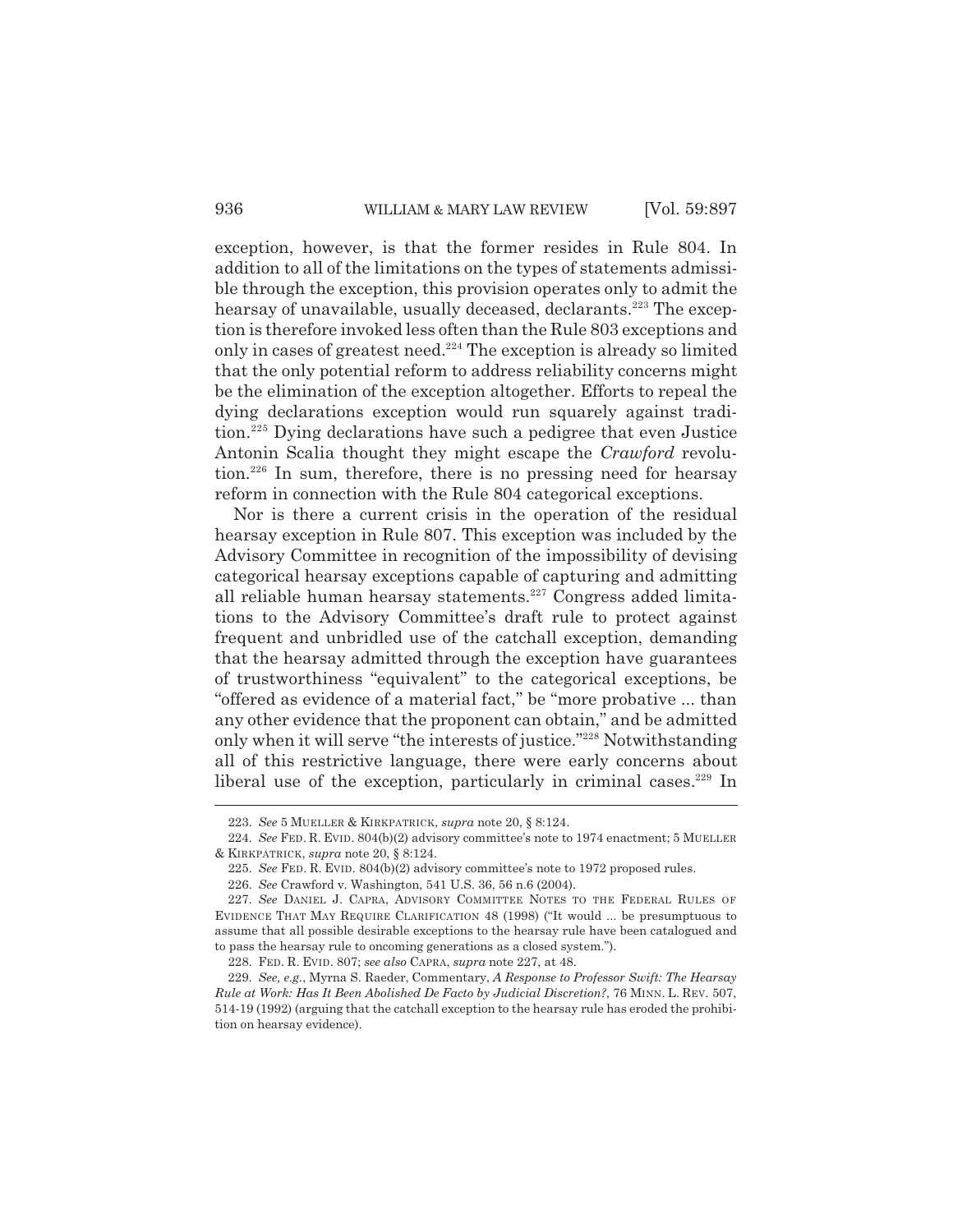2004, *Crawford v. Washington* eliminated concerns of uncrossexamined testimonial hearsay being admitted through Rule 807 against criminal defendants.<sup>230</sup> More recent research into the operation of Rule 807 in federal courts reveals sparing underuse of Rule 807 and a reluctance of federal judges to admit even highly reliable hearsay through the exception.<sup>231</sup> Indeed, the Advisory Committee for the Federal Rules of Evidence is currently studying potential tweaks to Rule 807 that would enhance its intended operation.<sup>232</sup> Thus, perceived failings in hearsay doctrine are not focused on the rarely utilized catchall exception in Rule 807.

It is the hearsay being admitted through the Rule 803 exceptions and the assumptions about human behavior and motivations within those exceptions that have caused the most significant contemporary concern about the hearsay regime.<sup>233</sup> Many of these concerns regarding the Rule 803 exceptions have not been addressed by modern fixes like those that have been or are being made to other hearsay rules. Never a proponent of rushing in to correct the functional, I recognize and accept the highly persuasive argument that the Rule 803 hearsay exceptions should be left well enough alone.234 Noted experts have argued that these exceptions work well in the vast majority of cases and are essential to predictability for trial lawyers and parties.235 Any imperfections in the reliability of hearsay admitted through the Rule 803 exceptions may be addressed to the fact-finder as issues of weight. Still, criticism of the Rule 803 hearsay exceptions has reached a crescendo in recent years, and some remedial action may be inevitable.<sup>236</sup> To the extent that a decision is made to amend the hearsay rules to respond to these modern criticisms of the hearsay regime, the appropriate fix for what ails contemporary hearsay doctrine ought to be addressed

<sup>230.</sup> *See* 541 U.S. at 57-59.

<sup>231.</sup> *See* Capra Memorandum on Expanding the Residual Exception, *supra* note 9, at 17-22 (cataloguing Rule 807 cases and finding a restrictive approach to the residual exception).

<sup>232.</sup> *See id.* at 5-8.

<sup>233.</sup> *See supra* Part I.A.

<sup>234.</sup> Richter, *supra* note 1, at 1726-27.

<sup>235.</sup> *See* Panel Discussion, *supra* note 6, at 1364-68 (remarks of Professor Stephen A. Saltzburg describing reliability, necessity, and foundational rationales for hearsay exceptions and advocating their retention); *see also* Stephen A. Saltzburg, *Rethinking the Rationale(s) for Hearsay Exceptions*, 84 FORDHAM L. REV. 1485, 1488-89 (2016).

<sup>236.</sup> *See supra* Part I.A.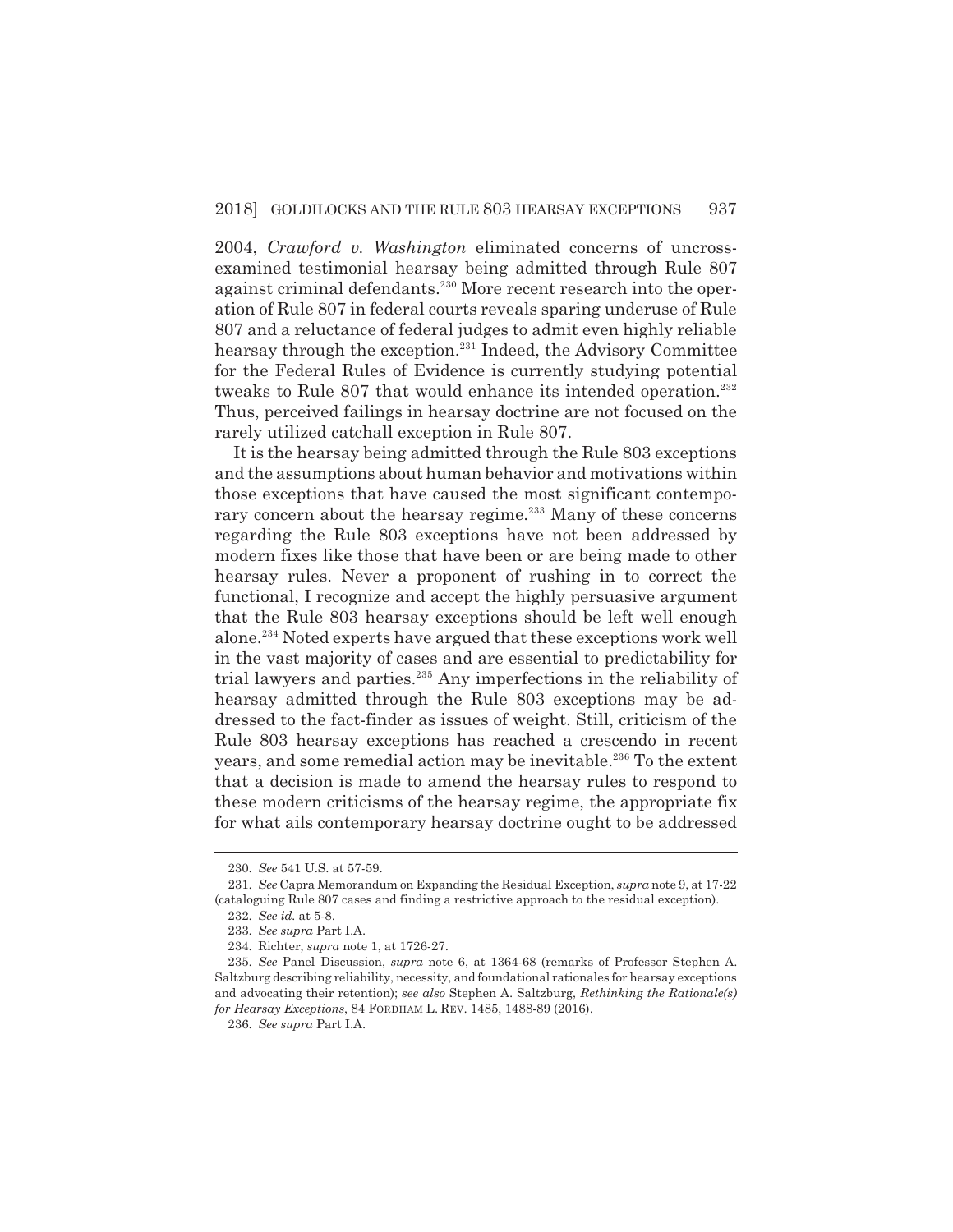to these Rule 803 exceptions, rather than to the hearsay scheme as a whole.

# *2. A Silver Bullet*

Once the focus shifts to Rule 803, the question becomes how best to fix the perceived failings of the hearsay exceptions in that category. There have been many calls over the years to reform particular hearsay exceptions within Rule 803 through amendments to only single hearsay exceptions.<sup>237</sup> Reforming hearsay exceptions one by one raises multiple concerns. First, it takes many years to amend a federal rule, requiring long periods of public comment and consideration by the Committee on Rules of Practice and Procedure, the Judicial Conference of the United States, and the United States Supreme Court, followed by submission to Congress.<sup>238</sup> Amending problematic hearsay exceptions within Rule 803 one at a time could take decades to achieve comprehensive reform. In addition, considering amendments to a single hearsay exception can produce amendments that have collateral consequences for other exceptions that remain inadequately explored in light of the narrow scope of the amendment.<sup>239</sup> Although the Advisory Committee on Evidence Rules exercises its substantial peripheral vision in considering any amendment, amending exceptions one at a time increases the risk that newly added language or requirements could have implications for other unexamined rules.<sup>240</sup> To address deficiencies in each increases the likelihood of fixing one problem only to generate new interpretive problems in other exceptions due to the relationship among individual exceptions. Finally, individual amendments that add new requirements specific to each exception within Rule 803 add to the complexity of the hearsay regime that has drawn so much criticism.241

Expanding a trustworthiness exception to additional Rule 803 categories represents a hearsay update that is "just right" because

<sup>237.</sup> *See supra* Part I.A.

<sup>238. 28</sup> U.S.C. §§ 2073-2074 (2012).

<sup>239.</sup> *See* Gold, *supra* note 89, at 1622-23, 1622 n.47.

<sup>240.</sup> *See id.*

<sup>241.</sup> *See, e.g.*, Richter, *supra* note 1, at 1706.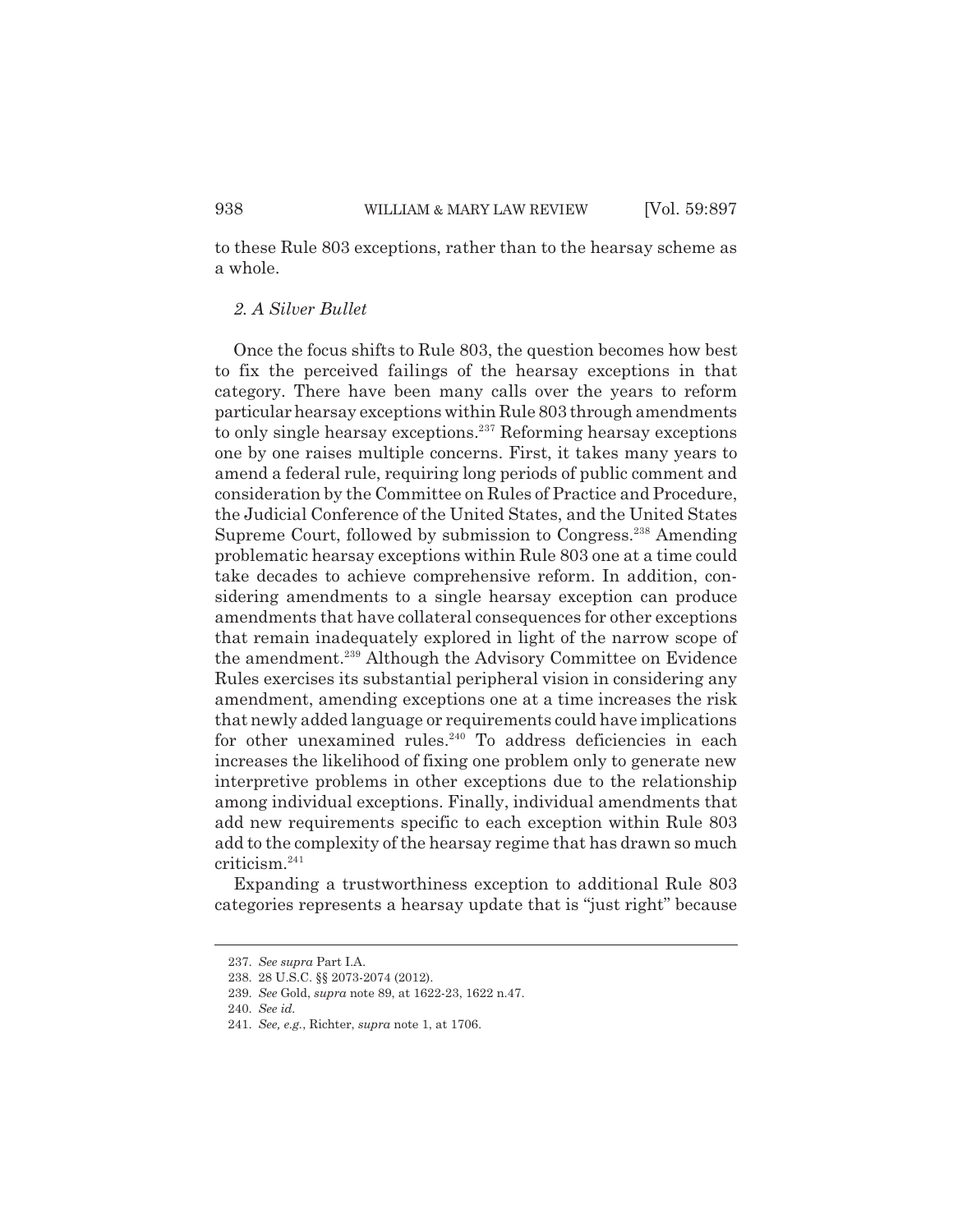it utilizes a single tool to resolve potential reliability problems across a variety of the Rule 803 exceptions and avoids a piecemeal approach to hearsay reform that alters exceptions one at a time. A trustworthiness escape clause is a natural solution to alleged imperfections in the reliability assumptions supporting the Rule 803 hearsay exceptions. Indeed, both the business and the public records exceptions assume the trustworthiness of records regularly created and relied upon by businesses or public agencies.<sup>242</sup> The escape clause in those exceptions permits an opponent of an otherwise admissible hearsay statement to demonstrate that something about "the source of the information [in the statement] or the method or circumstances of [its] preparation," undermines the general assumptions of reliability for a particular record.<sup>243</sup> If the opponent can meet its burden of demonstrating a lack of trustworthiness for the particular statement at issue, the statement will be excluded.<sup>244</sup>

Adding a similar trustworthiness exception to other Rule 803 hearsay exceptions that embody similar generalized assumptions about reliability could address many of the perceived flaws in the operation of those exceptions. For example, recent criticisms of the present sense impression exception in Rule 803(1) highlight the possibility that potentially unreliable hearsay statements could satisfy its requirements.<sup>245</sup> The present sense impression exception permits hearsay statements describing or explaining an event or condition at the very time that the declarant perceives it or immediately thereafter.<sup>246</sup> Critics have suggested that the timing requirement in the present sense impression is an imperfect guarantor of reliability because humans are capable of lying instantaneously and because unverifiable and potentially unreliable social media e-hearsay—such as a tweet—could fit within the parameters of the exception. $247$  An amendment that maintains the

<sup>242.</sup> *See* 4 MUELLER & KIRKPATRICK, *supra* note 20, § 8:77 (describing reliability rationale for business records exceptions). Of course, both exceptions also rest on notions of necessity and efficiency in avoiding time-consuming testimony by business and public agency employees. *See id.*

<sup>243.</sup> FED. R. EVID. 803(6)(E), (8)(B).

<sup>244.</sup> *See id.*

<sup>245.</sup> *See* United States v. Boyce, 742 F.2d 792, 799-801 (7th Cir. 2014) (Posner, J., concurring).

<sup>246.</sup> FED. R. EVID. 803(1).

<sup>247.</sup> *See Boyce*, 742 F.3d at 796 (majority opinion); Bellin, *Facebook*, *supra* note 1, at 362.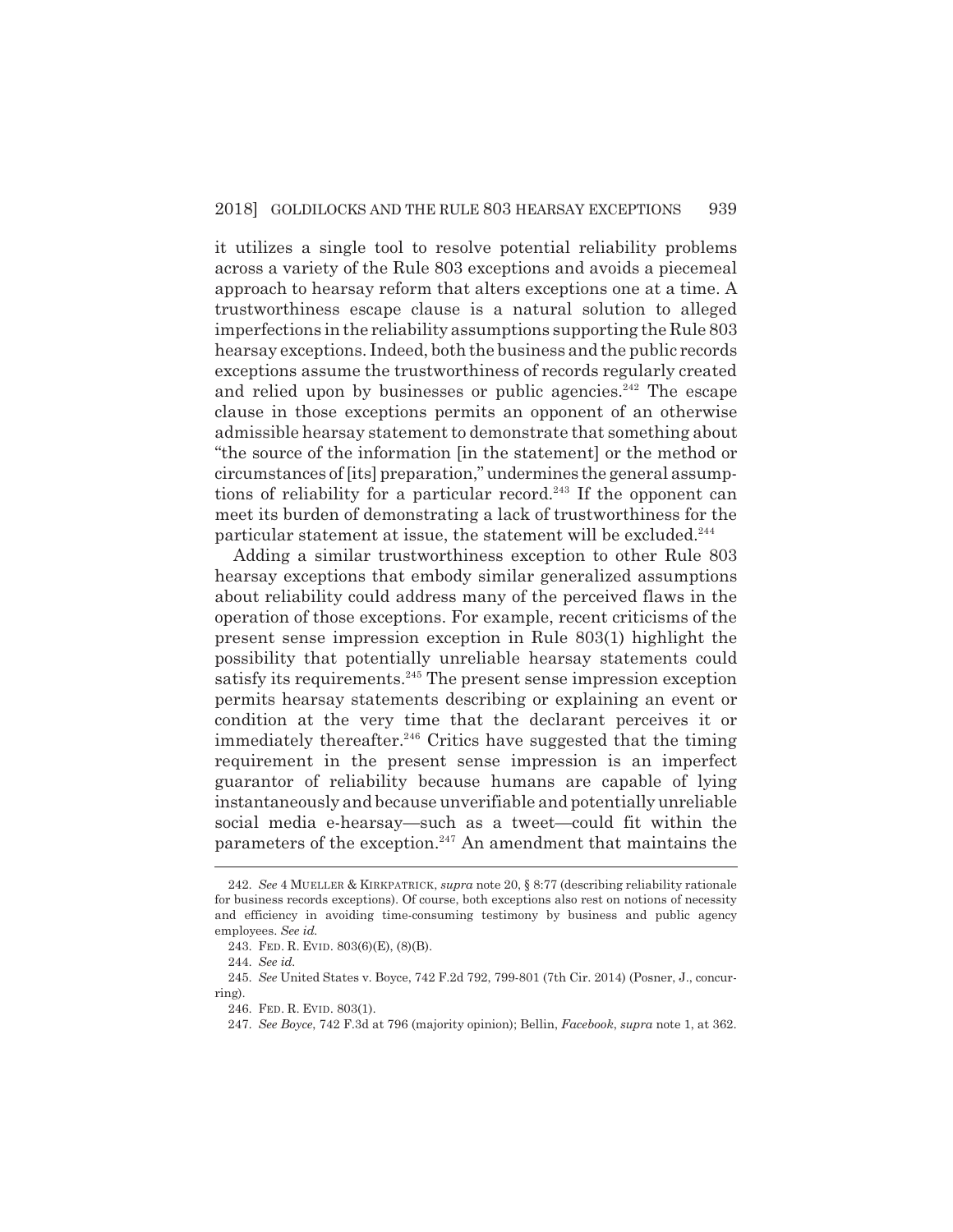#### 940 WILLIAM & MARY LAW REVIEW [Vol. 59:897]

existing requirements of the present sense impression exception and adds a trustworthiness escape clause could allow the exception to continue to admit the vast majority of hearsay squarely within its reliability rationale, while permitting opponents in certain cases to demonstrate that particular statements are undeserving of the presumption of reliability it affords. For example, in a case where a declarant would have had and recognized an immediate motive to misrepresent an event like an accident, the opponent of that statement could demonstrate "that the source of information"<sup>248</sup> in the statement is not trustworthy and have it excluded.<sup>249</sup> Assuming that an unverified tweet could meet the admissibility requirements of Rule  $803(1)$  in the first place,<sup>250</sup> the opponent of that tweet could demonstrate that the "circumstances of preparation indicate a lack of trustworthiness"251 and seek exclusion.

The excited utterance exception in Rule 803(2) has also been criticized for admitting particular hearsay statements of doubtful reliability.252 This exception admits statements made by a declarant who is under the stress of excitement caused by a startling event when she speaks, so long as the "statement<sup>[s]</sup> relat<sup>[e]</sup> to [that] startling event."253 Questions arise as to whether the stress and excitement required by the rule eliminate the ability to misrepresent, and also whether high levels of stress detract from perception, memory, and narration in significant ways that undermine the reliability of excited utterances.<sup>254</sup>

A trustworthiness escape clause applicable to Rule 803(2) could assuage some of these concerns as well. In circumstances where a particular declarant has a clear motive to fabricate, notwithstanding

<sup>248.</sup> *See* FED. R. EVID. 803(6)(E), (8)(B).

<sup>249.</sup> *See, e.g.*, Starr v. Morsette, 236 N.W.2d 183, 186 (N.D. 1975) (noting that the driver said moments after an accident that her passenger "grabbed the wheel, causing the pickup to go into the ditch and overturn").

<sup>250.</sup> It seems extremely unlikely, however, that a tweet, uncorroborated by any other circumstances, would satisfy the timing and personal knowledge requirements of Rule 803(1). *See* Richter, *supra* note 1, at 1689-90.

<sup>251.</sup> *See generally* FED. R. EVID. 803(6)(E), (8)(B).

<sup>252.</sup> *See, e.g.*, *Boyce*, 742 F.3d at 801-02 (Posner, J., concurring); *see also* Baicker-McKee, *supra* note 4 (extensively cataloguing potential reliability shortcomings in excited utterances). 253. FED. R. EVID. 803(2).

<sup>254.</sup> *See id.* 803(2) advisory committee's note to 1972 proposed rules (noting that the excited utterance exception "has been criticized on the ground that excitement impairs accuracy of observation"); *see also* Baicker-McKee, *supra* note 4.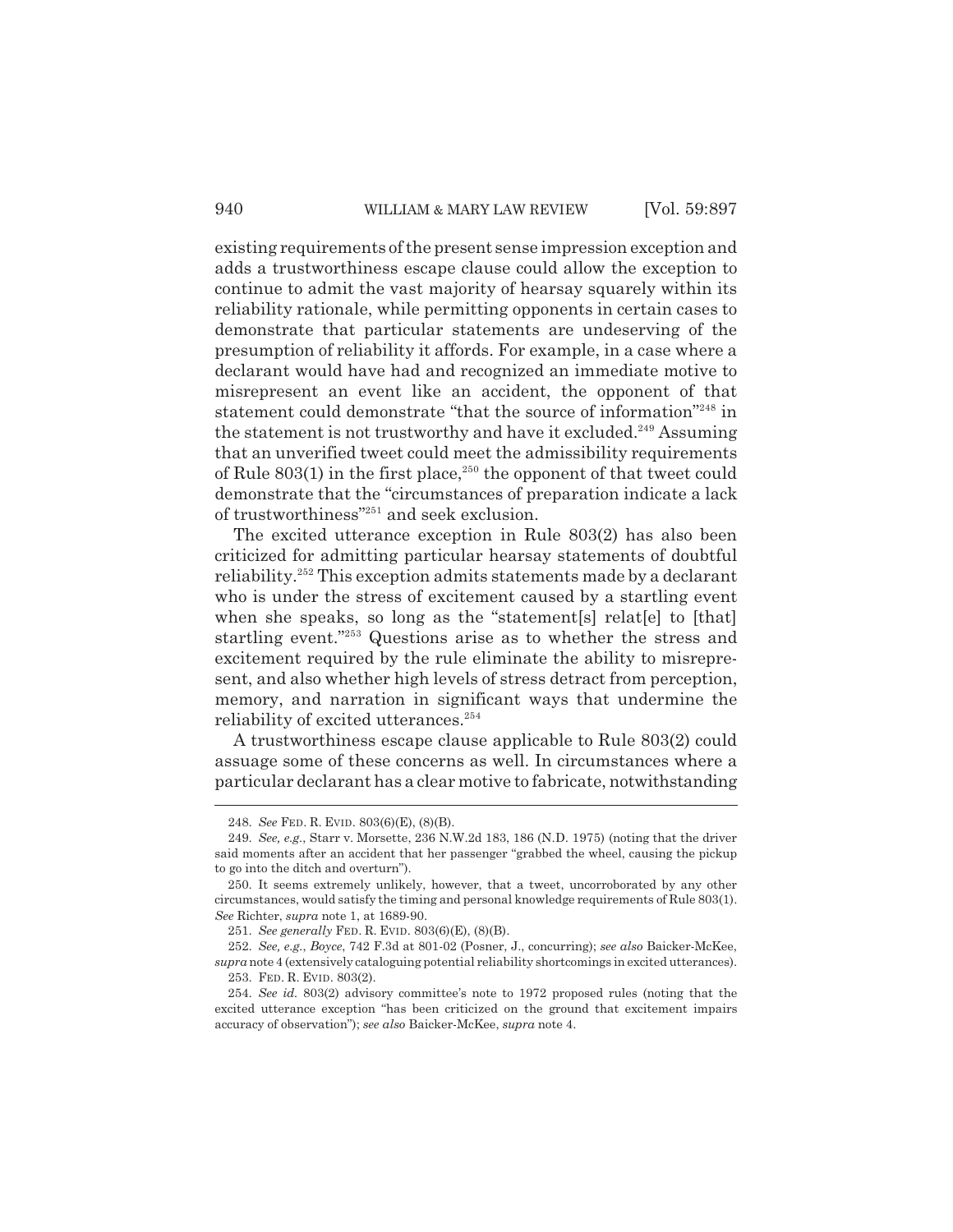a state of excitement, or where a declarant is under so much stress as to appear incoherent, the opponent of the excited utterance could argue for its exclusion.<sup>255</sup> Instead of abrogating the exception in its entirety and losing all hearsay statements within its reach, a trustworthiness exception would allow the excited utterance exception to continue playing a key role in important contexts (like the domestic violence arena) while affording opponents some opportunity to challenge the reliability assumptions within the exception for certain suspect statements.

The state of mind exception is another Rule 803 exception that has raised concerns about the trustworthiness of the hearsay that it admits. Rule 803(3) admits hearsay "statements of [a] declarant's [own] then-existing state of mind (such as motive, intent, or plan) or emotional, sensory, or physical condition (such as mental feeling, pain, or bodily health)."256 The rationale underlying the state of mind exception is that there is no better evidence of a person's own mental condition than that person's own contemporaneous description.257 No other witness or declarant will have information on this subject that is superior, and trial testimony by the declarant himself as to a former state of mind will always be inferior to statements made at the relevant time. So, while these state of mind assertions may not be inherently reliable, they are more reliable than other evidence we could obtain on this point.

The problem that has arisen with Rule 803(3) relates to patently self-serving statements. Perhaps a declarant injured in an accident is aware of the possibility of litigation when she claims that she is experiencing significant pain. In another example, a declarant well aware that he may be suspected of a crime describes his thenexisting, benign intentions. Notwithstanding these clear motivational defects, these statements satisfy the straightforward requirements of Rule 803(3). Courts have struggled with statements like these, but have concluded that the hearsay regime mandates

<sup>255.</sup> *See, e.g.*, United States v. Davis, 577 F.3d 660, 664 (6th Cir. 2009) (affirming admission of excited utterance by teenage declarant who admitted exaggerating her statement to encourage a prompt police response).

<sup>256.</sup> FED. R. EVID. 803(3).

<sup>257.</sup> *Id.* 803(3) advisory committee's note to 1972 proposed rules (noting that Rule 803(3) is a "specialized application" of Rule 803(1)); *see also* Saltzburg, *supra* note 235, at 1489-94 (discussing necessity rationale for exceptions like the state of mind exception).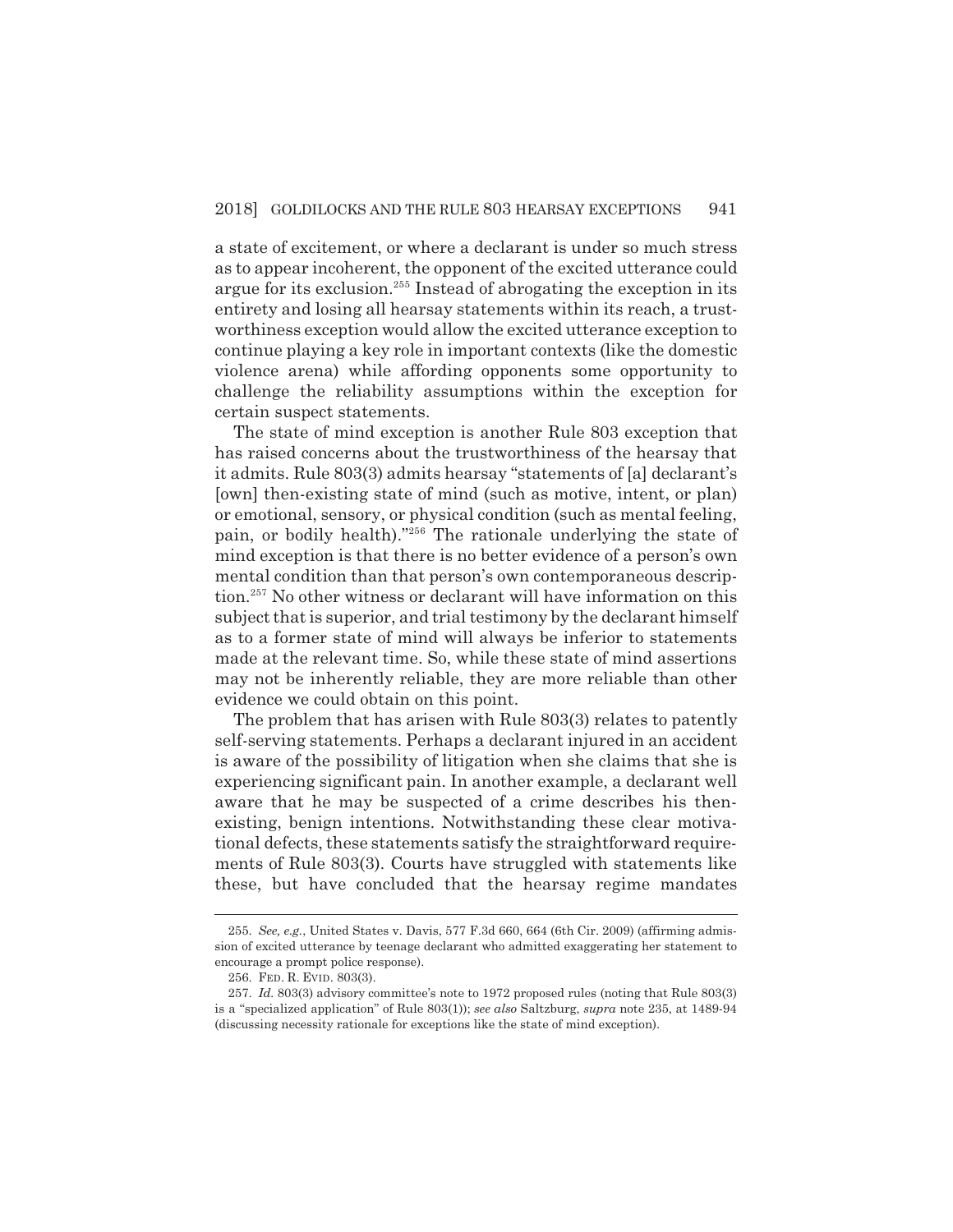admissibility of hearsay statements that satisfy the categorical exceptions.<sup>258</sup> Under the existing categorical regime, if a statement fits a hearsay exception, a court must admit it over a hearsay objection.259

A trustworthiness escape would resolve the natural tension between the logical rationale for admitting these hearsay statements as the best evidence in most circumstances and the capacity of the exception to admit blatantly self-serving hearsay. It would free the hands of courts and allow exclusion of particular statements that suffer from demonstrable motivational defects. Indeed, these situations are very reminiscent of the exclusion of business records made in anticipation of litigation.<sup>260</sup> Although many businesses routinely investigate and record information related to incidents that could give rise to liability, courts recognize the inherent motivational difficulties inherent in such records.<sup>261</sup> When a business seeks to admit its own record prepared at a time when litigation could have been anticipated against an opponent, opponents of the records can utilize the trustworthiness exception to exclude the selfserving business records.<sup>262</sup> Rule  $803(3)$  presents the same problem in a different context. It follows that the same remedy can be used to reach a more rational result for self-serving state of mind hearsay statements.

Rule 803(4) admits hearsay statements made for the purpose of seeking medical treatment or diagnosis and extends to all statements of symptoms, medical history, or causation that are reasonably pertinent to such treatment or diagnosis.<sup>263</sup> This hearsay exception recognizes the strong motivation of patients, or loved ones

<sup>258.</sup> *See, e.g.*, United States v. DiMaria, 727 F.2d 265, 272 (2d Cir. 1984) ("[I]f a declaration comes within a category defined as an exception, the declaration is admissible without any preliminary finding of probable credibility by the judge, save for the 'catch-all' exceptions of Rules 803(24) and 804(b)(5) and the business records exception of Rule 803(6).").

<sup>259.</sup> *See* 4 MUELLER & KIRKPATRICK, *supra* note 20, § 8:71 ("[C]ourts should be at least hesitant to exclude statements that otherwise fit [Rule 803(3)] .... The scheme of categorical exceptions reinforces this point (satisfying express requirements is enough)—only a few, such as the catchall and the ones for business and public records, include broad-brush references to trustworthiness.").

<sup>260.</sup> *See* FED. R. EVID. 803(6) advisory committee's note to 1972 proposed rules.

<sup>261.</sup> *See id.*

<sup>262.</sup> *See* FED. R. EVID. 803(6)(E).

<sup>263.</sup> FED. R. EVID. 803(4).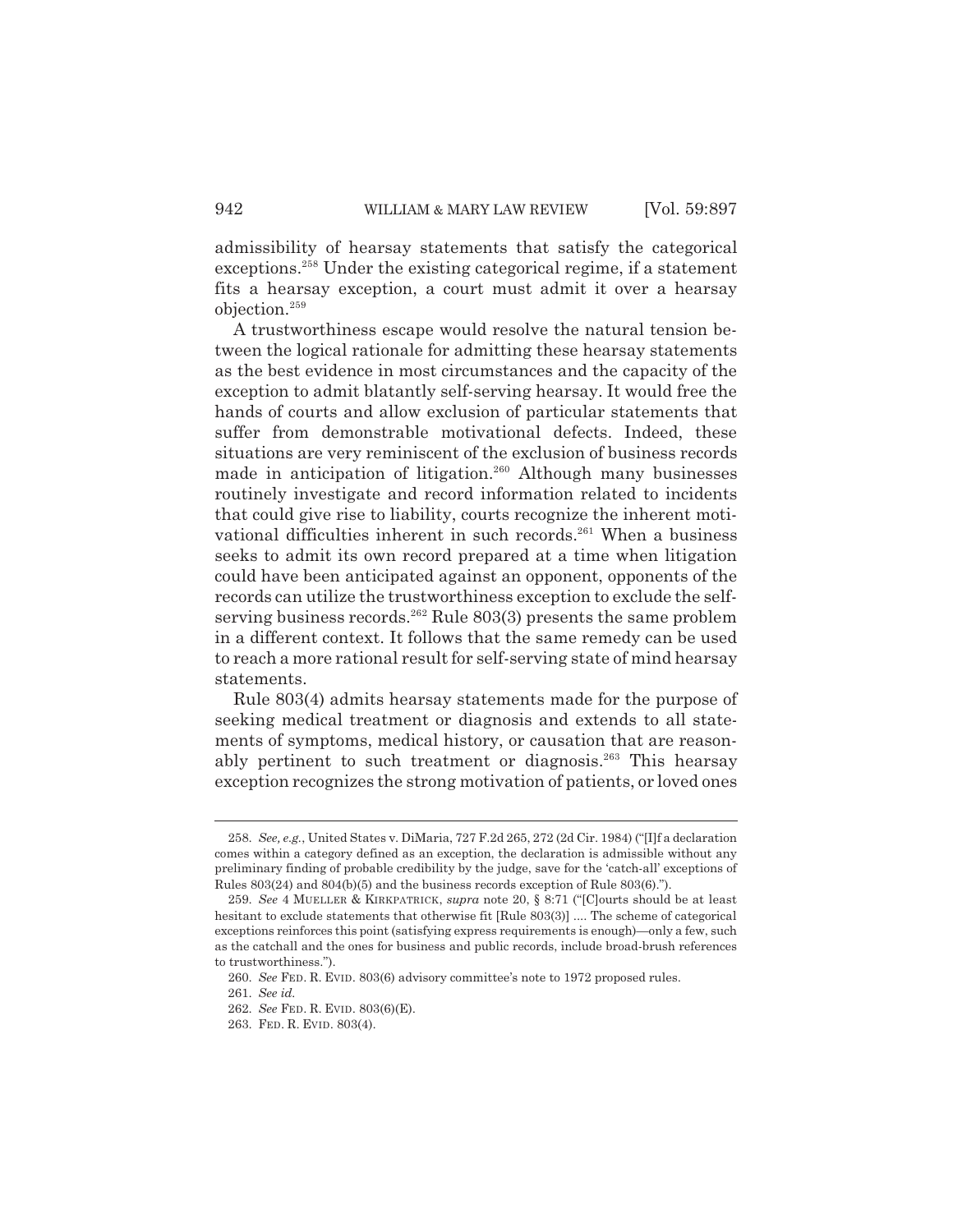seeking treatment on their behalf, to be as accurate as possible when relaying information pertinent to treatment or diagnosis in an effort to obtain such treatment or diagnosis.<sup>264</sup> A failure to relate a symptom accurately or to explain causation honestly could lead to harmful, improper, or ineffective care.

Although the medical context provides obvious and powerful incentives to speak accurately, situations may arise in which competing motivations could serve to undermine the reliability of such statements. For example, a parent's statements to emergency room physicians describing a fall that injured a minor child fits squarely within the requirements of the hearsay exception. An abusive parent responsible for the child's injuries would have a powerful incentive to misrepresent facts about causation pertinent to treatment to avoid culpability, making her description of events highly unreliable.<sup>265</sup> In addition, Rule 803(4) was expanded beyond the common law hearsay exception to cover statements made for purposes of "medical diagnosis" without any corresponding treatment.<sup>266</sup> The rationale for this expansion was to allow substantive use of patient statements made to physicians testifying as expert witnesses, on the assumption that such patient statements would be revealed to the fact-finder as part of the foundation for the expert's testimony in any event.<sup>267</sup> Rule 803(4), therefore, would cover a plaintiff's statements about symptoms and causation to a physician for the purpose of obtaining a "diagnosis" that might be helpful in anticipated litigation.<sup>268</sup> The powerful incentives to report accurately that exist in the treatment context may not extend to a diagnosis made in anticipation of litigation.

<sup>264.</sup> *See id.* 803(4) advisory committee's note to 1972 proposed rules.

<sup>265.</sup> *See* 4 MUELLER & KIRKPATRICK, *supra* note 20, § 8:75 ("[S]tatements by parents to doctor[s] ... must be treated as suspect because perpetrators are often parents or relatives with motive for casting blame." (citing United States v. Yazzie, 59 F.3d 807, 812-13 (9th Cir. 1995))).

<sup>266.</sup> *See* FED. R. EVID. 803(4).

<sup>267.</sup> This assumption was subsequently displaced by a 2000 amendment to Rule 703 providing that otherwise inadmissible evidence upon which an expert relies should not be revealed to the fact-finder unless its "probative value in helping the jury evaluate the [expert's] opinion substantially outweighs [any] prejudicial effect." FED. R. EVID. 703; *id.* 703 advisory committee's note to 2000 amendments. Of course, patient hearsay statements made for purposes of diagnosis that fall within Rule 803(4) are admissible and not subject to the Rule 703 limitation.

<sup>268.</sup> *See* FED. R. EVID. 803(4) (covering statements made for "medical diagnosis").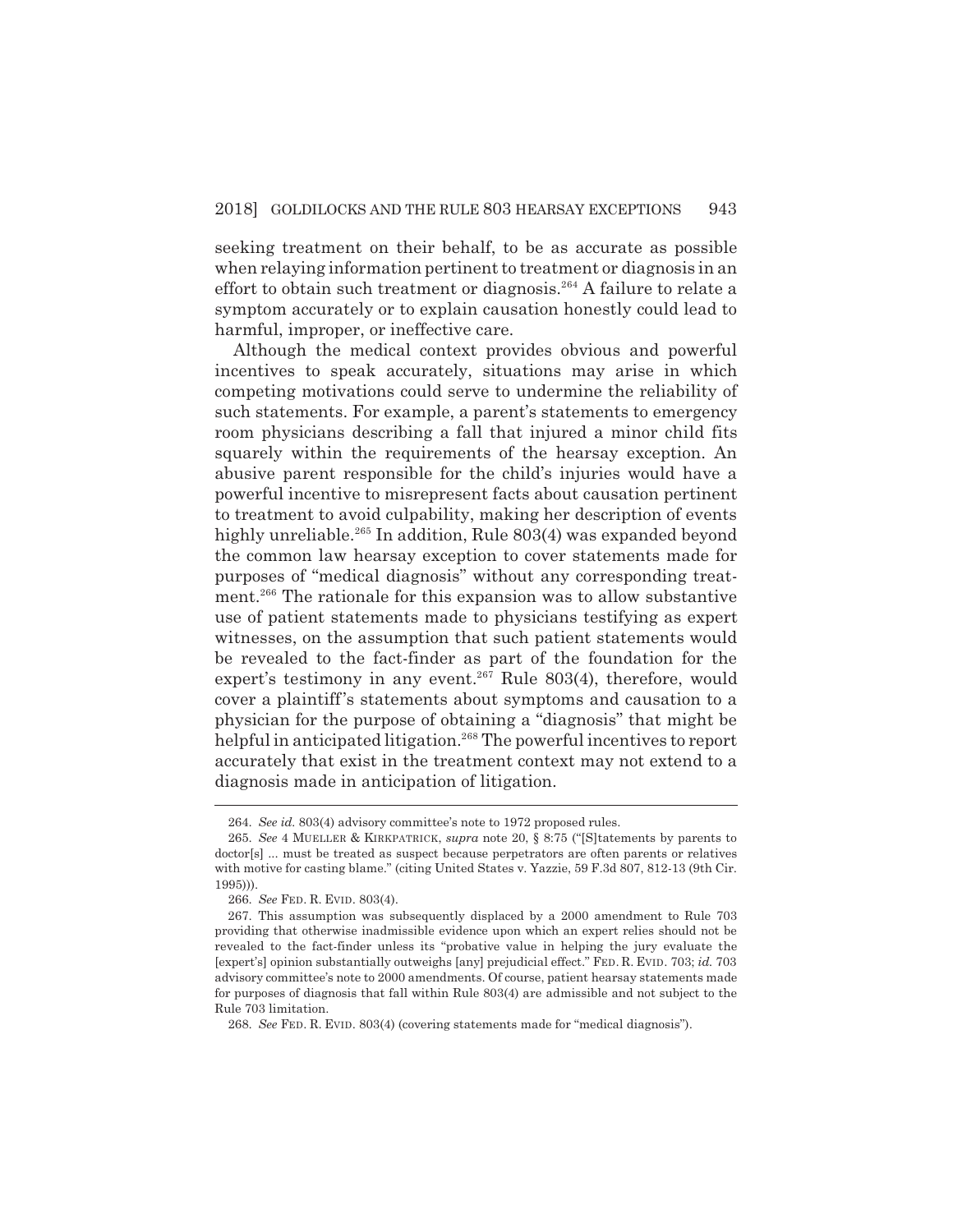#### 944 WILLIAM & MARY LAW REVIEW [Vol. 59:897]

A trustworthiness exception to Rule 803(4) would preserve the admissibility of most statements made for purposes of medical treatment or diagnosis when patients possess a strong interest in speaking accurately, while allowing opponents in rare circumstances such as the ones above to challenge the reliability of suspect statements and to exclude those that appear untrustworthy. Finally, statements assigning fault for a condition or injury to a particular individual are typically excluded as outside Rule 803(4) because fault is not pertinent to appropriate treatment, and declarants may lack the incentive to accurately report that they possess with respect to general causation or their symptoms.<sup>269</sup> Courts have expanded Rule 803(4) beyond its traditional reliability guarantees to statements of fault in the context of child abuse cases, however.<sup>270</sup> While courts evaluate some motivational factors to determine the admissibility of statements identifying abusers made to treating professionals through Rule 803(4) in these cases, a trustworthiness escape could be an additional tool for identifying circumstances that justify this expansive approach to hearsay statements of fault made to medical professionals.<sup>271</sup>

The Advisory Committee on Evidence Rules recently focused its attention on the "ancient documents" hearsay exception in Rule  $803(16).^{272}$  Since its adoption in 1975, this exception has allowed authentic documents that are at least twenty years old to be admitted for their truth.<sup>273</sup> Emphasizing that age alone provides no guarantee of reliability and alarmed by the vast amount of electronically stored data approaching twenty years of age, the Advisory Committee on Evidence Rules proposed abrogation of the ancient documents exception in 2015.<sup>274</sup> The public comment on the proposal

<sup>269.</sup> *See id.* 803(4) advisory committee's note to 1972 proposed rules.

<sup>270.</sup> *See, e.g.*, Blake v. State, 933 P.2d 474, 477 n.2 (Wyo. 1997) (noting that "an overwhelming majority of jurisdictions, including at least 32 states and 4 federal circuits" admit victim statements identifying the perpetrator in child abuse cases).

<sup>271.</sup> *See* Robert P. Mosteller, *Child Sexual Abuse and Statements for the Purpose of Medical Diagnosis or Treatment*, 67 N.C. L. REV. 257, 281 (1989) (arguing that the rationale for the hearsay exception does not extend to victims' identifications of perpetrators).

<sup>272.</sup> *See* Capra Memorandum on Proposal to Eliminate the Ancient Documents Exception, *supra* note 56, at 6-9.

<sup>273.</sup> FED. R. EVID. 803(16). The exception has a companion authenticity provision in Fed. R. Evid. 901(b)(8).

<sup>274.</sup> *See* Capra Memorandum on Proposal to Eliminate the Ancient Documents Exception,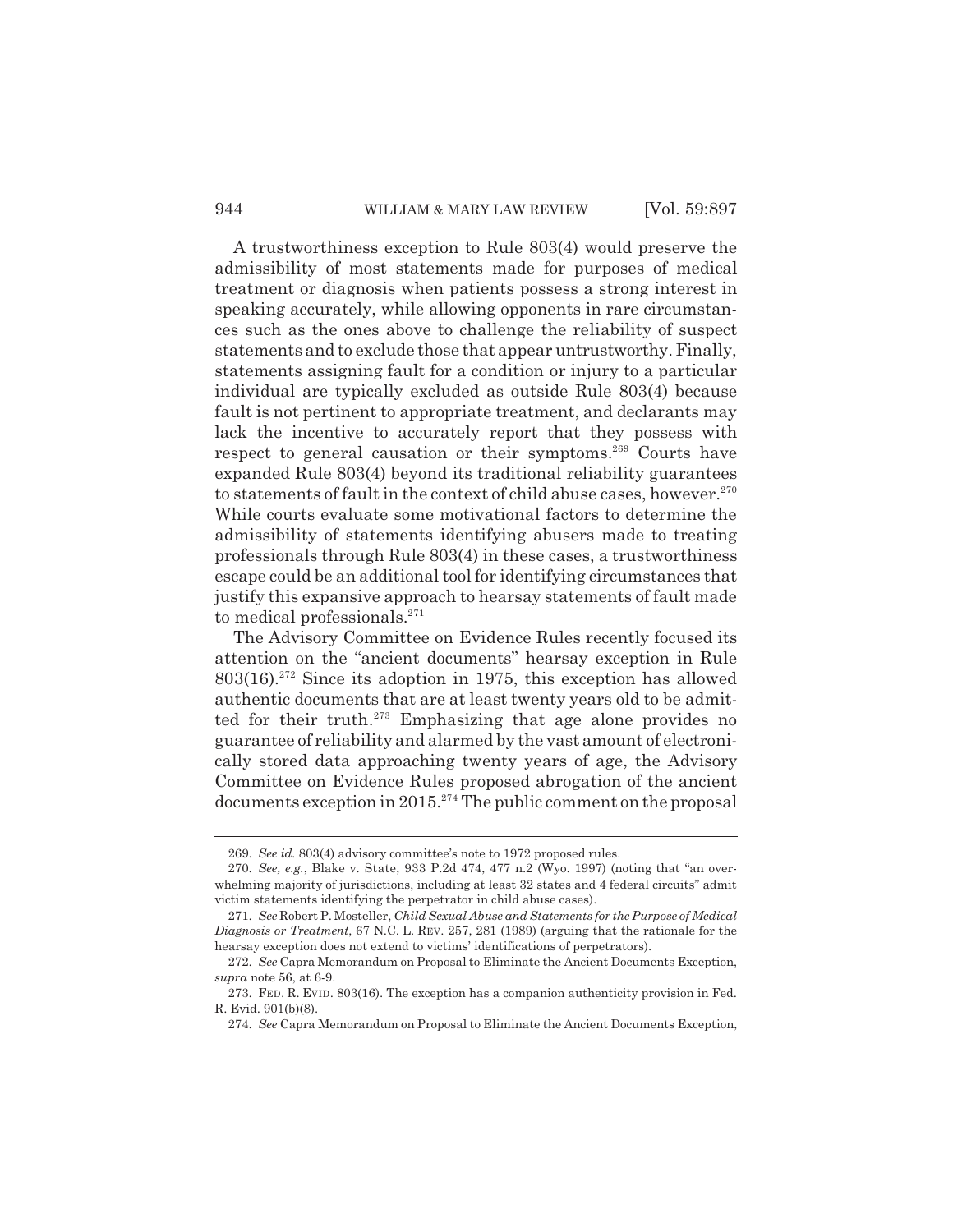vehemently opposed abrogation of the exception.275 Although the commenters failed to identify any inherent reliability in twentyyear-old hearsay, they passionately defended their dependence on the exception in cases involving latent diseases, toxic torts, and church child abuse.<sup>276</sup> The Advisory Committee modified the proposal as a result, retaining the ancient documents exception for documents created before January 1, 1998, but abolishing the exception for all documents, including the pending onslaught of electronically stored information created on, or after, that date.<sup>277</sup> Therefore, notwithstanding the Advisory Committee's expressed concern that the age of a document alone provides *no* assurance of reliability, the exception is retained for documents created before January 1, 1998.

A trustworthiness exception applicable to Rule 803(16) could provide some remedy for the original reliability concern that led to the proposed abrogation, while continuing the general availability of the exception in the cases described by the public commentary. Opponents of ancient documents created before 1998 could point to motivational or other circumstances suggesting that specific ancient documents lack trustworthiness to exclude those that appear affirmatively unreliable. For example, public commentary opposing the abrogation of the ancient documents exception specifically pointed to cases of decades-old child abuse by church officials as an example of the need for an ancient documents exception.278 Importantly, the ancient documents exception could work *against* plaintiffs in cases like these. Suppose that an accused church official kept a diary at the time of the alleged abuse. If more than twenty years old, created before 1998, and authentic, *all* statements in that diary—including

*supra* note 56, at 6-9 (describing the proposed abrogation); *see also* Daniel J. Capra, *Electronically Stored Information and the Ancient Documents Exception to the Hearsay Rule: Fix It Before People Find Out About It*, 17 YALE J.L. & TECH. 1, 34-41 (2015) (discussing ways to amend Rule 803(16)). Indeed, it is not clear that there was a hearsay exception for ancient documents prior to the Rules. *See* 4 MUELLER & KIRKPATRICK, *supra* note 20, § 8:100.

<sup>275.</sup> *See* Capra Memorandum on Proposal to Eliminate the Ancient Documents Exception, *supra* note 56, at 9-10, 12 (describing the public comment).

<sup>276.</sup> *Id.* at 9-10.

<sup>277.</sup> *See* COMM. ON RULES OF PRACTICE AND PROCEDURE, *supra* note 57, at 3.

<sup>278.</sup> *See* Capra Memorandum on Proposal to Eliminate the Ancient Documents Exception, *supra* note 56, at 12 (describing the public comment).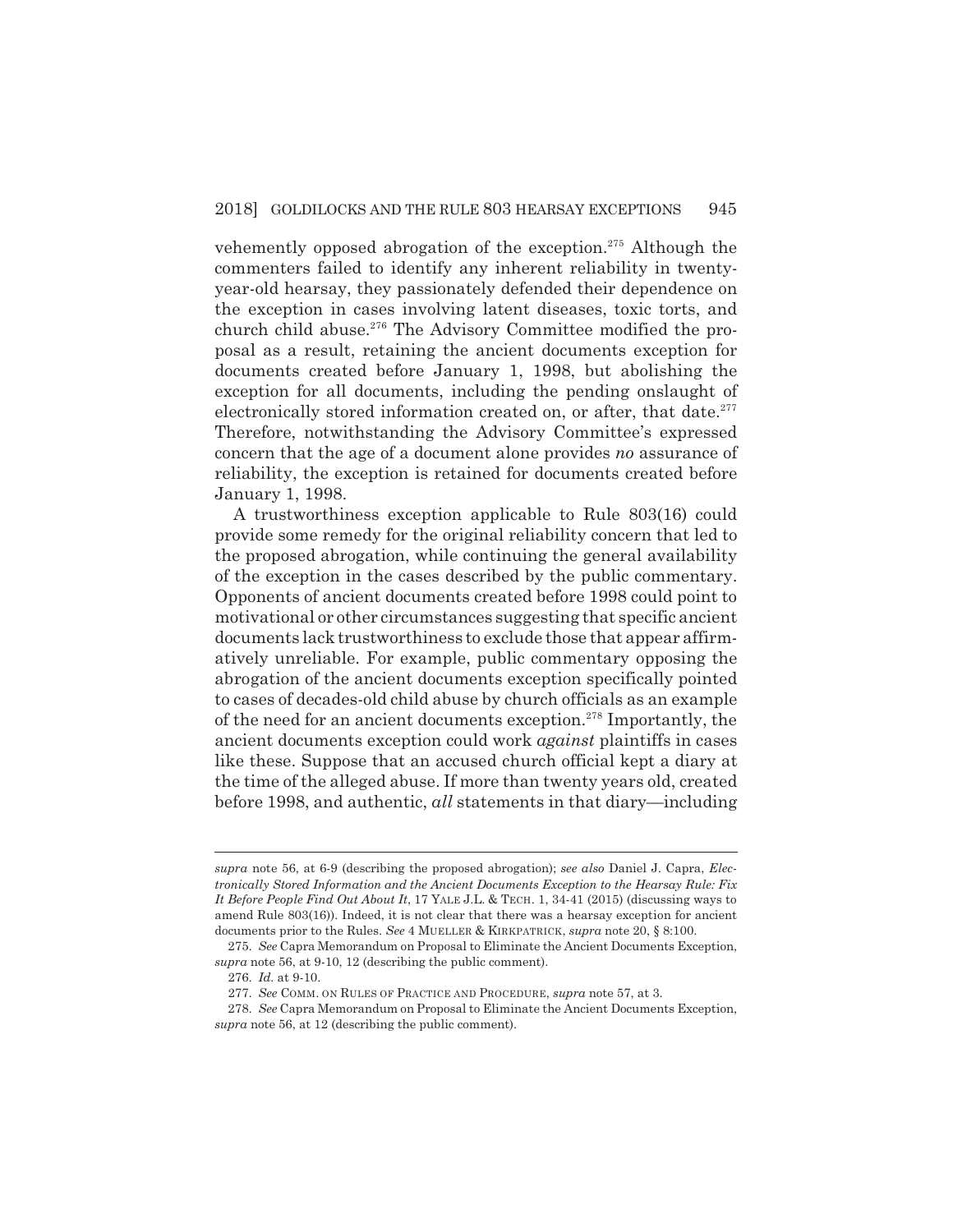self-serving and exculpatory explanations of encounters with involved children—would be admissible for their truth.

Here again, a trustworthiness exception could assist plaintiffs in excluding this evidence. If plaintiffs could demonstrate the motivational defects in this diary, they could potentially exclude this specific, unreliable ancient document. While a trustworthiness "exception" was not an appropriate response to the Advisory Committee's original concern that ancient documents warrant no presumption of inherent trustworthiness in the first place, $279$  the trustworthiness escape clause could provide some modest protection to opponents of demonstrably unreliable pre-1998 documents that remain admissible under the modified exception. While it may be difficult to demonstrate the untrustworthy nature of ancient documents, and challenges to the admissibility of these documents may rarely succeed, it would afford opponents at least some mechanism to challenge the wholesale admission of the old under the modified exception.

Even lesser-used Rule 803 exceptions might benefit from a trustworthiness escape clause. Rule 803(9) admits public records of vital statistics, including births, deaths, or marriages.<sup>280</sup> Recordkeepers in this context must rely on representations from third parties involved in births, marriages, or deaths.<sup>281</sup> Although certainly deserving of a presumption of reliability given the solemnity and ceremony attending such occasions, some unusual circumstances could arise which would detract from the trustworthiness of even these hearsay statements.<sup>282</sup> For example, with respect to a birth certificate, there could be motivations in cases involving a paternity dispute to misrepresent identity of parents.283 A trustworthiness clause could be useful in challenging certificates resulting from reports of declarants with clear motives to lie.

<sup>279.</sup> *See id.* at 1 (noting that the Committee had found that the exception "confuses authenticity ... with reliability").

<sup>280.</sup> FED. R. EVID. 803(9).

<sup>281.</sup> *See* 4 MUELLER & KIRKPATRICK, *supra* note 20, § 8:93.

<sup>282.</sup> *See id.*

<sup>283.</sup> *See id.* ("In many settings, attending physicians or midwives ... who deliver a child should be able to rely on statements by the mother identifying the father, but arguably not in the setting of paternity suits where motivation may be problematic at the time of birth.").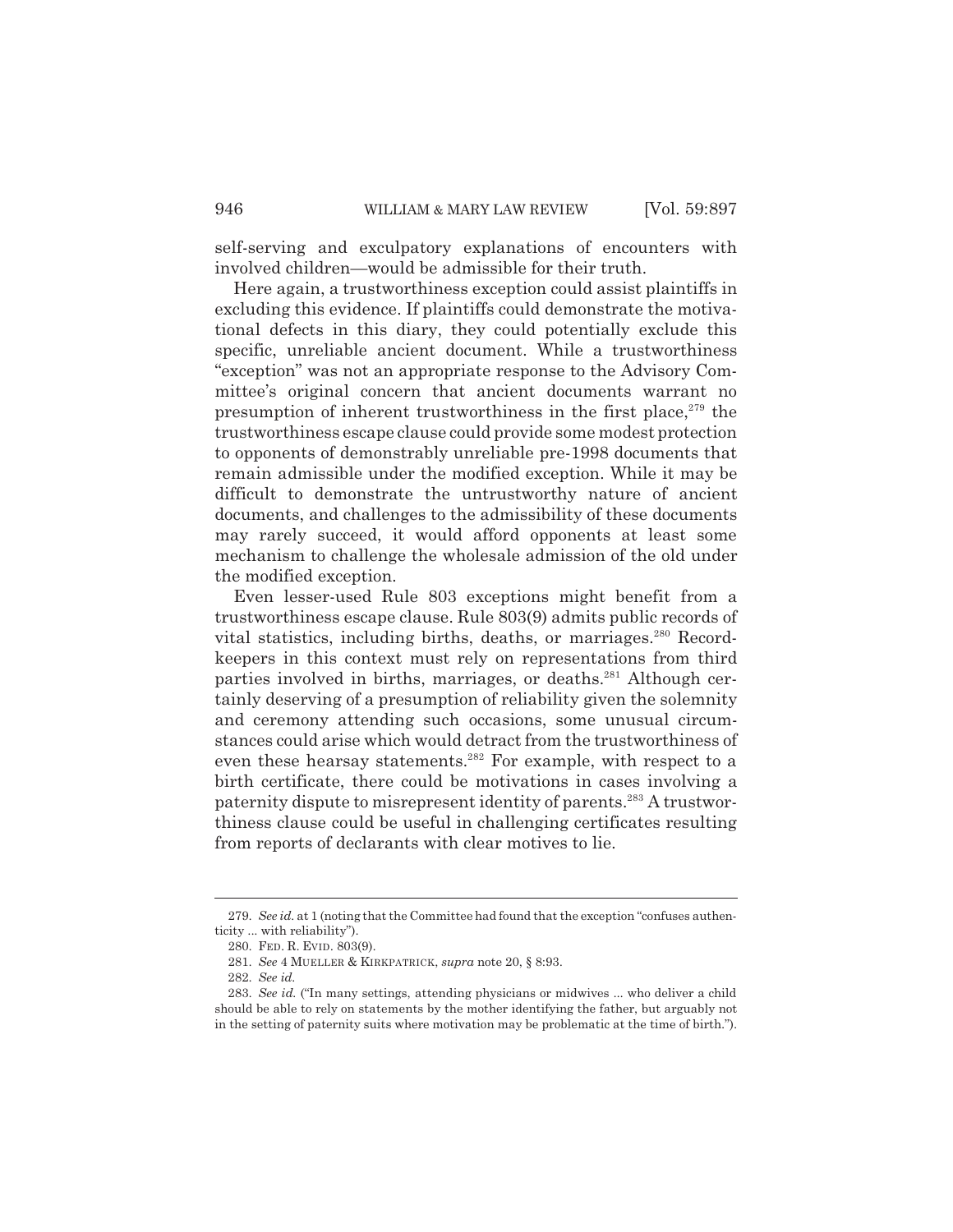Rule 803(13) admits "statements of fact about personal or family history contained in family record[s], such as Bible[s], genealog[ies], chart[s], engraving[s] ... [and] inscription[s]."284 While certainly deserving of a presumption of reliability, it is not difficult to imagine circumstances calling the trustworthiness of certain inscriptions in Bibles or engravings on rings into question. Here too, a trustworthiness exception could be utilized to challenge such family records in appropriate cases. Similarly, Rule 803(19) allows evidence of reputation on personal or family history among family members, associates, or in the community.285 Even here where information is needed and likely reliable, "[m]istakes occur and false information circulates (careless talk, rumor, even determined deception), but usually common repute gets the matter right."286 Although Rule 803(19) is rarely invoked, $287$  a trustworthiness exception could aid potential reliability issues in this area.

Therefore, expanding the trustworthiness escape that currently exists in the business and the public records context into additional Rule 803 hearsay exceptions is a reform that is "just right" to address many of the contemporary concerns about hearsay doctrine. With a single stroke of the pen, it could resolve a number of thorny issues that have plagued multiple exceptions within Rule 803. Rather than upending the entire system of categorical exceptions or implementing unique restrictions applicable to only single exceptions,288 a trustworthiness expansion promises to remedy defects in Rule 803 exceptions with both precision and efficiency. More silver bullet than sledgehammer, an expanded trustworthiness escape clause could cure many of the imperfections in the Rule 803 exceptions decried by its many critics.

## *3. Reliability Matters*

Other critics suggest abrogation of the Rule 803 hearsay exceptions altogether, contending that "reliability" of hearsay statements

<sup>284.</sup> FED. R. EVID. 803(13) (including engravings on rings, urns or burial markers, and inscriptions on portraits).

<sup>285.</sup> FED. R. EVID. 803(19).

<sup>286. 4</sup> MUELLER & KIRKPATRICK, *supra* note 20, § 8:103.

<sup>287.</sup> *Id.*

<sup>288.</sup> *See supra* Part I.A.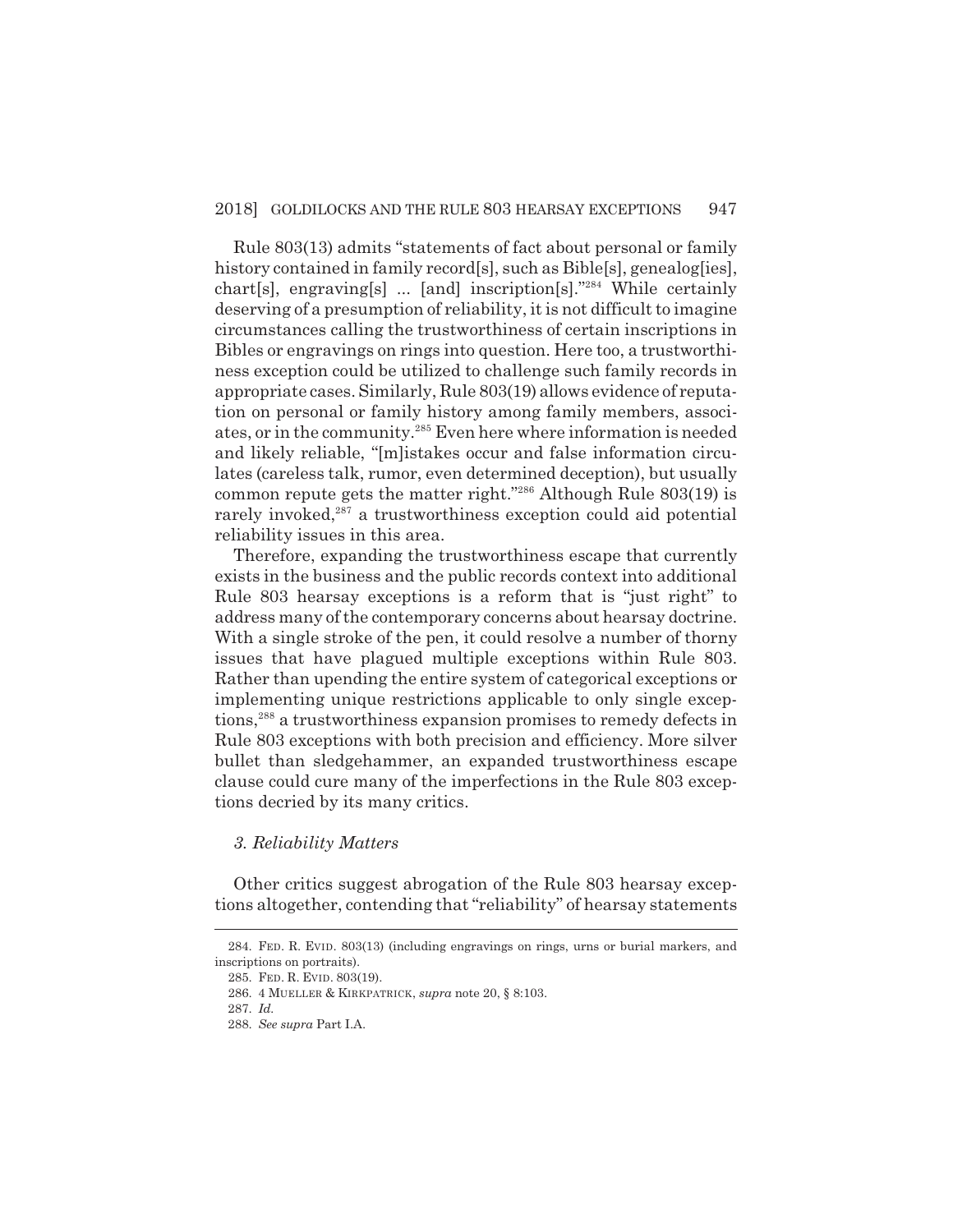is unimportant or that the hearsay statements permitted by some of the most frequently used Rule 803 exceptions lack any empirically supported reliability.<sup>289</sup> But questions of reliability are inextricably intertwined with hearsay doctrine, and a hearsay reform by way of the trustworthiness exception targets the value most critical to the admissibility of hearsay admitted through Rule 803.<sup>290</sup>

Scholars have long questioned the propriety of utilizing "reliability" as a basis for admitting or rejecting hearsay.<sup>291</sup> Recently, Professor Sevier suggested that "procedural fairness" represents the true value underlying the hearsay prohibition and should be the *only* value utilized in defining hearsay doctrine.<sup>292</sup> Professor Sevier opines that only the procedural fairness created by face-to-face confrontation justifies the rule against hearsay.<sup>293</sup> According to Professor Sevier's conclusions, it is fundamentally unfair to hold a party accountable based upon hearsay statements that cannot be cross-examined in court, regardless of the reliability of those out-ofcourt statements.294 Of course, the Sixth Amendment provides criminal defendants with constitutional protection beyond the hearsay rules that confers such a procedural right to confront witnesses regardless of reliability.<sup>295</sup> While it is true that a similar purely procedural approach to the hearsay rules could enhance the predictability and consistency of hearsay rulings, there are several reasons why reliability should continue to count in the hearsay calculus.296

First and foremost, Professor Sevier's conclusions about hearsay doctrine are based upon a false dichotomy, suggesting that hearsay

<sup>289.</sup> *See supra* Part I.A.

<sup>290.</sup> *See* FED. R. EVID. 803 advisory committee's note to 1972 proposed rules (noting that Rule 803 exceptions are premised "upon the [notion] that under appropriate circumstances a hearsay statement may possess circumstantial guarantees of trustworthiness sufficient to justify nonproduction of the declarant in person at the trial").

<sup>291.</sup> *See, e.g.*, Morgan, *supra* note 105, at 27.

<sup>292.</sup> Sevier, *supra* note 2, at 688-89.

<sup>293.</sup> *Id.* at 689.

<sup>294.</sup> *See id.* at 678, 687-88. Professor Sevier's philosophy would align admissibility of all hearsay with the Sixth Amendment approach to testimonial hearsay in *Crawford. See id.* at 648, 663-64 (suggesting the exclusion of uncross-examined testimonial hearsay in civil cases). 295. *See* Crawford v. Washington, 541 U.S. 36, 61 (2004).

<sup>296.</sup> *See* Richter, *supra* note 30, at 1905 (positing that a move toward a procedural model could eliminate slippery considerations of reliability).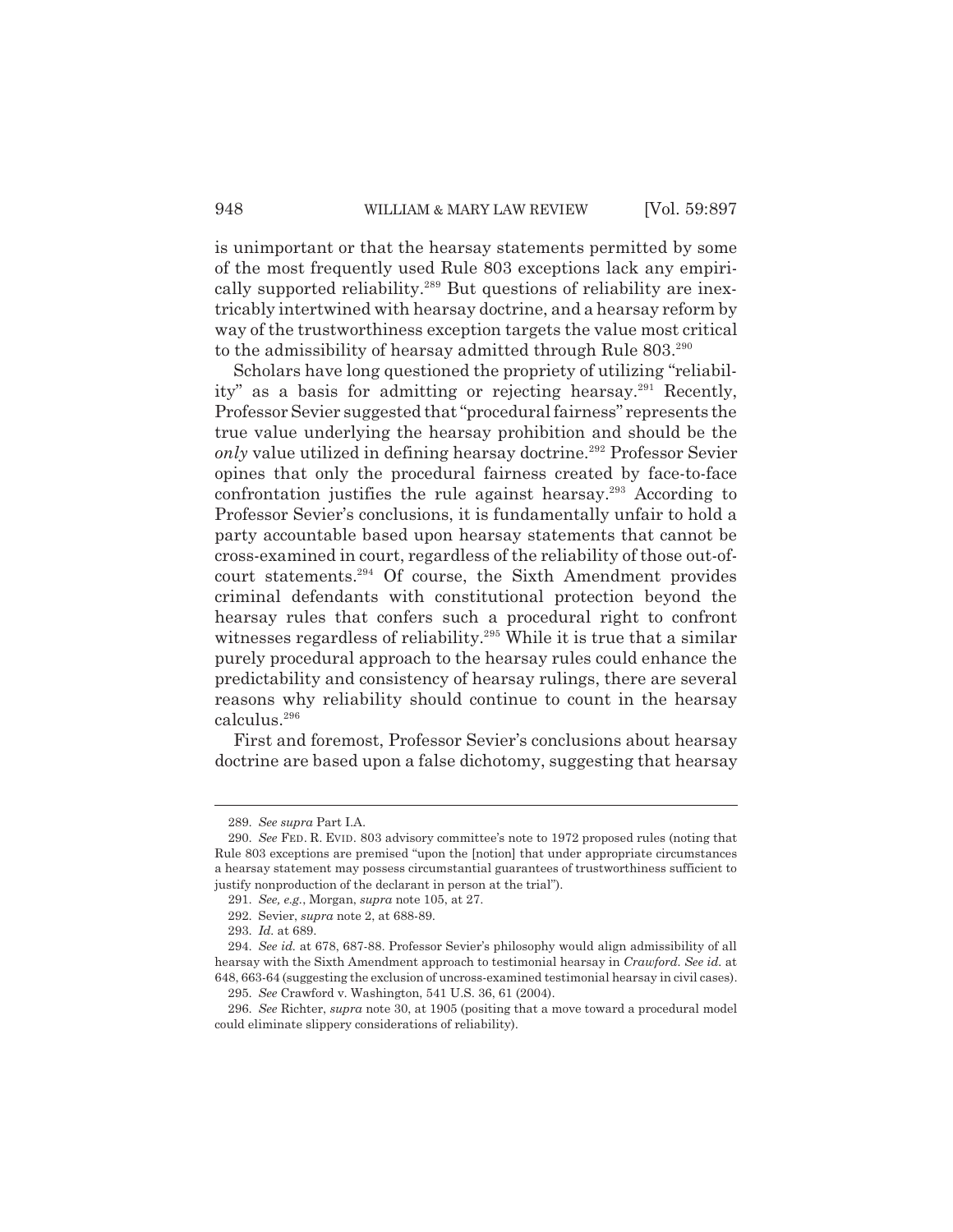rules must be driven by *either* procedural justice *or* reliability.297 In reality, the fundamental justification for hearsay doctrine is binary, firmly grounded in *both* procedural justice and reliability.<sup>298</sup> Face-toface cross-examination creates legitimacy because it affords an opponent the opportunity to expose defects in testimony and to test the reliability of a witness's account.<sup>299</sup> The hearsay prohibition rests on the concern that statements made without the benefit of that testing are of questionable reliability.300 Hearsay doctrine should, therefore, aim to maximize both procedural fairness and reliability. Accordingly, considerations of reliability that serve as the basis for the majority of the Rule 803 hearsay exceptions are highly relevant to sound hearsay doctrine. A trustworthiness exception geared toward assessing the particularized reliability of hearsay statements admitted through Rule 803 would advance this fundamental hearsay value.

A trustworthiness exception within Rule 803 would also enhance procedural fairness beyond that offered by the existing regime. While a trustworthiness exception would not provide face-to-face cross-examination of hearsay admitted through Rule 803, it would provide some mechanism for opponents of hearsay evidence to challenge the reliability assumptions embedded in the categorical hearsay exceptions for particular hearsay statements. Under the existing rules, opponents of much-maligned present sense impressions and excited utterances possess no right to challenge the admissibility of hearsay satisfying those exceptions on reliability grounds.301 Thus, a trustworthiness exception advances procedural fairness, as well as the inherent reliability of admitted hearsay.

Other critics of the Rule 803 exceptions argue that, even if reliability counts, the specific reliability assumptions underlying many of the categorical exceptions in Rule 803 are empirically

<sup>297.</sup> *See* Sevier, *supra* note 2, at 647.

<sup>298.</sup> *See* 4 MUELLER & KIRKPATRICK, *supra* note 20, § 8:3 (explaining that the hearsay prohibition stems from the idea that cross-examination can reveal risks of deception, forgetfulness, misperception, and ambiguity and noting that hearsay exceptions allow trustworthy statements thought to present reduced risks). Additional justifications support the existing hearsay exceptions as well. *See* Saltzburg, *supra* note 235, at 1488.

<sup>299.</sup> *See Crawford*, 541 U.S. at 57.

<sup>300.</sup> *See id.* at 61.

<sup>301.</sup> *See* McCormick, *supra* note 103, at 512.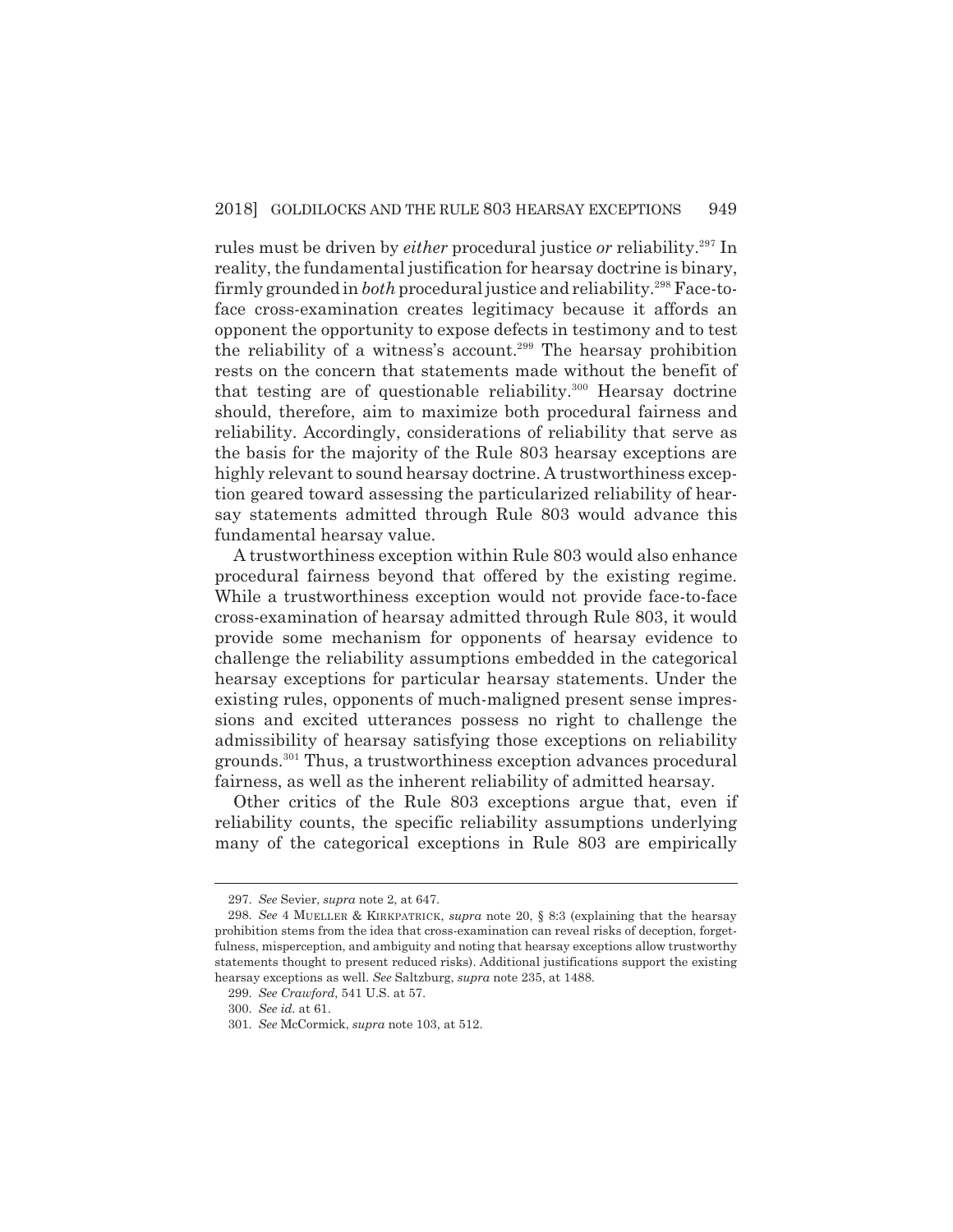bankrupt and supported only by "folk psychology."302 An argument that *some* statements, which qualify as present sense impressions or excited utterances, could be unreliable undoubtedly has merit. But any argument that the reliability of such statements is wholly unsupported is hyperbolic. Recent reviews of social science research provide some support for the reliability assumptions inherent in the present sense impression exception, the excited utterance exception, and other Rule 803 exceptions.<sup>303</sup>

Not surprisingly, when it comes to lying practice makes perfect. Rehearsed lies are easier and more likely to be told.<sup>304</sup> Two of the most criticized Rule 803 hearsay exceptions—present sense impressions and excited utterances—include requirements specifically designed to eliminate the possibility of planned or rehearsed lies. The timing requirement of the present sense impression exception, which demands contemporaneous observation and description, prevents the possibility of rehearsal or planning.305 By insisting that the declarant speak while "under the stress of excitement" caused by a startling event, the excited utterance exception also eliminates planned or rehearsed hearsay statements.<sup>306</sup>

Further, the literature supports the self-evident proposition that attention to a particular event also improves accuracy.<sup>307</sup> The contemporaneous observation and statement required by the present sense impression ensures that a declarant will focus her attention on the event at the time of the statement.308 Likewise, requiring that the declarant remain under the stress of a startling event guarantees that the declarant's attention will remain on the startling event at the time she makes a statement relating to it.<sup>309</sup> For the state of

<sup>302.</sup> *See* United States v. Boyce, 742 F.3d 792, 796-97 (7th Cir. 2014).

<sup>303.</sup> *See, e.g.*, Timothy T. Lau, *Reliability of Present Sense Impression Hearsay Evidence*, 52 GONZ. L. REV. 175, 205 (2017).

<sup>304.</sup> *Id.* at 194 ("Lies may be made easier with preparation and rehearsal.").

<sup>305.</sup> *See* FED.R.EVID. 803(1) advisory committee's note to 1972 proposed rules ("[S]ubstantial contemporaneity of event and statement negate the likelihood of deliberate or conscious misrepresentation.").

<sup>306.</sup> *See* FED. R. EVID. 803(2); *id.* 803(2) advisory committee's note to 1972 proposed rules. 307. Lau, *supra* note 303, at 203 ("[R]esearch suggests that attention generally facilitates accurate perception.").

<sup>308.</sup> *See* FED. R. EVID. 803(1) advisory committee's note to 1972 proposed rules; Lau, *supra* note 303, at 204 (stating that present sense impressions "generally should be supported by the force of attention").

<sup>309.</sup> *See* FED. R. EVID. 803(2) advisory committee's note to 1972 proposed rules.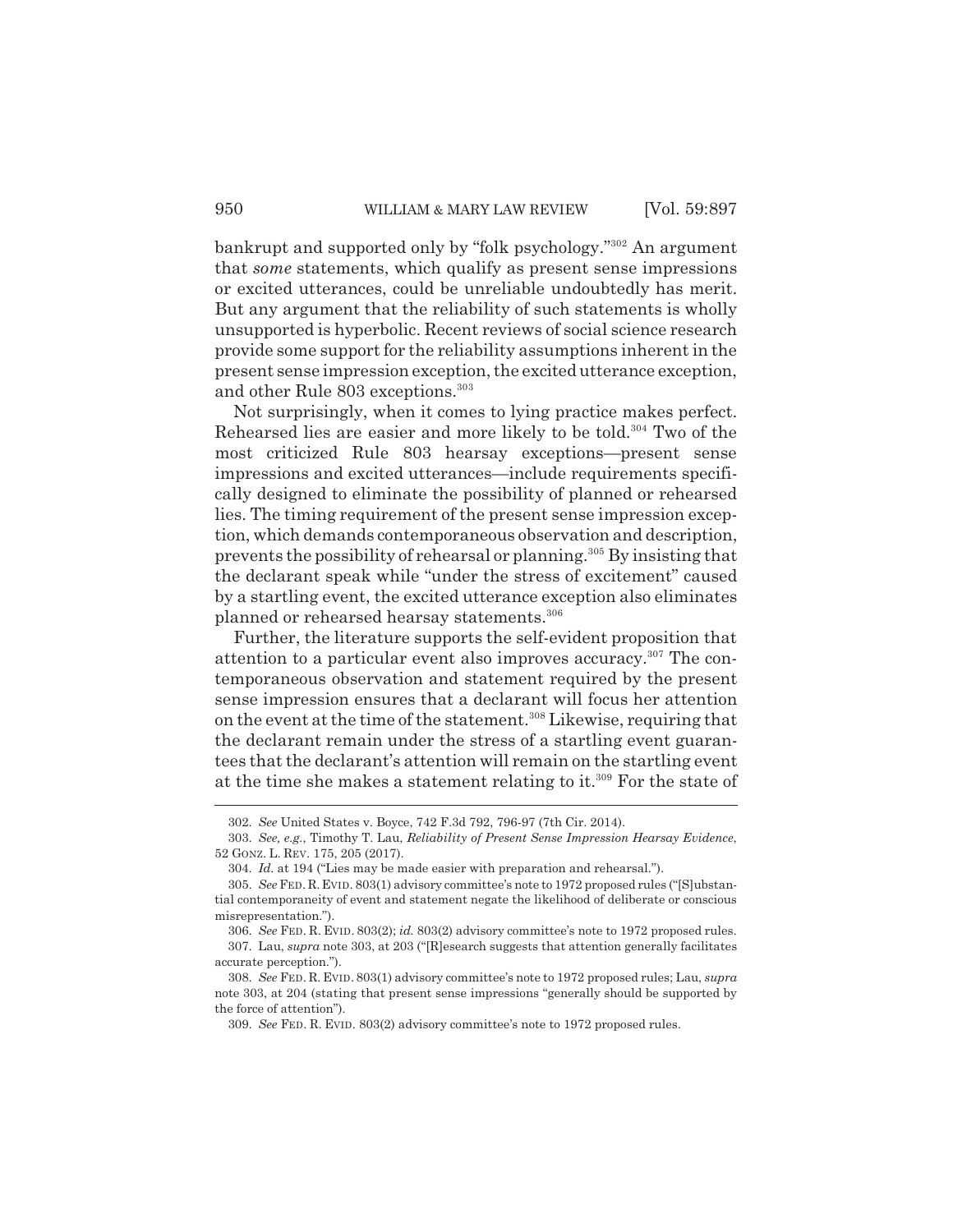mind exception in Rule 803(3), the declarant must recount a "*thenexisting* state of mind ... emotion , sens [ation], or physical condition," again ensuring that the declarant's attention will be focused on the sensations he is relating.310 For statements made concerning medical history, causation, and symptoms for the purpose of obtaining medical treatment or diagnosis, there is also some assurance that the speaker will be focused on his health as he relates this information.<sup>311</sup>

The literature on lying also reveals that it most often involves casual social untruths.312 Many of the subjects embraced by the Rule 803 hearsay exceptions, by definition, exclude hearsay statements involving casual social remarks. For example, Rule 803(4) covers statements of past and present symptoms that are reasonably pertinent to medical treatment or diagnosis and made for that purpose, eliminating the possibility of casual social remarks satisfying the exception.<sup>313</sup> Likewise, "[a] statement relating to a startling event" while the declarant remains "under the stress" of that event is the antithesis of the "casual" "social" remark likely to result in lying.<sup>314</sup> Even statements that fit Rule 803 exceptions with fewer restrictions on subject matter, like the present sense impression that allows a description of any event or condition, $315$  are also less likely to be relevant to later litigation if they are truly casual social observations. A present sense impression complimenting an acquaintance's clothing would rarely prove relevant for its truth in a federal  $lawsuit.<sup>316</sup>$ 

Lastly, social science predictably suggests that a declarant's motivation is the key to lying. $317$  It turns out that a human can lie

<sup>310.</sup> FED. R. EVID. 803(3) (emphasis added).

<sup>311.</sup> *See* FED. R. EVID. 803(4) advisory committee's note to 1972 proposed rules.

<sup>312.</sup> *See* Lau, *supra* note 303, at 187 ("[M]ost people tell few lies, and those lies which are told are generally not serious, are made in the context of everyday social interactions, and involve little planning and little regret.").

<sup>313.</sup> *See* FED. R. EVID. 803(4) advisory committee's note to the 1972 proposed rules.

<sup>314.</sup> FED. R. EVID. 803(2).

<sup>315.</sup> *See* FED. R. EVID. 803(1).

<sup>316.</sup> *See* Richter, *supra* note 30, at 1901-02 (questioning whether a lie to a neighbor about his dog's beauty could ever satisfy the present sense impression exception or be relevant to any litigated dispute); *see also* Lau, *supra* note 303, at 199-200 (similarly questioning whether Judge Posner's hypothetical would be admissible or relevant).

<sup>317.</sup> Lau, *supra* note 303, at 187 ("[E]xistence of a motivation to lie is a key determinant.").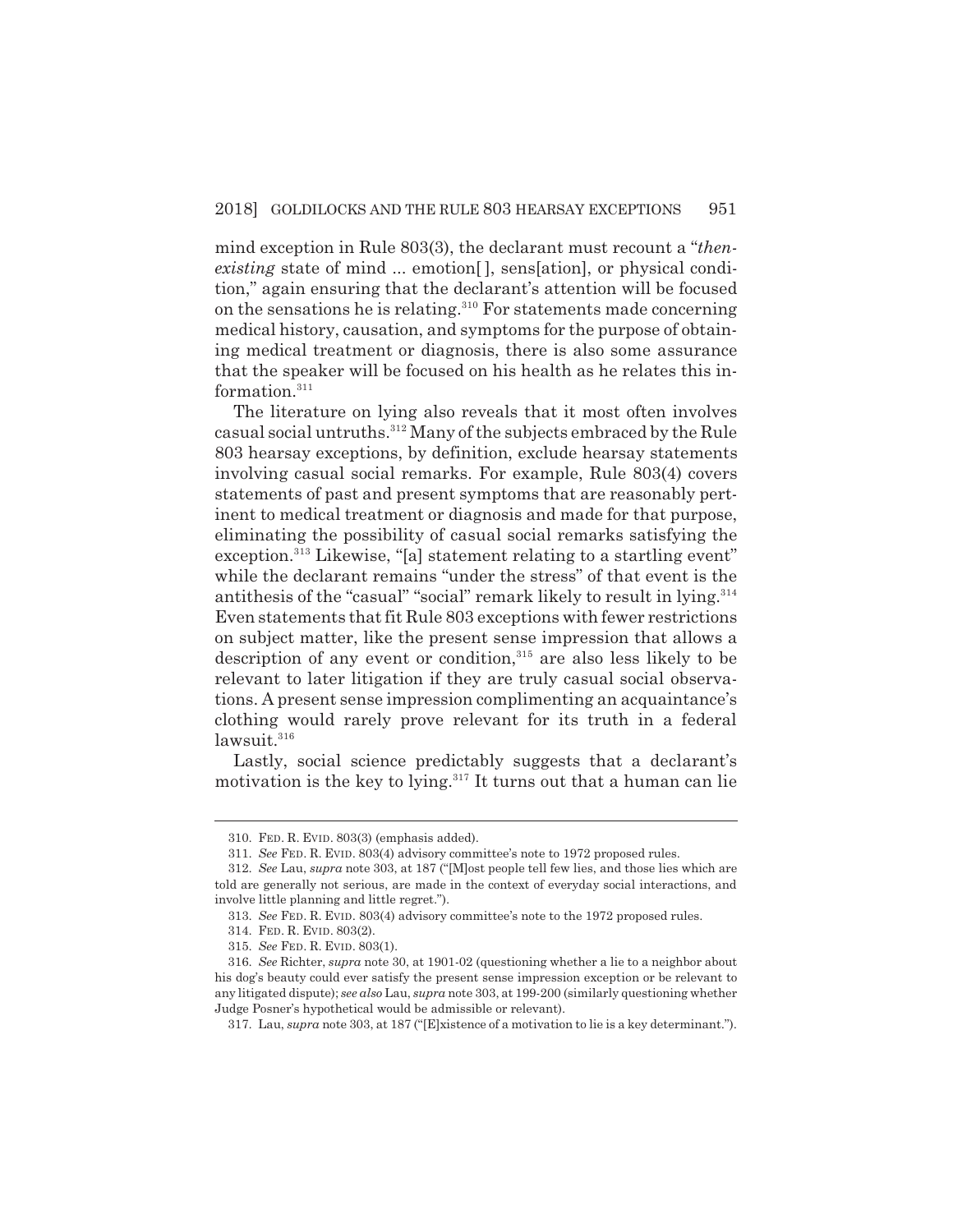quite quickly or tell the truth after much reflection.<sup>318</sup> What really counts is the speaker's recognition of self-interest and motivation to fabricate at the time of the statement.<sup>319</sup> Hearsay exceptions like 803(1), (2), and (4) were crafted to minimize the impact of a declarant's motivation and self-interest. The strict timing requirement of the present sense impression was designed to minimize a declarant's opportunity to develop and recognize any motive to falsify a description or explanation of a contemporaneously observed event or condition.320 Likewise, the declarant's startled state, as required by the excited utterance exception, was designed to minimize the effects of potential motivations to shade or distort.<sup>321</sup> A declarant's strong motive to provide truthful information in seeking medical treatment underlies the hearsay exception for reasonably pertinent statements made in seeking medical help.<sup>322</sup> The contours of the Rule 803 exceptions that minimize the likelihood of declarantrecognized motivations to fabricate justify the continuing presumptive admissibility of the hearsay within those exceptions.

However, it is in connection with the declarant's recognized motivations that many of the Rule 803 exceptions have the potential to fall short in certain situations. A declarant who immediately comprehends the potential future implications of an event could make a self-interested present sense impression or excited utterance.323 A declarant's motive to avoid culpability or embarrassment could cause her to lie to her doctor even while seeking treatment.<sup>324</sup> In these circumstances, a trustworthiness exception could serve to ameliorate motivationally suspect statements that otherwise fit within the Rule 803 hearsay exceptions. The business records exception in Rule 803(6) was crafted to minimize the admissibility of selfserving records by demanding that "making the record was a regular practice" and not a random practice followed only when

<sup>318.</sup> *Id.* at 187-90.

<sup>319.</sup> *Id.*

<sup>320.</sup> *See* FED. R. EVID. 803(1) advisory committee's note to 1972 proposed rules.

<sup>321.</sup> *See* FED. R. EVID. 803(2) advisory committee's note to 1972 proposed rules.

<sup>322.</sup> *See* FED. R. EVID. 803(4) advisory committee's note to 1972 proposed rules.

<sup>323.</sup> *See* Lau, *supra* note 303, at 190 (stating that a present sense impression declarant "may be primed to lie" when "there is a benefit to lie readily perceptible").

<sup>324.</sup> *See id.*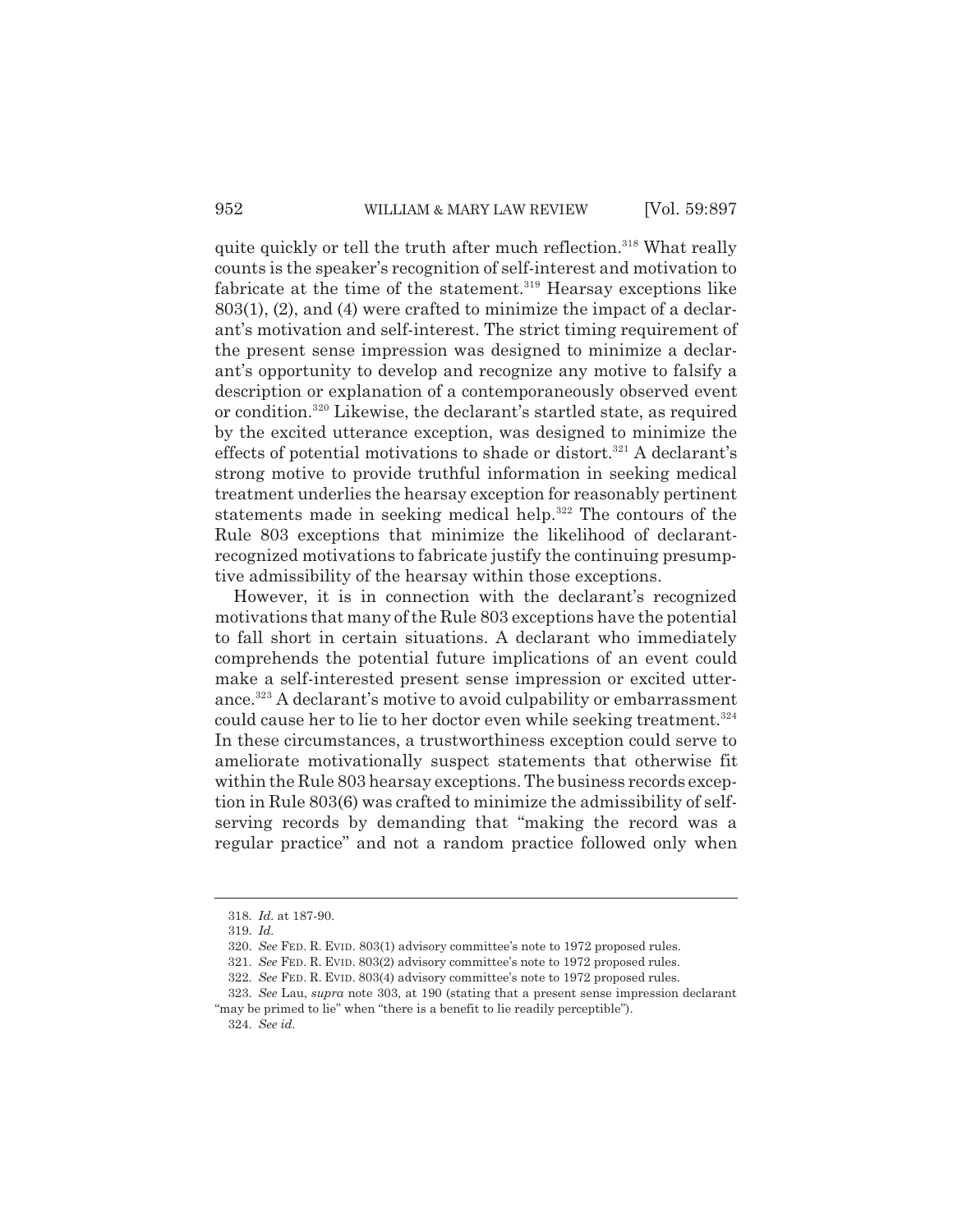necessary to protect an unusual business concern.<sup>325</sup> Still, the business records exception already includes a trustworthiness exception due to the potential for some businesses to implement a policy of regularly creating and maintaining self-serving records.326 A broader trustworthiness exception would take the same pragmatic approach to additional Rule 803 exceptions and similarly allow opponents of hearsay falling within these traditional categories to examine and highlight the motivations of the particular hearsay declarants in the specific context that created the hearsay statements, thereby increasing rationality of hearsay doctrine.

Therefore, notwithstanding vocal critics who complain that the Rule 803 hearsay exceptions are "dubious" or "empirically bankrupt,"327 the social sciences literature lends some support for many of the reliability assumptions enshrined in the Rule 803 hearsay exceptions. Where that literature does reveal weaknesses in those assumptions—with respect to hearsay statements by declarants with demonstrable motivations to distort or lie—a trustworthiness escape clause would align the Rule 803 exceptions with the human reality by providing a mechanism to exclude only those particular statements.

# *4. Systemic Symmetry*

Adding a trustworthiness exception to the Rule 803 hearsay exceptions would also create much-needed systemic symmetry in the Article Eight hearsay regime. One of the principal arguments against categorical hearsay exceptions like those in Rule 803 when the original Rules were debated, was the impossibility of identifying reliable hearsay statements in advance through rigid rules.<sup>328</sup> As described above, noted evidence authority Charles McCormick captured this criticism perfectly when he wrote, "[T]he values of hearsay declarations or writings, and the need for them, in particular situations cannot with any degree of realism be thus minutely

<sup>325.</sup> *See* FED. R. EVID. 803(6); *id.* 803(6) advisory committee's note to 1972 proposed rules. 326. *See* FED. R. EVID. 803(6) advisory committee's note to 1972 proposed rules ("[H]esitation must be experienced in admitting everything which is observed and recorded in the course of a regularly conducted activity.").

<sup>327.</sup> *See supra* Part I.A.

<sup>328.</sup> *See* CAPRA, *supra* note 227, at 48.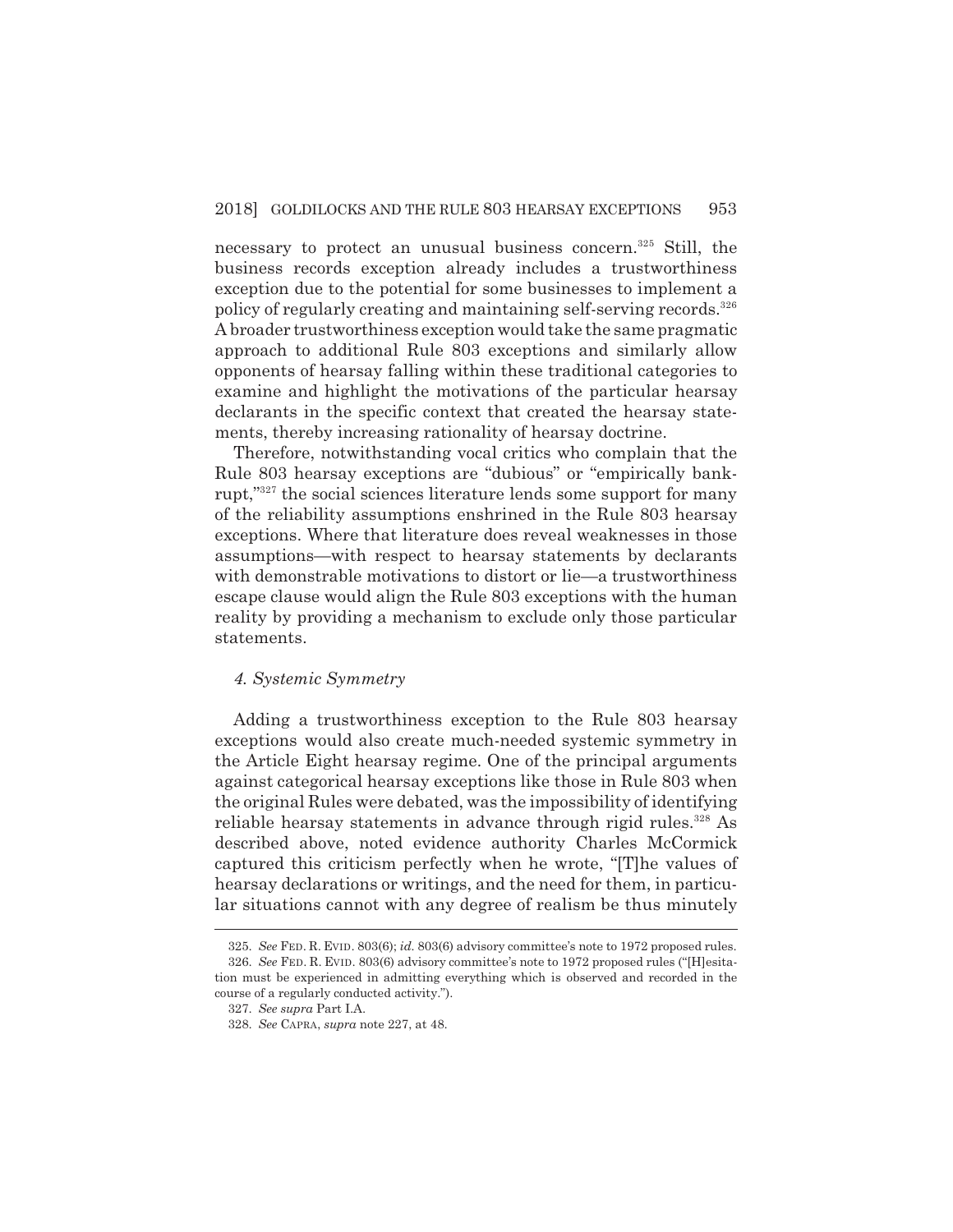ticketed in advance.... Too much worthless evidence will fit the categories, too much that is vitally needed will be left out."329

In essence, Professor McCormick opined that categorical hearsay exceptions would be simultaneously *underinclusive*—omitting particular valuable and reliable hearsay statements from coverage, as well as *overinclusive—*approving in advance certain hearsay statements that may be unworthy of admission when viewed in their specific factual contexts.330 Although the drafters of the Rules ultimately proposed categorical hearsay exceptions, they humbly responded to this critique by proposing the catchall or residual exception to ensure a hearsay model that was not irrationally rigid.331 Pursuant to the residual exception, a trial judge may admit hearsay evidence that does not fall within the parameters of the categorical exceptions so long as the hearsay shares "equivalent circumstantial guarantees of trustworthiness."332 The residual exception thus responds to the criticism that categorical exceptions will necessarily be underinclusive.

The residual hearsay exception, of course, only partially responds to Professor McCormick's critique and ignores the possibility that the categorical hearsay exceptions may be overinclusive. While recognizing their limitations in making ex ante decisions about which hearsay should be admitted, the drafters of the Rules failed to recognize those same limitations with respect to decisions about which hearsay statements to *exclude*. Much of the long-standing and ongoing criticism of the Rule 803 hearsay exceptions stems from this drafting imbalance. Scholars and judges routinely note the fallibility

<sup>329.</sup> McCormick, *supra* note 103, at 512.

<sup>330.</sup> *Id.* (advocating a discretionary approach to hearsay evidence and criticizing "sharp categories" of hearsay exceptions as "strange"); *see also* Morgan, *supra* note 105, at 38-47 (describing how much probative evidence the hearsay rule excludes and how much unreliable evidence of low probative value the categorical hearsay exceptions permit); Weinstein, *supra* note 102, at 337 ("Wigmore's rationale ... makes admissible a *class* of hearsay rather than *particular* hearsay for which, in the circumstances of the case, there is need and assurance of reliability." (emphasis added)).

<sup>331.</sup> FED. R. EVID. 807.

<sup>332.</sup> FED. R. EVID. 807(a)(1). The residual exception also demands hearsay that "is offered as evidence of a material fact," that "is more probative on the point for which it is offered than any other evidence that the proponent can obtain through reasonable efforts," and that "will best serve ... the interests of justice." FED. R. EVID. 807(a)(2)-(4). The Advisory Committee has been reviewing Rule 807 in the past year to consider possible amendments. *See* Capra Memorandum on Expanding the Residual Exception, *supra* note 9.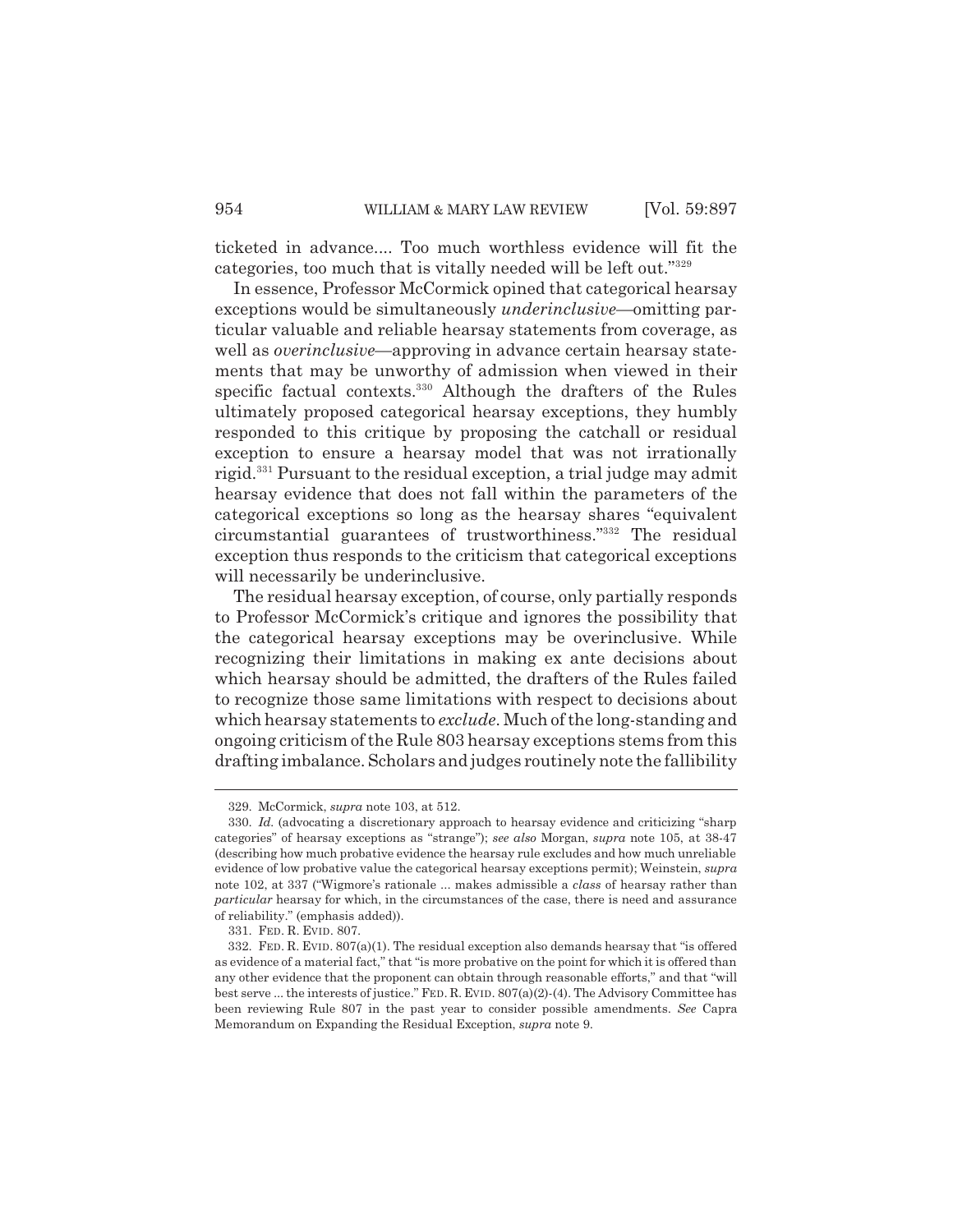of the reliability assumptions embedded in the Rule 803 exceptions in particular.<sup>333</sup> Many have noted the possibility that some hearsay statements satisfying all requirements for admissibility might nonetheless be untrustworthy in light of a particular factual context.334 The drafters of Article Eight created an escape valve to allow the admission of reliable hearsay that cannot make it through the necessarily limited and preordained categorical exceptions. But they left no escape mechanism for courts and litigants confronted with unreliable hearsay falling squarely within the rigid and preordained categorical exceptions.

The tension and distrust caused by the admissibility of hearsay perceived to be untrustworthy through the Rule 803 exceptions creates intolerable pressure that infects the entire hearsay regime. Indeed, Pascal's law of fluid mechanics illustrates the impact of rigid categorical hearsay exceptions that allow no discretion to exclude qualifying hearsay statements on the hearsay system as a whole. According to Pascal's Law,

[W]hen the pressure at any point in a static fluid in a closed system is changed, the change in pressure will disperse equally throughout the fluid....

... Pascal himself showed that it worked by filling a barrel with water and inserting a long pipe into the top. When he poured water into the top of the pipe, the barrel burst. The weight of the water in the pipe caused an increase in pressure inside the barrel that pushed against the sides until they gave way.335

Although the categorical exceptions represent an open system with respect to the *admission* of hearsay due to the residual exception, they represent Pascal's closed system with respect to the *exclusion* of unreliable hearsay satisfying their requirements. Rule 803 is akin to Pascal's barrel of water, filled with the inherently reliable hearsay it was designed to accept. Any time a court admits a

....

<sup>333.</sup> *See supra* note 2 and accompanying text.

<sup>334.</sup> *See supra* Part I.A.

<sup>335.</sup> *What Is Pascal's Law?*, WISEGEEK, http://www.wisegeek.org/what-is-pascals-law.htm [https://perma.cc/3H8Q-BDK4]; *see also* PIJUSH K.KUNDU & IRA M.COHEN,FLUID MECHANICS 10-11 (4th ed. 2008).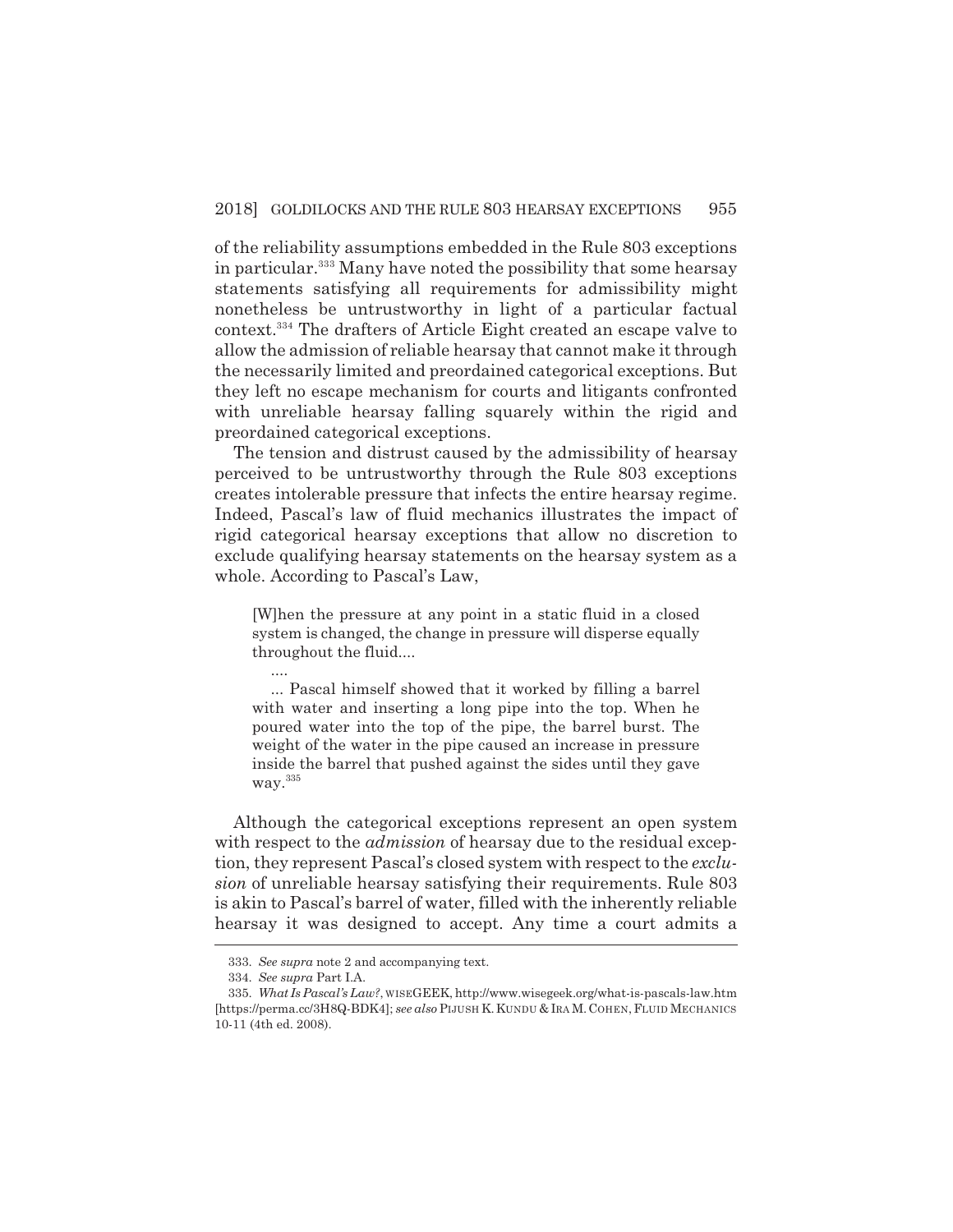patently unreliable hearsay statement through the Rule 803 exceptions, intolerable pressure builds. The resulting explosion of distrust bleeds into the entire Article Eight regime. Adding a trustworthiness exception to the Rule 803 exceptions, where reliability critiques remain unaddressed, would release the stress on the hearsay system by allowing flexibility in both the exclusion and admission of hearsay evidence. Such systemic symmetry would do much to increase the rationality of the Article Eight hearsay regime and the confidence in the integrity of the system, allowing it to function at a more optimal level.

# *5. Certainty and Predictability Retained*

Adding needed "flexibility" to the Rule 803 hearsay exceptions raises the specter of unbridled judicial discretion in the administration of hearsay doctrine that could threaten the critical predictability and consistency of the system.<sup>336</sup> A purely discretionary approach to the Rule 803 exceptions would pose all of the problems of the Posner proposal, albeit in a more limited context.<sup>337</sup> Importantly, adding a trustworthiness escape hatch to the existing Rule 803 hearsay exceptions will not sacrifice the crucial predictability and consistency necessary to efficient litigation. An expanded trustworthiness exception in the Rule 803 hearsay categories will not transform those exceptions into mere guidelines or illustrations for trial judges to follow at their discretion. Instead, the well-settled operation of the existing trustworthiness exceptions in the business and the public records categories will limit an expanded trustworthiness provision in a manner that will prevent unbridled judicial discretion and promote predictability.

In other words, the existing requirements of the Rule 803 hearsay exceptions would continue to drive admissibility. A proponent of hearsay relying on any Rule 803 exception would first have to demonstrate that the proffered hearsay statement satisfies the threshold requirements for admissibility. Once a proponent makes that showing, the proffered hearsay becomes presumptively

<sup>336.</sup> *See* Richter, *supra* note 30, at 1885-86 (exploring the costs associated with a discretionary hearsay system).

<sup>337.</sup> *See generally* United States v. Boyce, 742 F.3d 792, 799-802 (7th Cir. 2014) (Posner, J., concurring).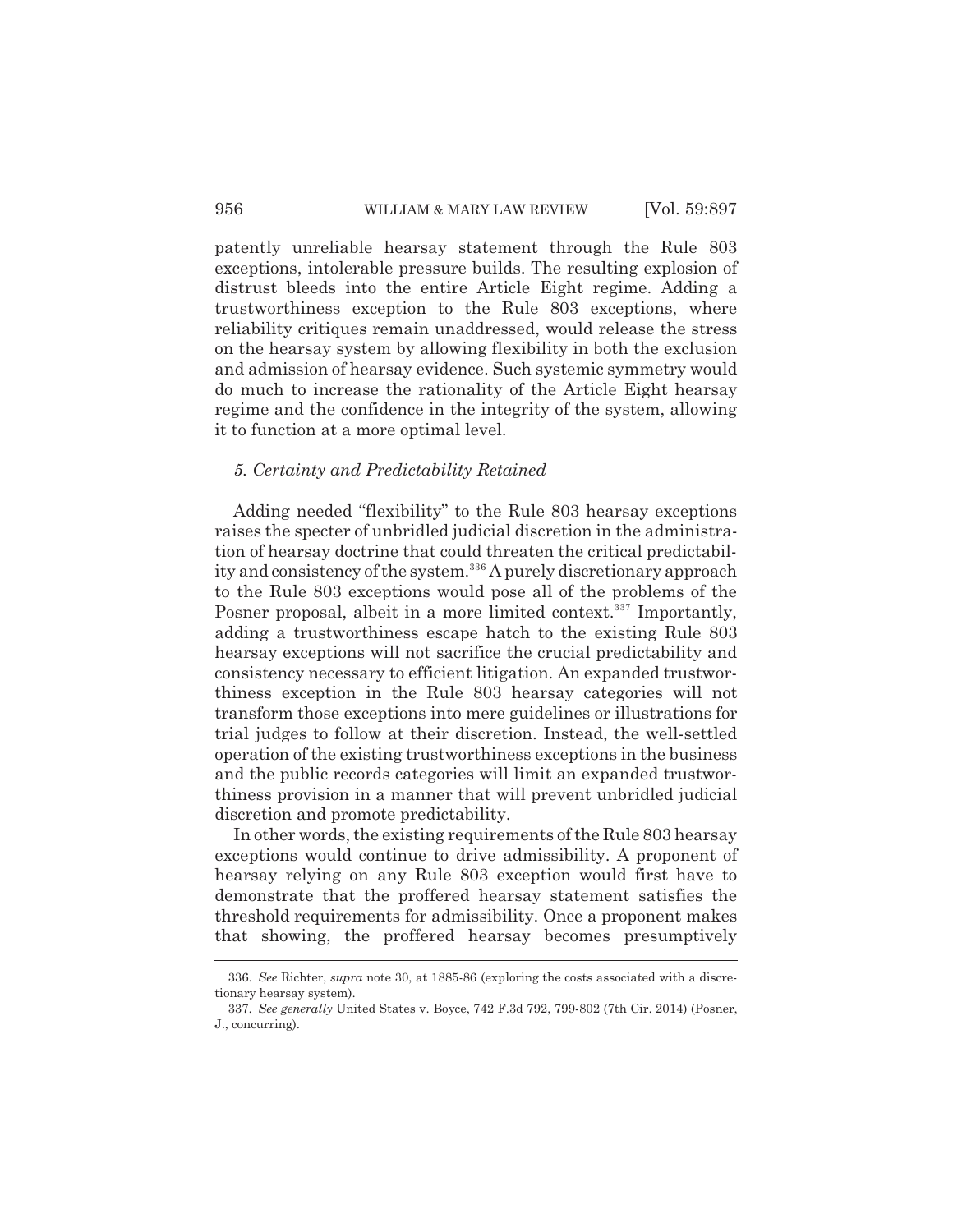admissible.338 Only then would a court permit an opponent of the hearsay to launch a challenge to trustworthiness. The opponent of the hearsay would bear the burden of overcoming the presumption of admissibility by pointing to specific facts or circumstances undermining the reliability of the specific statement.<sup>339</sup> The 2014 amendments to Rules 803(6), (7), and (8) make this roadmap for admissibility explicit and mandatory with respect to the existing trustworthiness exceptions found in those Rules.<sup>340</sup>

In evaluating trustworthiness challenges under the business and the public records exceptions, most federal courts adopted this analytical structure even before the 2014 amendments.<sup>341</sup> Although opponents of business and public records need not produce evidence to demonstrate a lack of trustworthiness, courts have required opponents to point to specific circumstances undermining the traditional and presumed trustworthiness of these records.<sup>342</sup> Courts have examined proffered circumstances carefully and have rejected trustworthiness challenges regularly, despite alleged problems with methodology or completeness.<sup>343</sup>

When examining the federal cases in which trustworthiness challenges have resulted in the exclusion of otherwise admissible business and public records, clear patterns emerge. Demonstrated bias in the authors of, or contributors to, business and public records will likely result in exclusion. When a report by the Urban Mass Transit Administration parroted the proposed safety modifications of a party with a clear interest in avoiding massive liability, the Second Circuit Court of Appeals upheld the exclusion of the public record

<sup>338.</sup> *See, e.g.*, FED. R. EVID. 803(6) advisory committee's note to 2014 amendments ("[T]he basic admissibility requirements are sufficient to establish a presumption that the record is reliable.").

<sup>339.</sup> *See id.* (noting the burden on the opponent to demonstrate a lack of trustworthiness and that the opponent need not introduce "affirmative evidence of untrustworthiness").

<sup>340.</sup> *See* FED. R. EVID. 803(6)-(8) advisory committee's notes to 2014 amendments.

<sup>341.</sup> *See id.* (explaining that most courts imposed this burden on the opponent of the hearsay even prior to the amendment).

<sup>342.</sup> *Cf.* 4 MUELLER & KIRKPATRICK, *supra* note 20, § 8:83 ("[M]any more decisions cite trustworthiness as a reason to admit records than untrustworthiness as a reason to exclude. Few reported opinions openly speak of excluding business records where the specific requirements are met.").

<sup>343.</sup> *See, e.g.*, Dortch v. Fowler, 588 F.3d 396, 403-04 (6th Cir. 2009); United States v. Reyes, 157 F.3d 949, 953 (2d Cir. 1998); Ellis v. Int'l Playtex, Inc., 745 F.2d 292, 301-04 (4th Cir. 1984).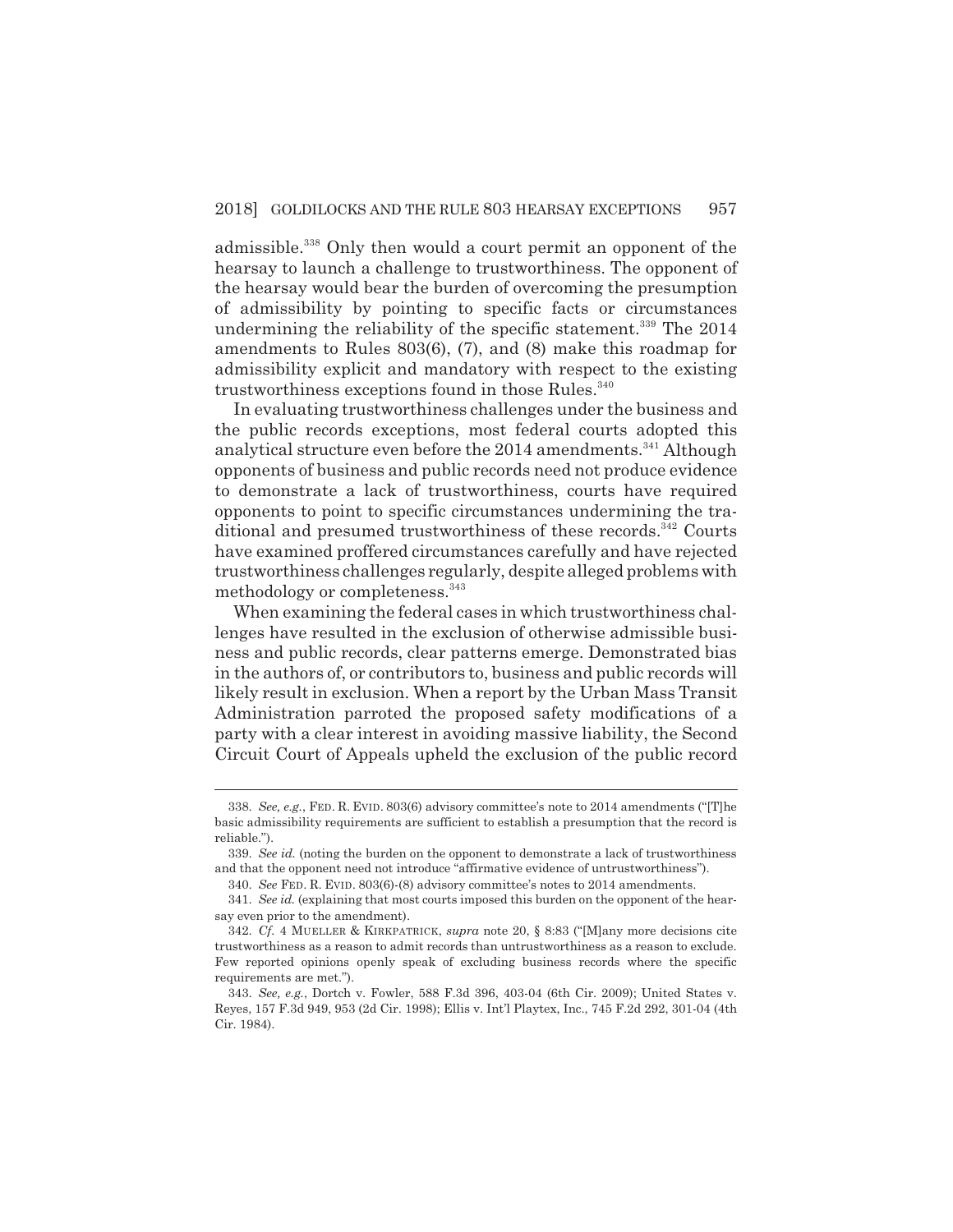under the trustworthiness escape clause in Rule  $803(8)$ .<sup>344</sup> When an insurance adjustor's report was prepared in anticipation of litigation, the Fourth Circuit Court of Appeals found that the trial court erred in admitting it over a trustworthiness objection.<sup>345</sup> Similarly, courts have excluded public records that would otherwise be admissible when the opponent can demonstrate circumstances calling into question the finality or validity or the reports.<sup>346</sup> In the absence of these types of circumstances, trustworthiness challenges to business and public records are likely to fail.

A review of the federal cases decided under the existing trustworthiness escape clauses in Rules 803(6) and (8) reveals that these provisions have not transformed those hearsay exceptions into inconsistent or unpredictable, standardless guidelines. Given the well-established demands on an opponent raising a trustworthiness challenge, such challenges are not routine or *pro forma* whenever a party employs the business or public records exceptions. Parties routinely utilize both exceptions without any objection to trustworthiness. Furthermore, parties can predict in advance the likely outcome of any such challenge based upon the careful analysis of these challenges in the federal opinions.

Although an expanded trustworthiness escape in Rule 803 would undoubtedly broaden trial judge discretion in overseeing the Rule 803 hearsay exceptions, it poses little threat of allowing unfair and unguided notions of general reliability to supplant those longstanding exceptions. Federal courts will have an established structure upon which to rely in evaluating trustworthiness, with the burden squarely on the opponent of the hearsay evidence. Additionally, federal courts may draw on recognized factors undermining reliability—most notably demonstrated motivational defects—in deciding whether to exclude hearsay evidence.

To a large extent, timing is everything. Expanding the trustworthiness escape to additional Rule 803 exceptions following forty-plus years of careful application in the context of the business and the

<sup>344.</sup> City of New York v. Pullman, Inc., 662 F.2d 910, 915 (2d Cir. 1981).

<sup>345.</sup> Certain Underwriters at Lloyd's, London v. Sinkovich, 232 F.3d 200, 205 (4th Cir. 2000).

<sup>346.</sup> Nachtsheim v. Beech Aircraft Corp., 847 F.2d 1261, 1275 (7th Cir. 1988) (upholding exclusion of Bureau of Flight Standards Release when the opponent demonstrated that the Release had been "cancelled" by the Federal Aviation Administration).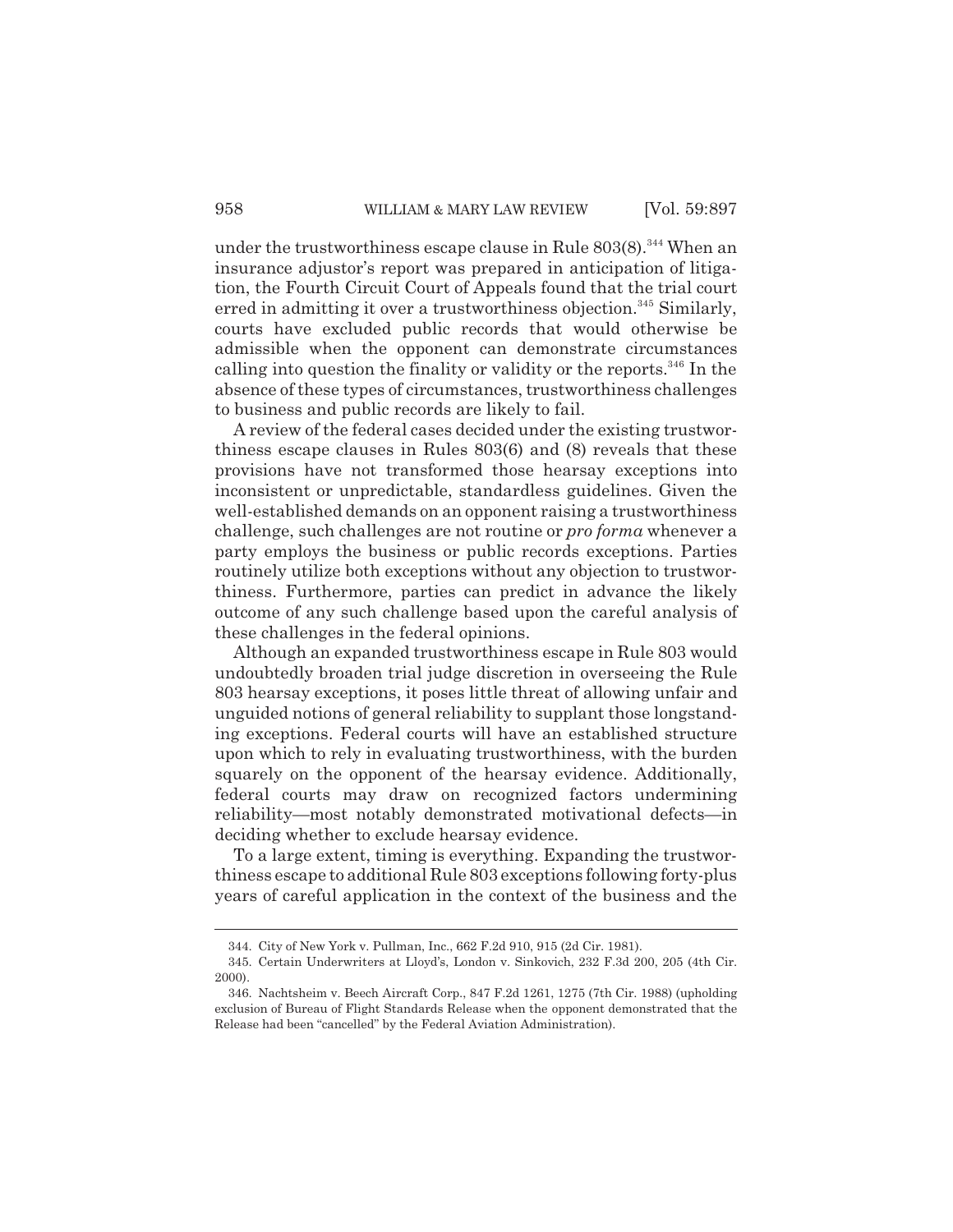public records exceptions ensures a predictable blueprint to govern and limit an expanded trustworthiness clause. Including a trustworthiness escape for all Rule 803 exceptions in the original draft of the Federal Rules of Evidence may have dramatically altered the character of the Rule 803 hearsay exceptions, leading trial judges to treat them as disfavored and discretionary rather than as prescriptive and definitive. Since their adoption in 1975, the Rule 803 exceptions have gained a solid foothold as categorical and authoritative exceptions to the prohibition on hearsay. Starting with trustworthiness escape clauses in only the business and public records contexts rendered use of those clauses unique and exceptional.<sup>347</sup> Now that the nature of that trustworthiness escape feature is also established as a rare exception to presumptive admissibility,<sup>348</sup> the trustworthiness clause is well positioned to help resolve long-standing concerns about the overinclusive operation of some of the Rule 803 hearsay exceptions. Given the evolutionary development of the Rules, therefore, trial judges and litigants are primed to continue recognizing the hearsay within the Rule 803 exceptions as presumptively admissible with a rare opportunity to exclude for opponents who can show a lack of trustworthiness even after the addition of a trustworthiness escape.

Indeed, some states have expanded application of the trustworthiness exception within their state counterparts to Rule 803 without sacrificing the predictable application of those hearsay exceptions. Florida Evidence Rule 90.803(1), the state equivalent of the present sense impression exception, contains an exception to admissibility when "circumstances ... indicate [a] lack of trustworthiness."349 According to the Florida Supreme Court, "This provision enables the judge to bar the admission of statements that lack sufficient reliability. The drafters were particularly concerned with statements by unidentified bystanders. The court should weigh any corroborating

<sup>347.</sup> FED. R. EVID. 803(6)(E), (7)(C), (8)(B); *supra* Part II.B.

<sup>348.</sup> *See supra* Part II.B.

<sup>349.</sup> *Compare* FED. R. EVID. 803(1), *with* FLA. STAT. § 90.803(1) (2017) ("A spontaneous statement describing or explaining an event or condition made while the declarant was perceiving the event or condition, or immediately thereafter, *except when such statement is made under circumstances that indicate its lack of trustworthiness*." (emphasis added)).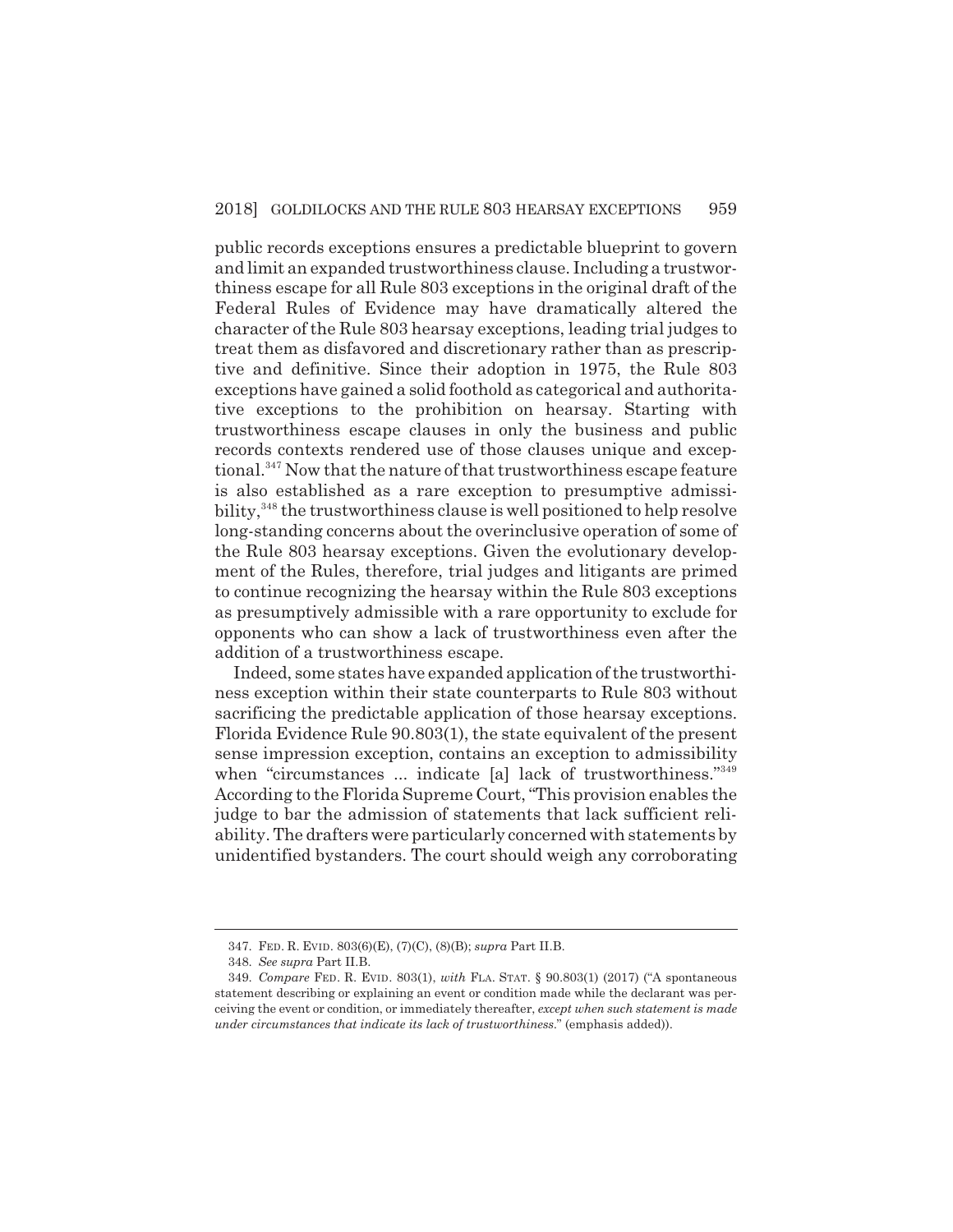evidence together with all other factors in making this determination."350

Notwithstanding the trustworthiness exception, the application of the present sense impression exception in Florida largely mirrors its application under Rule  $803(1).^{351}$  Only in rare cases have Florida courts utilized the trustworthiness exception to exclude a statement that otherwise appears to meet the stated requirements of a present sense impression.352 Ohio Evidence Rule 803(1) also contains a trustworthiness exception.353 According to the Ohio Evidence Advisory Committee, the Ohio exception vested the trial judge with discretion to exclude untrustworthy present sense impressions in an effort to "narrow<sup>[]</sup> the availability of this exception."<sup>354</sup> Notwithstanding strong lip service to the trustworthiness exception in several Ohio appellate court opinions, the Ohio present sense impression exception reaches results similar to those that would be reached under Federal Rule of Evidence 803(1) in most cases.<sup>355</sup> Therefore, the experience of those states that have expanded a trustworthiness exception to additional Rule 803 hearsay exceptions reveals no threat to the continued consistent and predictable

<sup>350.</sup> Deparvine v. State, 995 So. 2d 351, 368 (Fla. 2008) (quoting 7 CHARLES W. EHRHARDT, FLORIDA EVIDENCE § 803.1 (2007)).

<sup>351.</sup> *See, e.g.*, Alexander v. State, 627 So. 2d 35, 36, 43-44 (Fla. Dist. Ct. App. 1993) (per curiam) (reversing a murder conviction of a teenager based on the exclusion of the defendant's self-exculpatory statements and finding nothing to suggest that the defendant's statements were lacking in apparent trustworthiness notwithstanding their exculpatory tendencies).

<sup>352.</sup> *See, e.g.*, Overton v. State, 429 So. 2d 722, 723 (Fla. Dist. Ct. App. 1983) (affirming a trial court's exclusion of a defendant's statement to a deputy upon arrest that he was "the wrong guy" and that the "right guy" was "get[ting] away" because the statement was "selfserving and made under circumstances ... indicat[ing] its lack of trustworthiness").

<sup>353.</sup> OHIO EVID. R. 803(1) ("A statement describing or explaining an event or condition made while the declarant was perceiving the event or condition, or immediately thereafter *unless circumstances indicate lack of trustworthiness.*" (emphasis added)).

<sup>354.</sup> OHIO EVID. R. 803 staff notes. The drafters of Ohio Evidence Rule 803(1) may have taken a more restrictive view of the present sense impression because no Ohio case had directly recognized the exception prior to the enactment of the Ohio rules. *Id.*

<sup>355.</sup> *See, e.g.*, State v. McNeal, No. 1-01-158, 2002 WL 1376177, at \*5 (Ohio Ct. App. June 18, 2002) (affirming admission of 911 caller's statements pursuant to the present sense impression exception over trustworthiness challenge); State v. Penland, 724 N.E.2d 841, 844, 846 (Ohio Ct. App. 1998) (affirming the admission of the police officer's contemporaneous description over shoulder-mounted radio of pursuit of the defendant and of the defendant's possession of a firearm as a present sense impression); State v. Wages, 623 N.E.2d 193, 198 (Ohio Ct. App. 1993) (affirming admission of the victim's statement over the phone that the defendant "had just pulled into her driveway" over a trustworthiness challenge).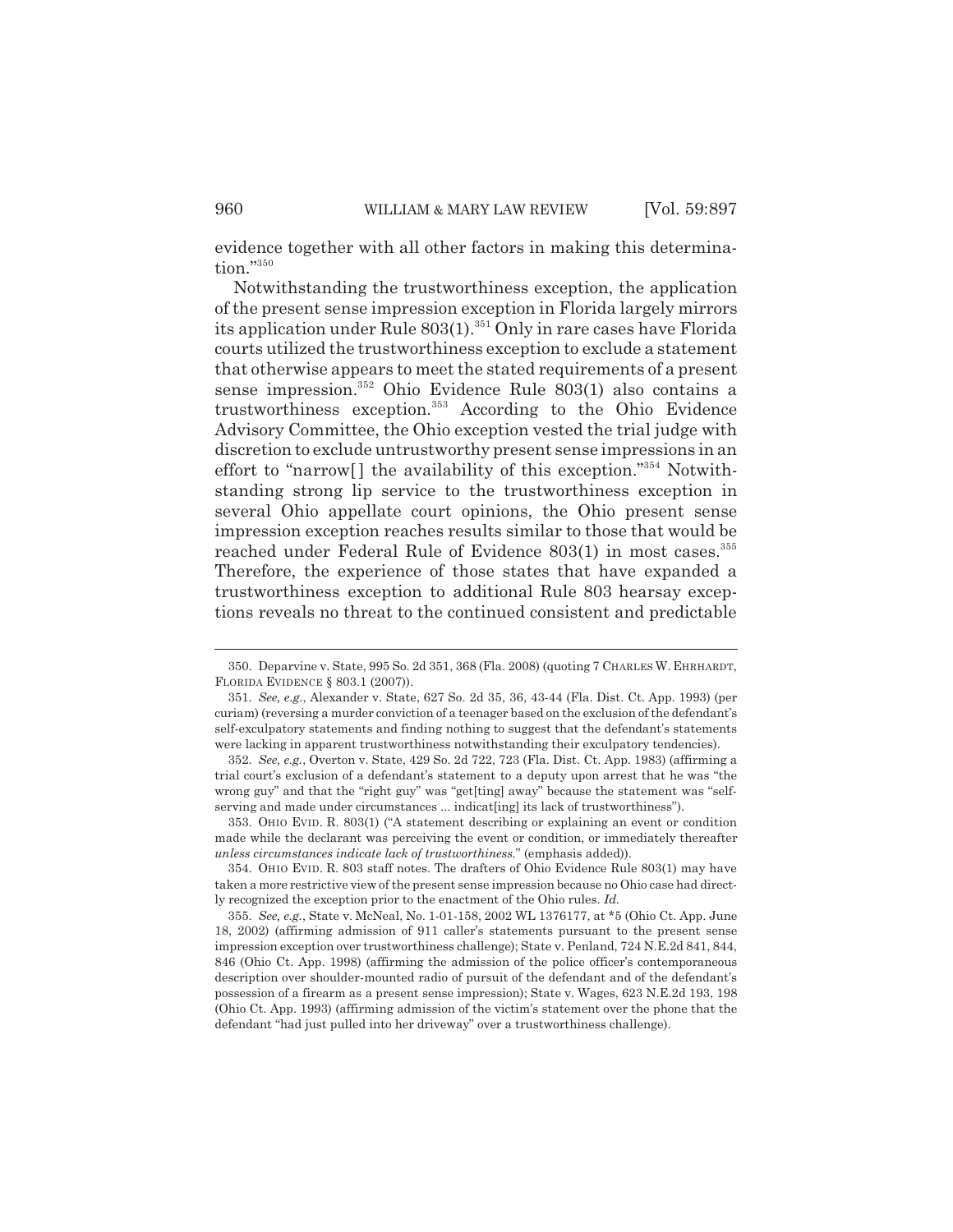application of those exceptions. Instead, the trustworthiness clause empowers courts to exclude particular hearsay satisfying the traditional requirements of the Rule 803 exceptions in rare circumstances where that hearsay falls demonstrably short of the reliability ideal.

Examples outside the Rule 803 context also support this prediction about continued consistency and certainty in the operation of Rule 803 with an expanded trustworthiness exception. As previously discussed, the original Rules vested trial judges with discretion to admit reliable hearsay not covered by the categorical exceptions by including a residual exception.<sup>356</sup> Recent research suggests that courts have exercised that discretion cautiously and have avoided wielding that power in a way that would create uncertainty and inconsistency.357 This hearsay-specific experience with judicial discretion suggests that a carefully cabined trustworthiness exception would be handled with similar caution.

Controlled flexibility, therefore, need not sacrifice clear and predictable rules and outcomes. There is no reason to expect that affording a structured and controlled exception to the well-settled Rule 803 hearsay exceptions will undermine the predictability and consistency critical in the administration of hearsay doctrine.

# *6. Do Not Upset the Whole Apple Cart*

Expansion of the existing trustworthiness exception already embodied in Rules 803(6)-(8) represents a modest adjustment to the hearsay regime that will not throw the operation of hearsay doctrine into disarray. Litigants and judges are already familiar with this existing feature of the hearsay rules and can be expected to incorporate it seamlessly into the existing fabric of hearsay doctrine. Evidence of the disruptive nature of a complete paradigm shift is readily available in the wake of the *Crawford* revolution in Confrontation Clause jurisprudence.358 Where the *Crawford* standard is

<sup>356.</sup> *See* FED.R.EVID. 807 advisory committee's note to 1997 amendments (explaining Rule 807 was formerly 803(24) and 804(b)(5)).

<sup>357.</sup> *See* Capra Memorandum on Expanding the Residual Exception, *supra* note 9, at 17-18 (describing the restrictive application of the residual exception by federal courts).

<sup>358.</sup> *See* Richter, *supra* note 30, at 1903 (noting the continuing uncertainties and ambiguities playing out in the wake of *Crawford*).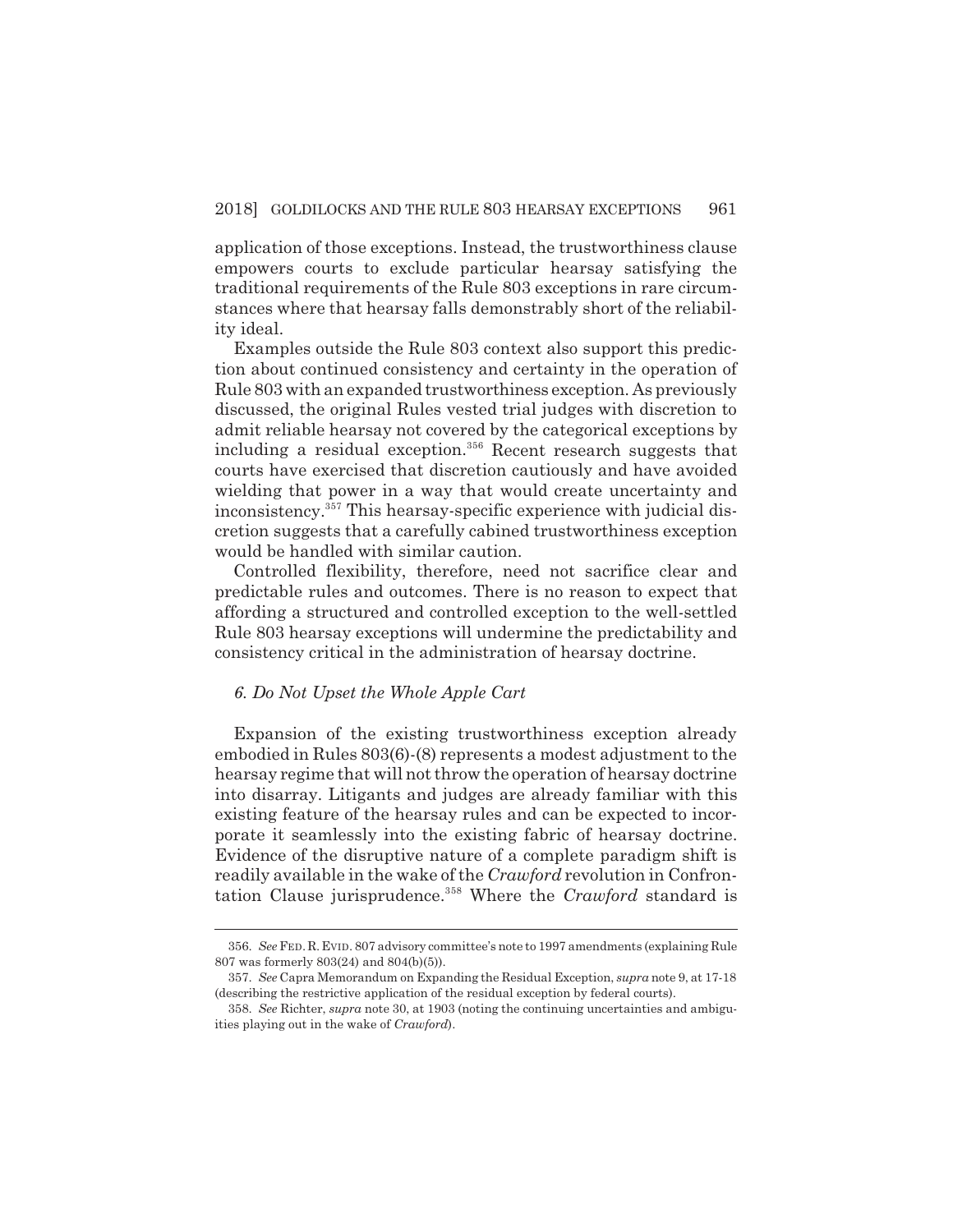grounded on a constitutional mandate, the inefficiencies and reversals inherent in that transition become irrelevant.<sup>359</sup> Any complete overhaul of the recognized and complex hearsay regime is certain to condemn litigants, judges, and justices to a lengthy period of confusion and adaptation. Where a hearsay paradigm-shift is not constitutionally mandated, the certain and destructive effect on practice counsels against such a sweeping reform. The addition of a recognized trustworthiness exception to the existing hearsay regime poses no threat of disruption and upheaval, further recommending it as a palliative for the ailments of Rule 803.

# III. RATIONALIZING RULE 803: DRAFTING ALTERNATIVES

It is all fun and games until you have to draft a rule that will achieve its intended purpose without creating unintended collateral consequences or interpretive conundrums. With regard to modifying the well-understood, but often-criticized, character rules, the Supreme Court famously noted:

[M]uch of this law is archaic, paradoxical and full of compromises and compensations by which an irrational advantage to one side is offset by a poorly reasoned counterprivilege to the other. But somehow it has proved a workable even if clumsy system when moderated by discretionary controls in the hands of a wise and strong trial court. To pull one misshapen stone out of the grotesque structure is more likely simply to upset its present balance between adverse interests than to establish a rational edifice.  $^\mathrm{360}$ 

Drafting within the complex system of hearsay rules presents similar challenges, and care must be taken to expand the trustworthiness exception in a clear, efficient manner that does not undermine the intended operation of the many exceptions in the Rule 803 category. There are two options for expanding the trustworthiness exception. First, a blanket trustworthiness exception could be added to the opening provision of Rule 803 that could be used in conjunction with any of the twenty-three hearsay exceptions in the

<sup>359.</sup> *See id.* at 1903-04.

<sup>360.</sup> Michelson v. United States, 335 U.S. 469, 486 (1948).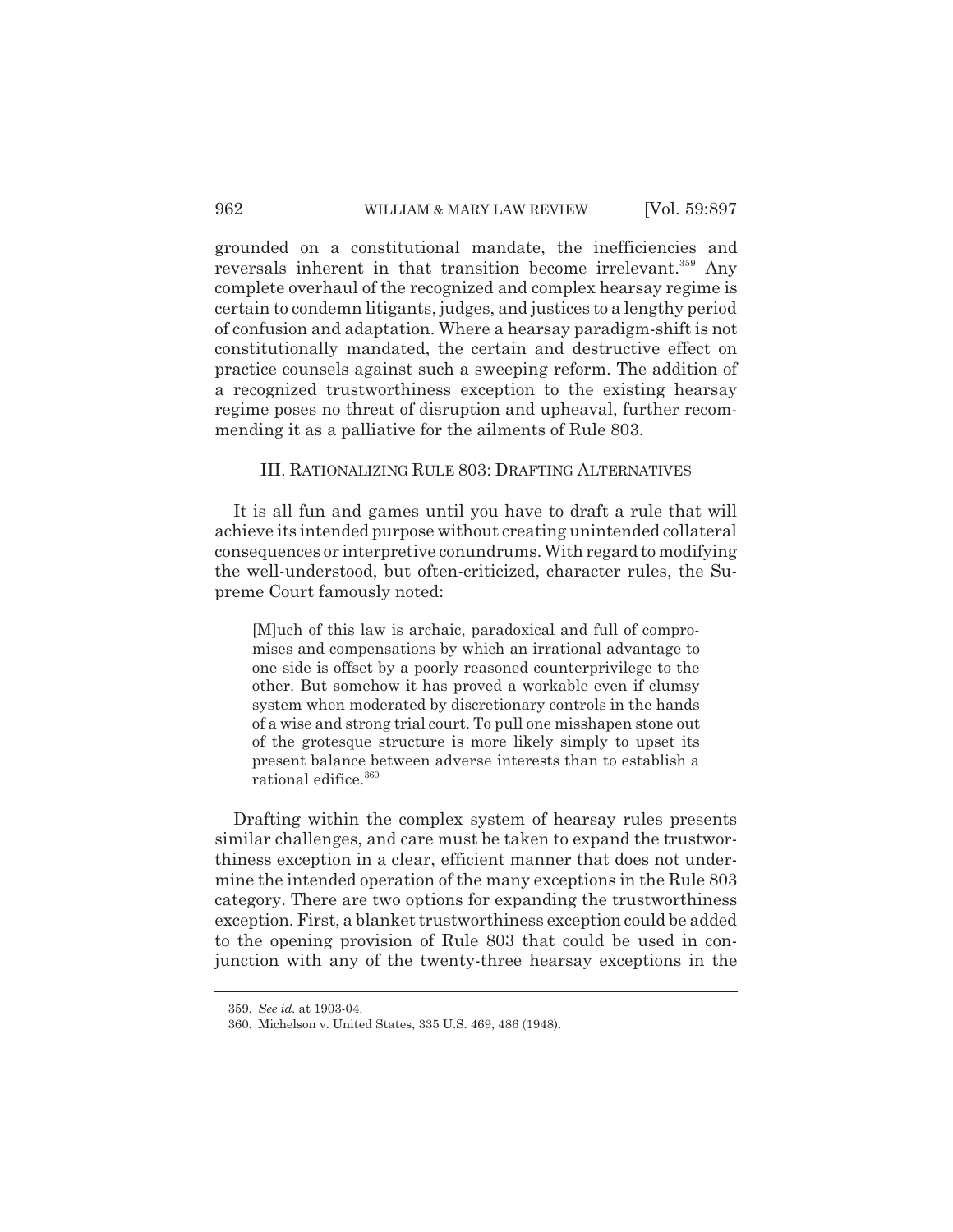provision. Alternatively, specific hearsay exceptions within Rule 803 could be amended to include a new trustworthiness escape clause, specifically tailored to those exceptions only.

#### *A. The Blanket Approach*

A single overarching trustworthiness exception could be added to the opening provision of Rule 803 that would comprehensively capture all Rule 803 hearsay exceptions. Such a broad trustworthiness exception could be justified on the grounds that the entire Rule 803 category of hearsay exceptions is largely premised on notions of inherent reliability, $361$  making a trustworthiness challenge uniquely appropriate throughout the Rule 803 arena. From the standpoint of systemic symmetry, a trustworthiness exception applicable to the entire category of hearsay exceptions that is beholden exclusively to notions of reliability makes good sense.<sup>362</sup>

There are significant benefits to expanding the trustworthiness exception in this manner. Such an amendment would be efficient and elegant, requiring added language only in the opening lines of the Rule. It would avoid the piecemeal approach of amending specific exceptions one at a time that would add complexity by littering Rule 803 with numerous new requirements. It also affords maximum substantive impact and flexibility by allowing opponents and judges to use the trustworthiness exception in unforeseen particularized applications of all Rule 803 hearsay exceptions, rather than only in contexts where reliability concerns have already surfaced. A blanket amendment would eliminate the need for additional amendments to account for future reliability issues.

Such an approach also comes with some potentially negative consequences, however. Adding a trustworthiness exception to the opening provision of Rule 803 would render the trustworthiness language currently part of Rules 803(6)-(8) superfluous and would require the elimination of that existing language.<sup>363</sup> The trustworthiness language in the business and the public records exceptions has been part of those Rules since their enactment and has recently

<sup>361.</sup> *See* Richter, *supra* note 30, at 1874.

<sup>362.</sup> *See supra* Part II.C.4.

<sup>363.</sup> *See* FED. R. EVID. 803(6)(E), (7)(C), (8)(B).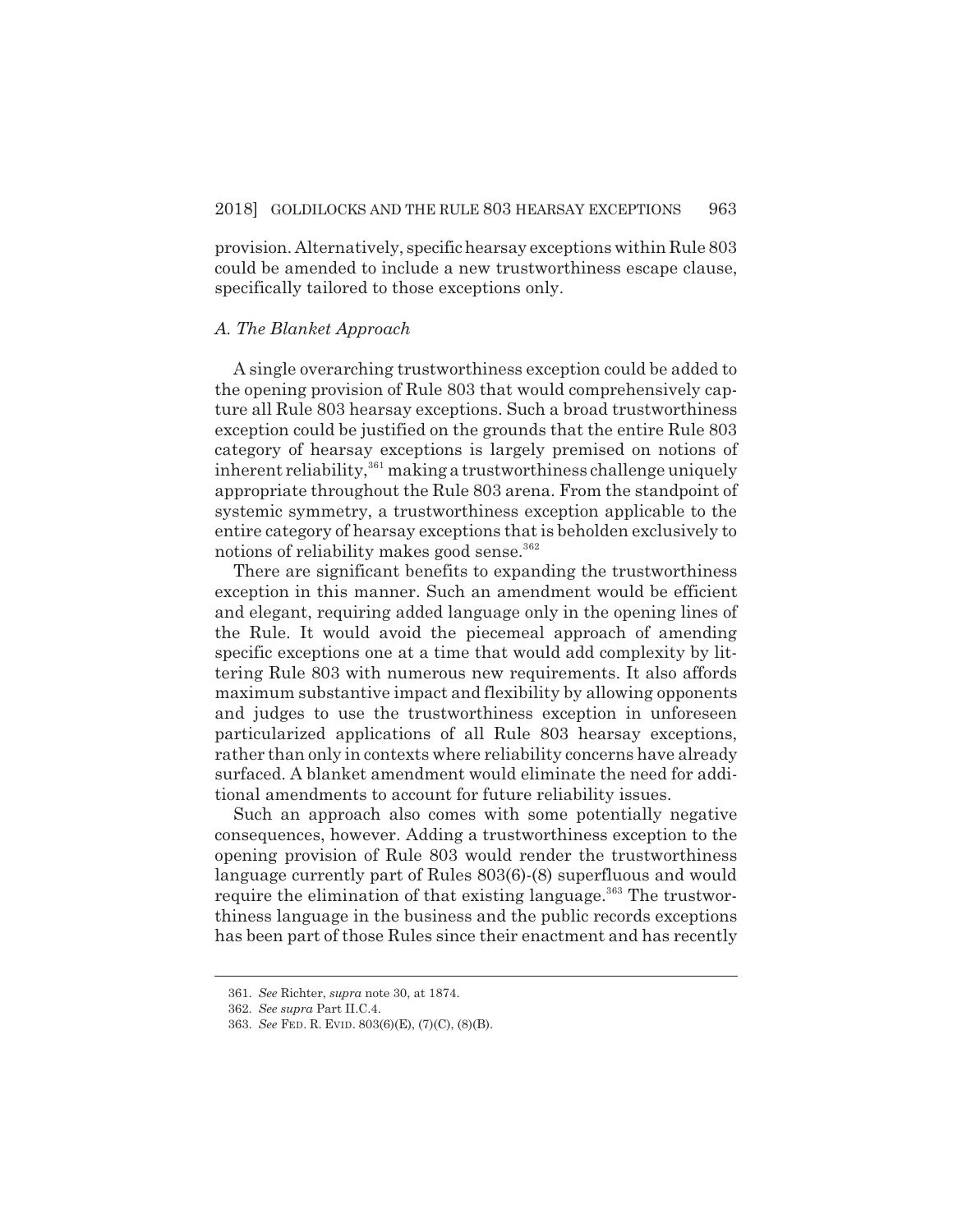been updated and clarified.<sup>364</sup> There could be substantial resistance to eliminating these preexisting trustworthiness limits. In addition, Rule 803(15) covering statements in documents affecting an interest in property already contains an "unless" clause suggesting that later dealings with the property that are inconsistent "*with the truth of th[os]e statement[s] or the purport of the document*" may render them inadmissible.<sup>365</sup> This clause is in essence a trustworthiness exception specifically tailored to the hearsay admissible through Rule 803(15) and would likely need to be eliminated or altered in the wake of a blanket trustworthiness exception covering all Rule 803 exceptions.

In addition, there are hearsay exceptions within Rule 803 that may not be appropriate for a trustworthiness exception in any circumstance. For example, Rule 803(5) allows the past recorded recollection of a forgetful testifying witness to be admitted for its truth.366 Rule 803(5) requires that the declarant-witness affirm the accuracy of the recorded statement.<sup>367</sup> With both an in-court affirmation of accuracy and an opportunity for the opponent to crossexamine the declarant, exclusion of a record satisfying Rule 803(5) on reliability grounds seems unnecessary. As another example, Rule 803(18) covers "[s]tatements in [l]earned [t]reatises, [p]eriodicals, or [p]amphlets."368 In order to establish the admissibility of a learned treatise in the first place, a proponent is required to establish it as "a reliable authority."369 It would seem illogical and incoherent to find that such a treatise meets that threshold reliability requirement for admissibility, but that it must be excluded as "untrustworthy" under the particular circumstances. This makes the learned treatise hearsay exception a poor candidate for a trustworthiness clause. If there are Rule 803 exceptions which should never give

<sup>364.</sup> *See* FED. R. EVID. 803(6), (8) advisory committee's notes to 2014 amendments (clarifying that the burden of showing a lack of trustworthiness rests on the opponent of hearsay evidence).

<sup>365.</sup> FED. R. EVID. 803(15) (emphasis added).

<sup>366.</sup> FED. R. EVID. 803(5). The exception permits the proponent to read the recorded statement into evidence but allows it to "be received as an exhibit only if offered by [the] adverse party." *Id.*

<sup>367.</sup> *Id.* (allowing "[a] record that ... accurately reflects the witness's knowledge").

<sup>368.</sup> FED. R. EVID. 803(18).

<sup>369.</sup> FED. R. EVID. 803(18)(B).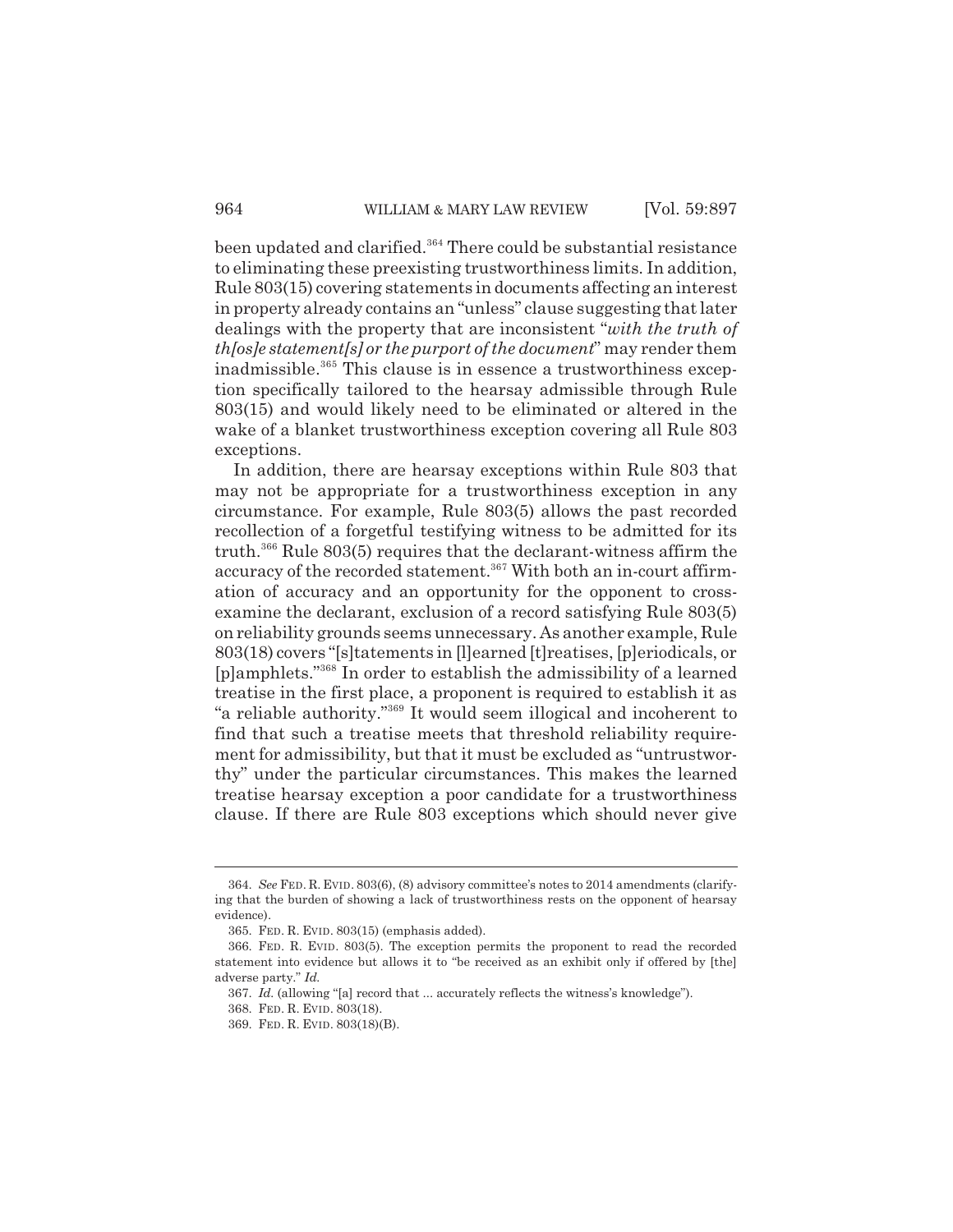way to a trustworthiness challenge, therefore, this counsels against a blanket approach to a trustworthiness amendment.

Finally, a blanket amendment would require language that would capture accurately the divergent trustworthiness concerns that may arise in the numerous and varied contexts presented by the Rule 803 hearsay exceptions. For example, current wording of the trustworthiness exception in the business records rule that addresses untrustworthy methods "of preparation" would be ill-suited to an oral present sense impression or excited utterance admissible through Rules  $803(1)$  and  $(2).^{370}$  The language in Rule  $803(15)$ referencing later inconsistent "dealings with the property"371 makes no sense in connection with the many hearsay exceptions in Rule 803 that operate apart from any property context. Crafting wording to fit with the multifarious reliability justifications of all Rule 803 exceptions poses a challenge.

That said, a blanket amendment might read:

Rule 803. Exceptions to the Rule Against Hearsay—Regardless of Whether the Declarant is Available as a Witness The following *statements* are not excluded by the rule against hearsay, regardless of whether the declarant is available as a witness, *unless the opponent shows specific facts or circumstances regarding the source of information in a statement or the making of a statement that render it untrustworthy*. 372

By requiring "specific facts or circumstances," this amendment would require opponents to articulate specific contextual reasons for doubting the reliability of particular hearsay statements being challenged. By referencing the need for the "opponent" to "show" such facts or circumstances, the amendment would maintain the existing burden on the opponent and the crucial presumptive admissibility of hearsay statements satisfying the Rule 803 hearsay

<sup>370.</sup> *Compare* FED. R. EVID. 803(6)(E), *with* FED. R. EVID. 803(1), (2).

<sup>371.</sup> *See* FED. R. EVID. 803(15).

<sup>372.</sup> This proposal emphasizes language that would be added to the existing Rule 803 preamble. *See* FED. R. EVID. 803. Arguably, this language would not require the abrogation of the "unless" clause in Rule 803(15) because it would not reach conduct subsequent to the making of a statement. *See* FED. R. EVID. 803(15). It would, however, supplant the language in existing Rules 803(6)-(8). *See* FED. R. EVID. 803(6)-(8).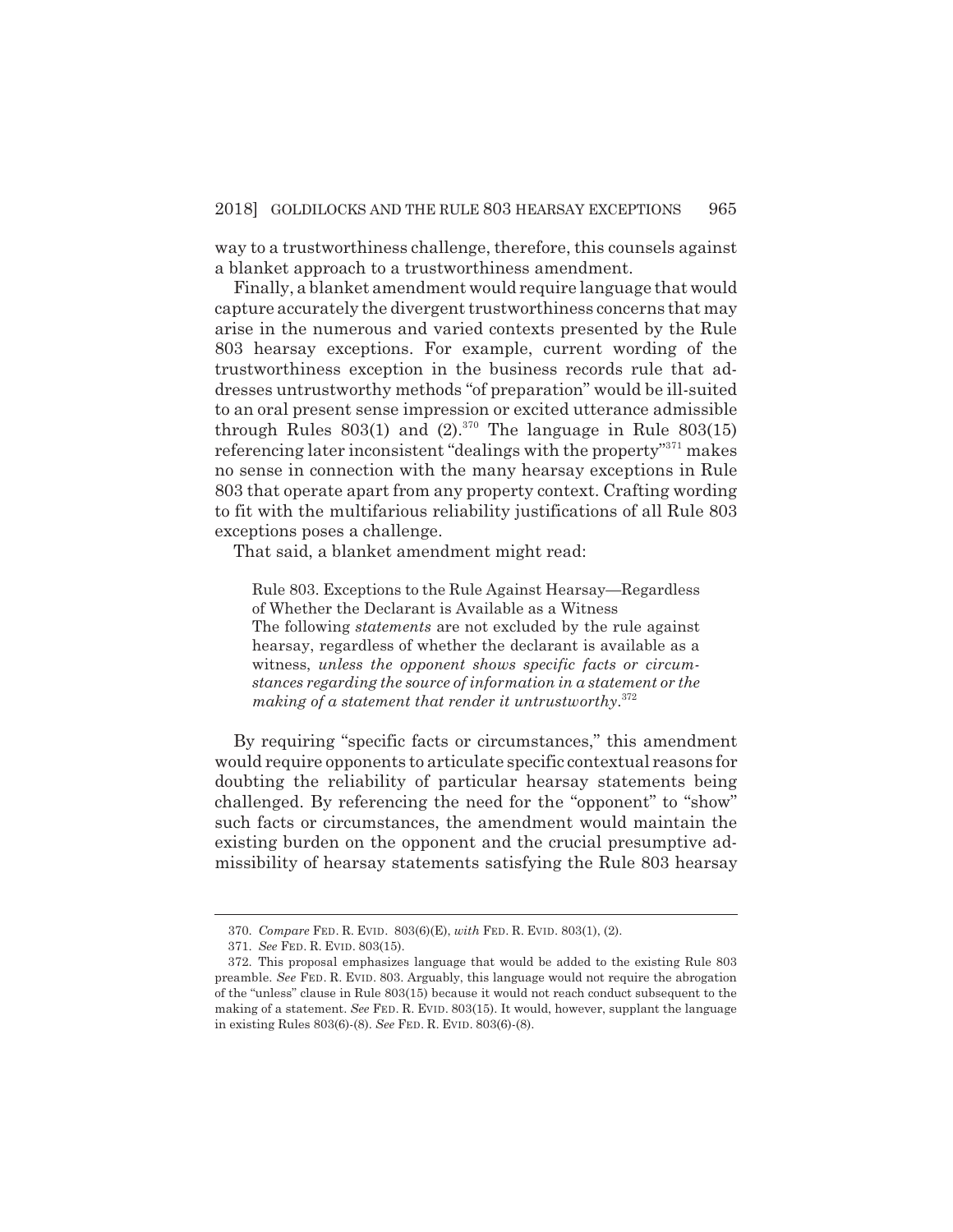exceptions.373 By placing this trustworthiness limit in the opening provision, Rule 803 could eliminate the awkward existing requirements in Rules 803(6)-(8) that hearsay is admissible when "the opponent does not show" a "lack of trustworthiness."374 Although this language omits the "method or circumstances of preparation" language uniquely suited to hearsay in the form of records,<sup>375</sup> it continues to permit a challenge to hearsay records based upon "facts or circumstances regarding ... the making of a statement," which is sufficiently broad to capture methodological defects in preparation.

An advisory committee note to a blanket amendment should emphasize several points. First, it should highlight the presumptive admissibility of hearsay statements falling within the Rule 803 hearsay exceptions and explain that the long-standing trustworthiness exceptions from the business and the public records contexts are simply expanded to the remaining Rule 803 exceptions. The note should reinforce that the burden remains on the opponent of the hearsay evidence to demonstrate a lack of trustworthiness<sup>376</sup> and note that specific facts or circumstances undermining the reliability of the presumptively admissible hearsay are necessary to exclude. Importantly, a broad expansion of the trustworthiness exception to all Rule 803 exceptions should emphasize that such an exception is much more likely to apply to certain Rule 803 exceptions, such as the present sense impression, excited utterance, and state of mind exceptions, and should be sparingly applied, if at all, to others.

## *B. The Exception-Specific Alternative*

The alternative to a broadly applicable blanket amendment to Rule 803 is the addition of a trustworthiness exception in each Rule 803 hearsay exception where it is likely to help the most. There are significant benefits to this approach. The language of each trustworthiness exception could be specially tailored to fit the hearsay statements admitted through that exception. Hearsay exceptions

<sup>373.</sup> *See, e.g.*, FED. R. EVID. 803(6)-(8) advisory committee's notes to 2014 amendments.

<sup>374.</sup> *See, e.g.*, FED. R. EVID. 803(6)(E) (admitting a record if "the opponent does not show that the source of information or the method or circumstances of preparation indicate a lack of trustworthiness").

<sup>375.</sup> *See, e.g.*, *id.*

<sup>376.</sup> FED. R. EVID. 803(6)-(8) advisory committee's notes to 2014 amendments.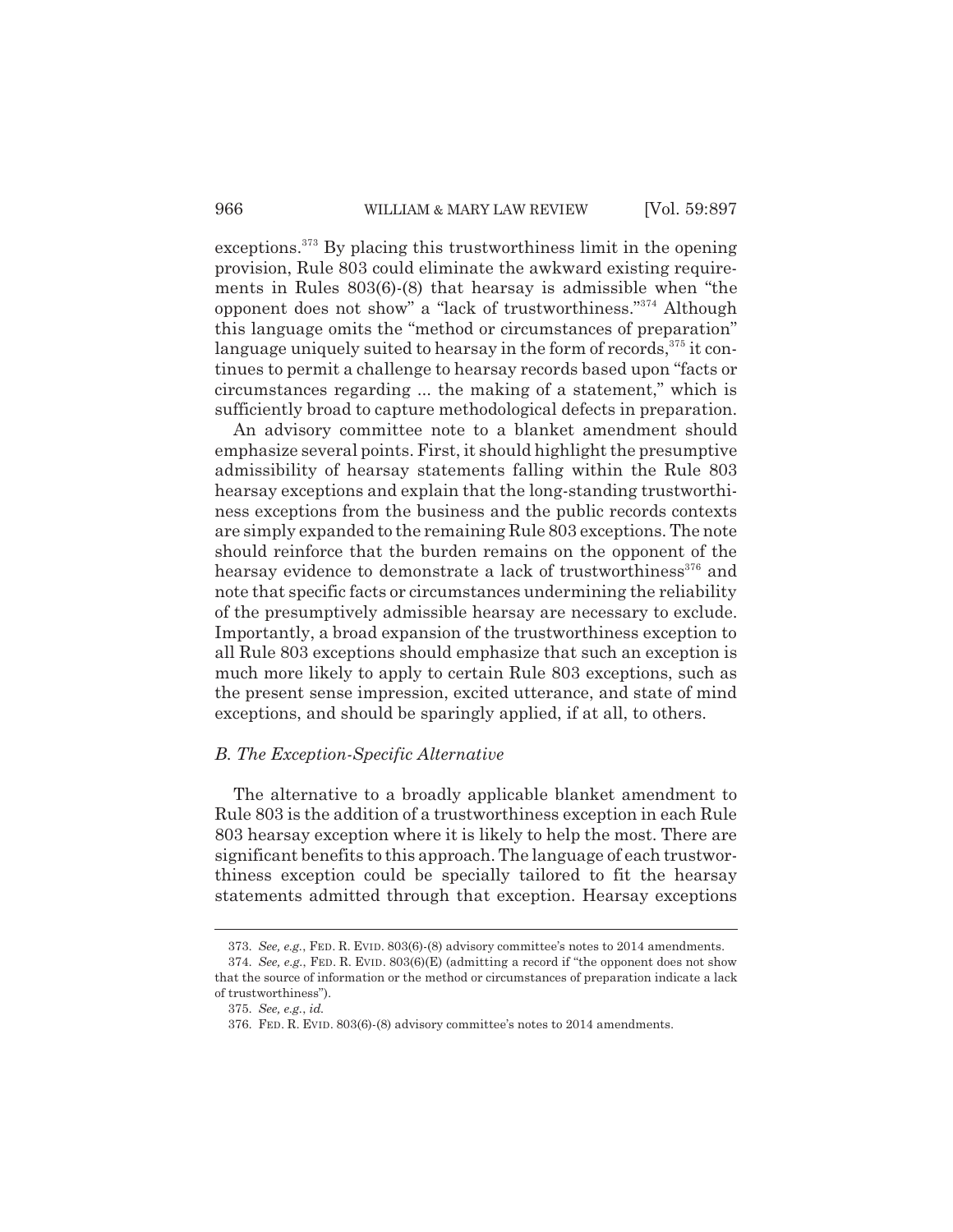admitting records could reference "methods of preparation," while exceptions admitting oral statements could be tailored to "sources of information" or "motivations of the declarant." With freestanding trustworthiness exceptions applicable to only specific exceptions, the time-honored existing trustworthiness language in the business and the public records exceptions could remain undisturbed. Most importantly, trustworthiness amendments within individual Rule 803 exceptions could apply the trustworthiness remedy only where it is needed the most and thus avoid illogical applications.

Of course, an exception-by-exception approach to trustworthiness has drawbacks as well. Amendments to multiple exceptions would be less efficient and would add complexity to the already complicated Rule 803 landscape by altering the methodology applicable to some Rule 803 exceptions but not others. It likewise would require tinkering with the language of a number of long-standing Rule 803 exceptions. From a more substantive perspective, an exceptionspecific approach to expanded trustworthiness would rigidly permit exclusion for a lack of reliability only under the amended exceptions. Should future concerns arise about the reliability of certain hearsay statements falling within unamended exceptions, additional amendments to Rule 803 would be necessary. This raises the challenge inherent in identifying the universe of Rule 803 exceptions that are most likely to be improved by a trustworthiness clause.

As explored earlier, there are several obvious candidates for a trustworthiness amendment within Rule 803.<sup>377</sup> The present sense impression and excited utterance exceptions have drawn the most fire for their potential to admit unreliable hearsay.378 Any expansion of the trustworthiness exception should start in Rules 803(1) and 803(2). As discussed above, a trustworthiness escape clause could also improve the hearsay exceptions for state of mind statements and statements for medical diagnosis or treatment.<sup>379</sup> These, too, should be added to the list for exception-specific amendments. Still other exceptions, like those for ancient documents or family records, could benefit in some circumstances from an opportunity to defeat their wholesale admissibility.<sup>380</sup>

<sup>377.</sup> *See supra* Part II.

<sup>378.</sup> *See supra* Part I.A.

<sup>379.</sup> *See supra* Part II.C.2.

<sup>380.</sup> *See supra* Part II.C.2.